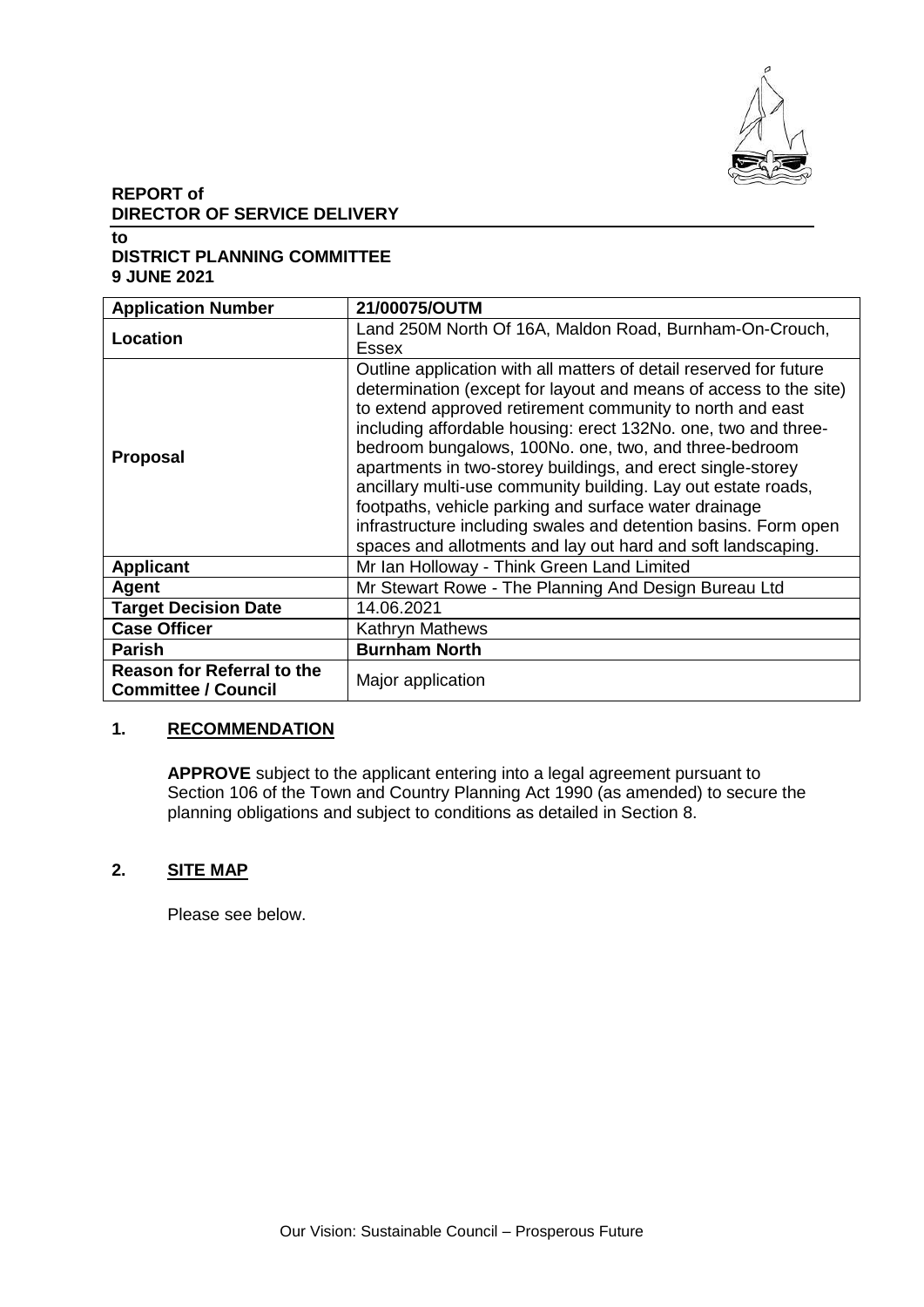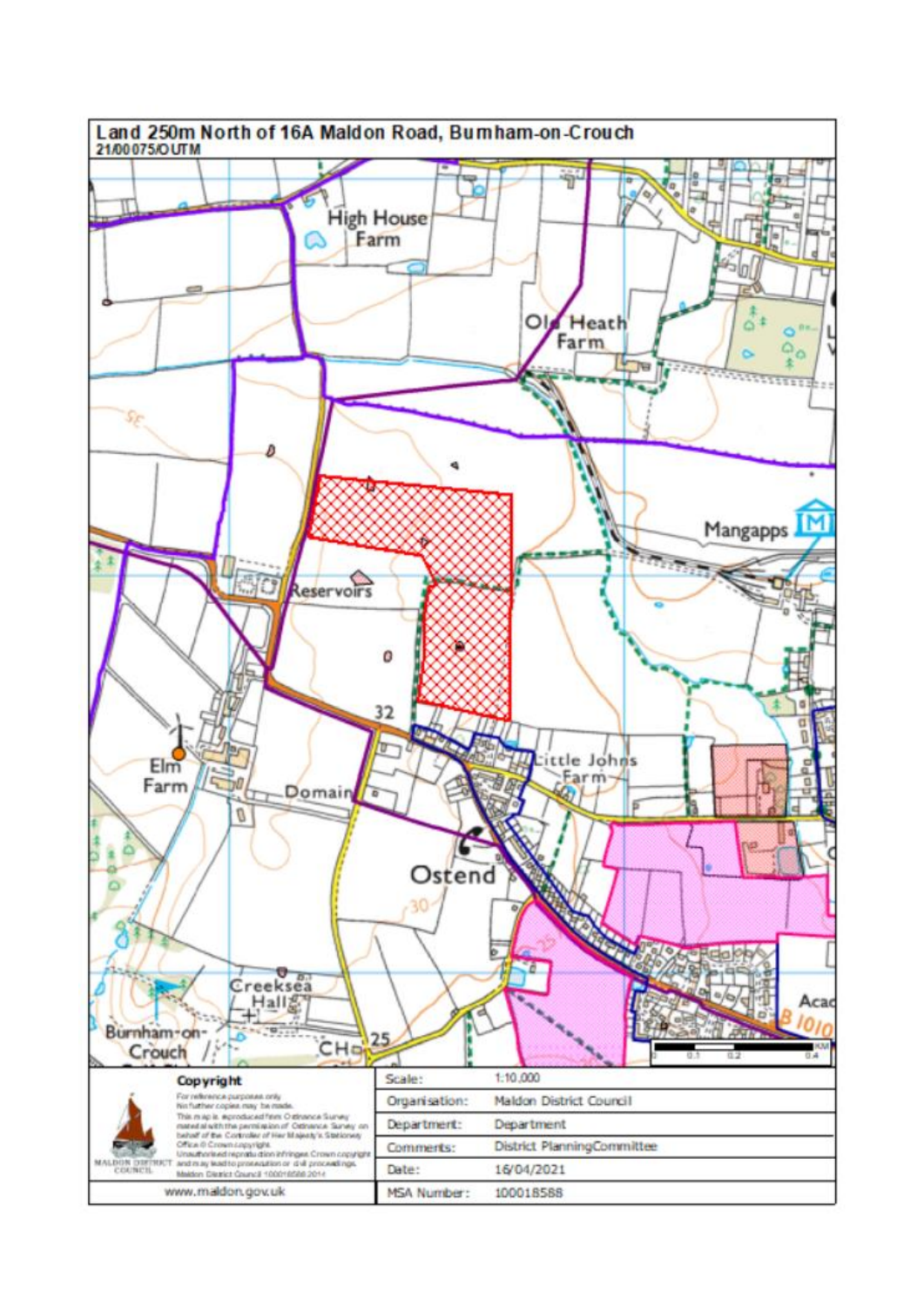## **3. SUMMARY**

## **3.1 Proposal / brief overview, including any relevant background information**

- 3.1.1 The c.20 hectare (ha) application site is located within the countryside adjacent to but beyond any settlement boundary. Burnham-on-Crouch's settlement boundary is located around 50m to the south of the application site at its closest point.
- 3.1.2 The land is bounded to the south and west by a site to be developed as a retirement community to be known as Burnham Waters providing homes for residents over 55 (application references 18/00443/OUT approved in September 2019 and 20/00846/RES approved in October 2020). That development will consist of bungalows organised in cul-de-sac communities, with additional assisted living apartment blocks. A range of healthcare and leisure facilities will be included. This retirement community is to be constructed on land on the north side of the B1010 Maldon Road on the north-western edge of the settlement of Ostend (located to the north-west of Burnham-on-Crouch). It is understood that construction work on the approved development (site entrance, utility and service connections, show home, site offices, maintenance buildings and the first two tranches of 56 bungalows) is planned to commence in May 2021.
- 3.1.3 To the south and east of the site are a collection of existing properties fronting Maldon Road, Green Lane and Mangapp Chase. The houses along Maldon Road are particularly close to the southern boundary of the application site. Land immediately to the north and east of the site is currently in use for arable farming, with fields separated by tree lines, hedgerows, and drainage ditches. This includes Pannel's Brook, a small stream that runs adjacent to a Public Right of Way (PRoW). To the south-east is the settlement of Ostend, which includes the recently built Grangewood Park development of new homes.
- 3.1.4 There are multiple PRoWs within the landscape. PRoW 242 runs along but beyond the western boundary of the south-eastern part of the site. An east-west section of this PRoW is located within the application site and is shown to be retained between the flats and the bulk of the bungalows proposed. The footpath then runs along the eastern site boundary for a short distance before turning eastwards across neighbouring fields.
- 3.1.5 The L-shaped site slopes gently upwards from east to west. The northern boundary of the site falls from Tinkers Hole (to the west) to the site's north-eastern corner by around 5.1m. Ground levels fall from south to north across the site by around 0.9m. Along the southern boundary, the difference in ground levels east-west is around 3.2m.
- 3.1.6 The site is currently agricultural land used for arable farming (Grade 3 good to moderate) within two fields bisected east-west by a hedge and ditch with an adjacent PRoW (no.242). The ditch is understood to be hydraulically linked to Pannel's Brook located 250m to the northeast. The site is located within Flood Zone 1 (low probability).
- 3.1.7 The majority of the site's eastern and northern boundaries are currently undefined being within an existing arable field.
- 3.1.8 There is an existing gas pipe along the northern section of the western boundary, adjacent to Tinker's Hole, with a 6m easement. There is also an existing water pipe along the southern-most section of southern boundary with an 8m easement. This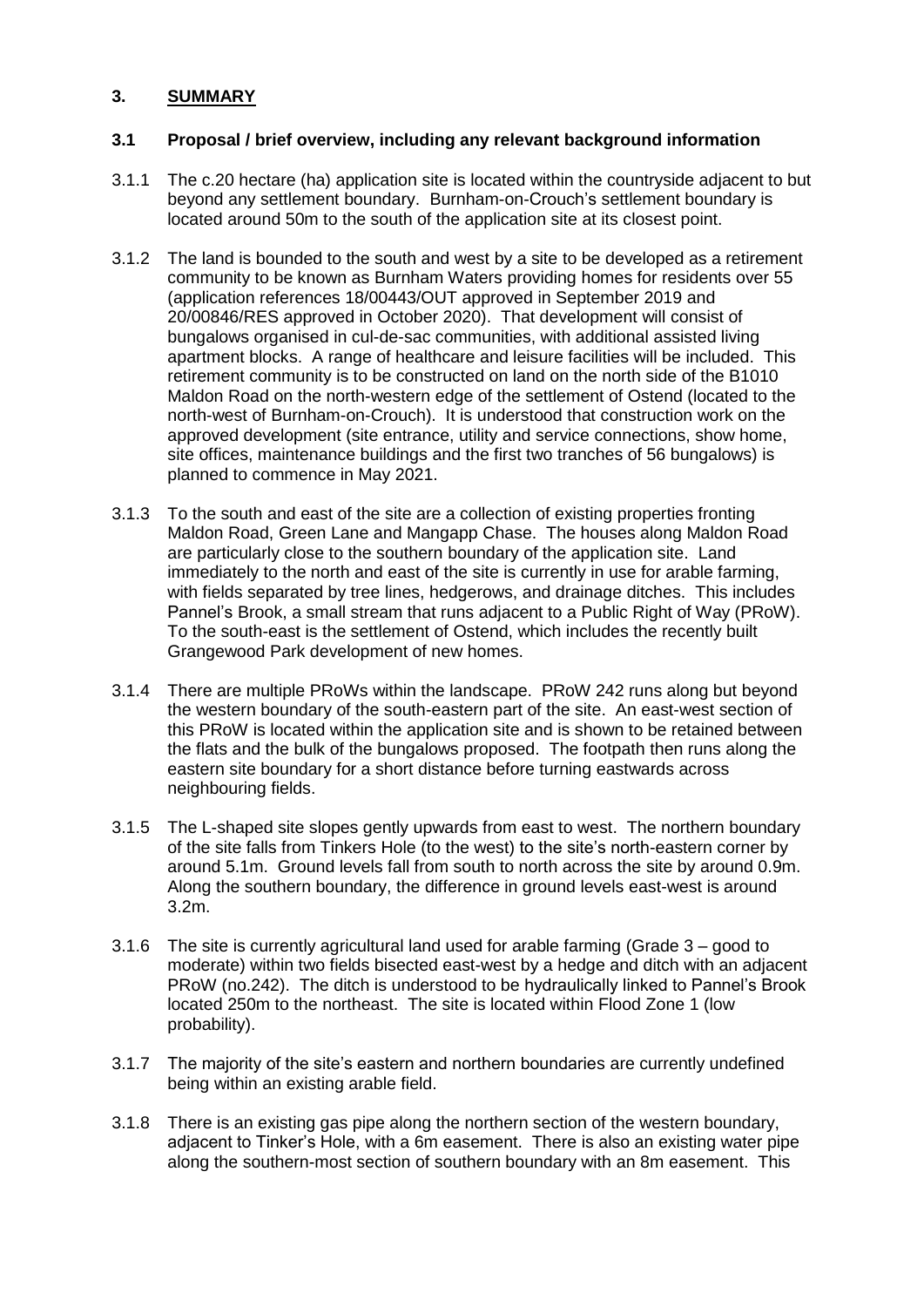same section of the southern boundary adjoins the rear garden boundaries of residential properties fronting Maldon Road / Green Lane.

- 3.1.9 The application has been submitted in outline form with all matters of detail reserved for future determination except for the layout of the site and the means of access to the site. The proposal is described as an extension to the retirement community proposed on adjacent land. For ease, this neighbouring approved development will be referred to as Phase 1 and the development currently proposed, as Phase 2.
- 3.1.10 Means of access to the site would be from Maldon Road B1010 and the internal spine roads approved as part of Phase 1. It is stated that the spine road proposed would be able to accommodate fire and refuse vehicles. Traffic speed within the site would be restricted to 20mph.
- 3.1.11 In terms of layout, the apartment blocks would be located adjacent to the two storey buildings approved as part of Phase 1. The bungalows would be in groups of between 8 and 20. The density of the residential development proposed would be low being an average of 11dph (density per hectare) (gross) across the 20ha site. The development proposed would consist of 66no. one- bedroom units (28%), 110no. two-bedroom units (47%) and 57no. three-bedroom units (25%). The indicative accommodation schedule submitted is as follows:

| <b>Market</b><br>bungalows | No. | <b>Market</b><br>apartments | No. | <b>Totals</b> | No. |
|----------------------------|-----|-----------------------------|-----|---------------|-----|
| 1 bed 2P                   | 27  | bed 2P                      | 32  |               |     |
| 2 bed 4P                   | 55  | 2 bed 3P                    | 46  |               |     |
| 3 bed 6P                   | 30  | 3 bed 4P                    | 22  |               |     |
| Total                      | 112 | cotal                       | 100 | Total market  | 212 |

| <b>Affordable</b><br>bungalows | No. | <b>Affordable</b><br>apartments                                                            | No.                                                  | <b>Totals</b>                     | No.                                                                                                 |
|--------------------------------|-----|--------------------------------------------------------------------------------------------|------------------------------------------------------|-----------------------------------|-----------------------------------------------------------------------------------------------------|
| 1 bed 2P                       | 15  | Additional<br>independent<br>living apartments<br>on Phase1                                | 5                                                    |                                   |                                                                                                     |
| 2 bed 3P                       | 5   | Financial<br>contribution in<br>lieu of 45no. on-<br>site independent<br>living apartments | <b>Estimated</b><br>circa £4.2M                      |                                   |                                                                                                     |
| Total                          | 20  | Total                                                                                      | 5 with<br>financial<br>contribution<br>in lieu of 45 | Total<br>affordable<br>$(30.2\%)$ | 25 including<br>5 units from<br>Phase 1<br>with financial<br>contribution<br>in lieu of 45<br>units |

3.1.12 It is stated that 10% of the bungalows will be constructed for wheelchair use and the remaining dwellings will be wheelchair adaptable. Each bungalow would be provided with two, on-plot parking spaces. Plot 'boundaries' would be formed with landscaped features rather than physical fences or walls to foster a sociable community for residents. Whilst the application is outline in nature it has been indicated that each bungalow would be provided with small private terraces as well as larger, communal semi-private open spaces for each group of bungalows. All apartments would be designed to meet the requirements for Accessible and Adaptable dwellings (Building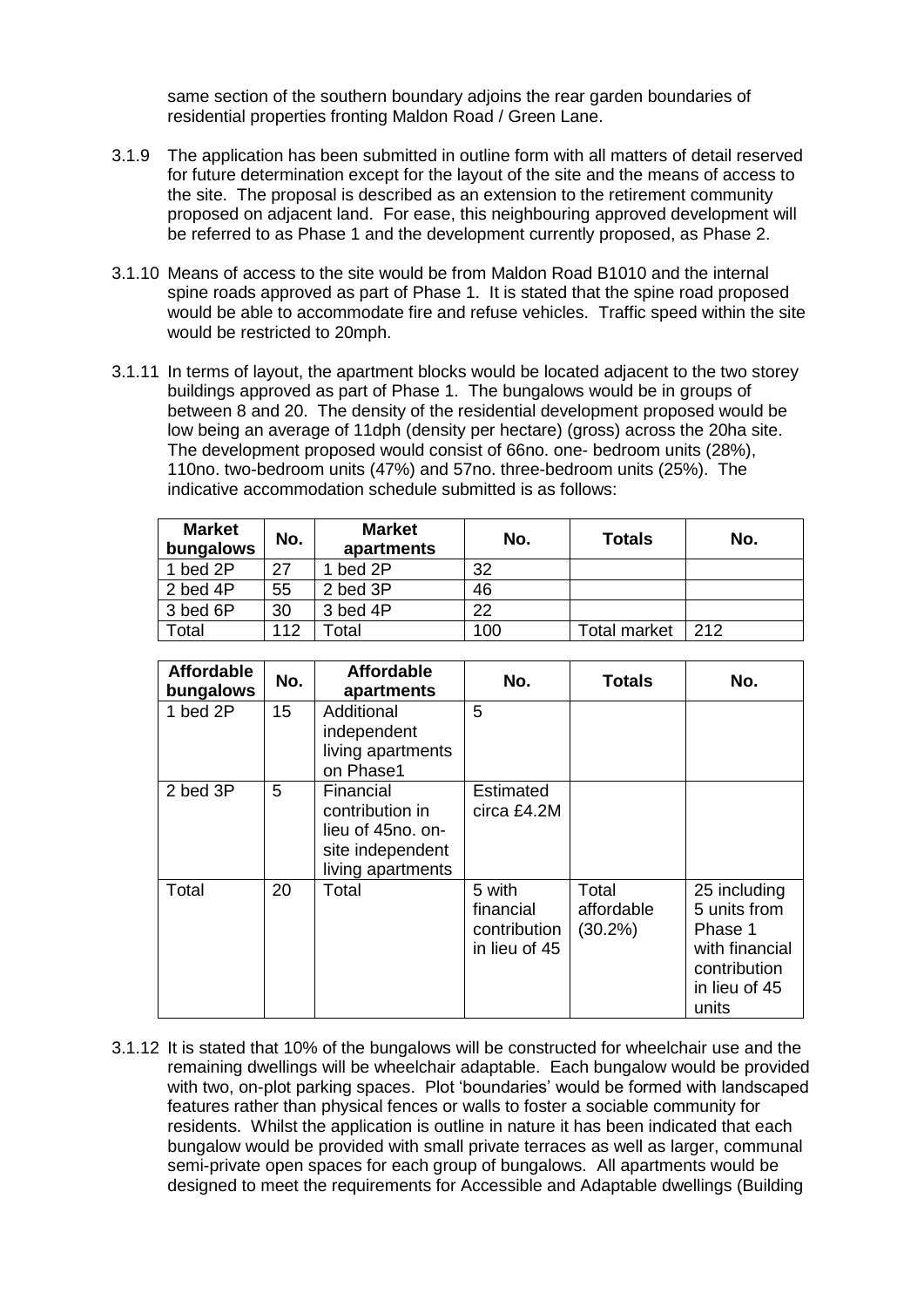Regulations) and provided with outdoor space (a balcony) along with communal external areas.

- 3.1.13 Details of the scale of the development, the appearance of the buildings and landscaping are matters which are reserved for future approval i.e. Reserved Matters. However, the application is accompanied by indicative details of the scale of the buildings – single storey bungalows, two-storey apartment blocks and a single storey community building. It is suggested that the appearance of the buildings would be comparable to those approved as part of Phase 1.
- 3.1.14 A Landscape Strategy has been submitted as part of the application. A margin of native tree and shrub planting is to be proposed ranging between 10m and 25m in width around the outside edge of the site which would contain a 3m wide perimeter path (around 1.55km in length) which would link with the perimeter path approved as part of Phase 1. The permissive bridleway agreed as part of Phase 1 would also be extended to the east through Phase 2.
- 3.1.15 A Management Company would be established which would retain the freehold title of all communal land (roads, footpaths, landscaping etc.). A service charge would be made to owners of the bungalows and apartments which would cover grounds maintenance, foul and surface water drainage and other utility services, the provision of refuse and recycling services etc. This would be the same Management Company to be established for Phase 1 which has been secured through the related Section 106 Agreement.
- 3.1.16 A combined heat and power system is being considered for the proposed Independent Living and Community buildings along with the inclusion of photovoltaic panels and air source heat pumps.
- 3.1.17 In terms of affordable housing, the applicant has stated that they are willing to fulfil the 30% requirement for affordable housing.
- 3.1.18 The application is accompanied by a number of supporting documents:
	- Planning Statement;
	- Design and Access Statement including Refuse Strategy;
	- Appropriate Assessment;
	- Financial contribution towards RAMS (Recreational disturbance Avoidance and Mitigation Strategy);
	- Habitats Regulation Assessment Report;
	- Needs Appraisal for Older Person Accommodation;
	- Ecology Report, Great Crested Newt Approach report and Water Vole Survey Report;
	- Environmental Impact Assessment (EIA) Screening Report;
	- Five Year Housing Land Supply (Savills: December 2020);
	- Flood Risk Assessment;
	- Catchment Assessment Surface Water Drainage Report and Richard Jackson Engineering Consultant's letter dated 27 April 2021;
	- Geo Environmental Assessment (2018);
	- Illustrative Phase 2 Accommodation Schedule;
	- Landscape and Visual Impact Assessment;
	- Tree Survey and Arboricultural Impact Assessment;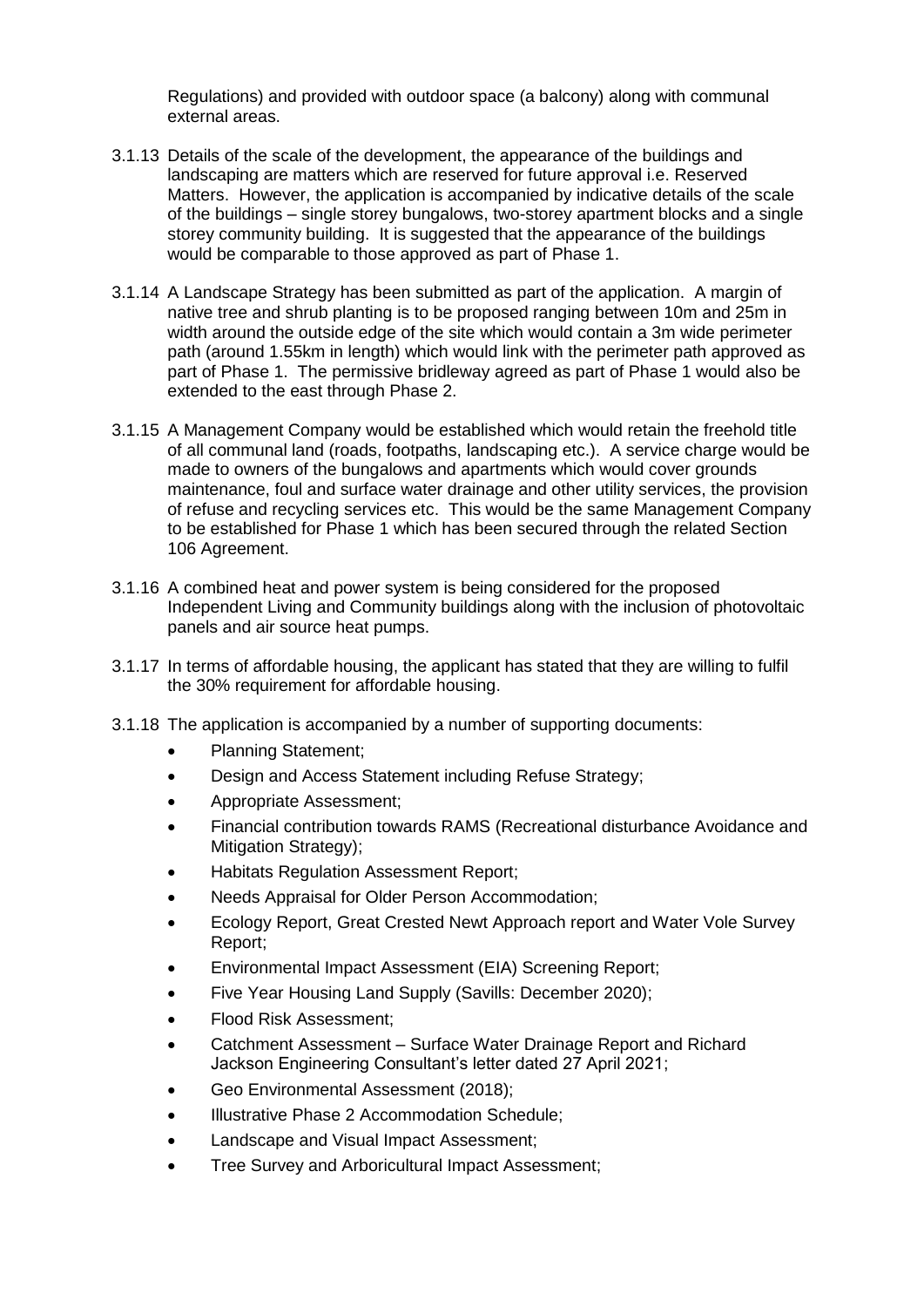- Landscape Management and Maintenance Plan;
- Landscape Strategy;
- Rapid Health Impact Assessment;
- Transport Assessment;
- Draft Heads of Terms S106 (Section 106) Agreement;
- Essex County Council -SuDS (Sustainable Drainage Systems) Checklist;
- Air Quality Assessment;
- Financial Viability Assessment.

## 3.2 **Conclusion**

- 3.2.1 The development has been assessed as being acceptable in principle, overall, taking into account the substantial benefits of the proposal which would outweigh the harm the development would cause to the character and appearance of the area and the limits on accessibility. In particular, the provision of specialist housing for the elderly (which Maldon District residents would be given priority to) would weigh heavily in favour of the development. There would also be notable economic benefits generated.
- 3.2.2 The development is not anticipated to cause material harm to the amenity of the occupiers of existing residents, highway safety or nature conservation. The development has also been found to be satisfactory in terms of flood risk and drainage. Matters relating to land contamination and archaeology could be adequately addressed through the imposition of conditions. Provision for adequate levels of parking could be made.
- 3.2.3 The applicant has agreed to enter into a Section 106 Agreement to address matters arising in relation to off-site medical provision, road junction capacity issues, off-site nature conservation impacts and affordable housing.

## **4. MAIN RELEVANT POLICIES**

Members' attention is drawn to the list of background papers attached to the agenda.

## **4.1 National Planning Policy Framework 2019 including paragraphs:**

- 7 Sustainable development
- 8 Three objectives of sustainable development
- 10-12 Presumption in favour of sustainable development
- 38 Decision-making
- 47-50 Determining applications
- 59-66 Delivering a sufficient supply of homes
- 80-84 Building strong, competitive economy
- 85-90 Ensuring the vitality of town centres
- 91-101 Promoting healthy and safe communities
- 102-111 Promoting sustainable transport
- 124-132 Achieving well-designed places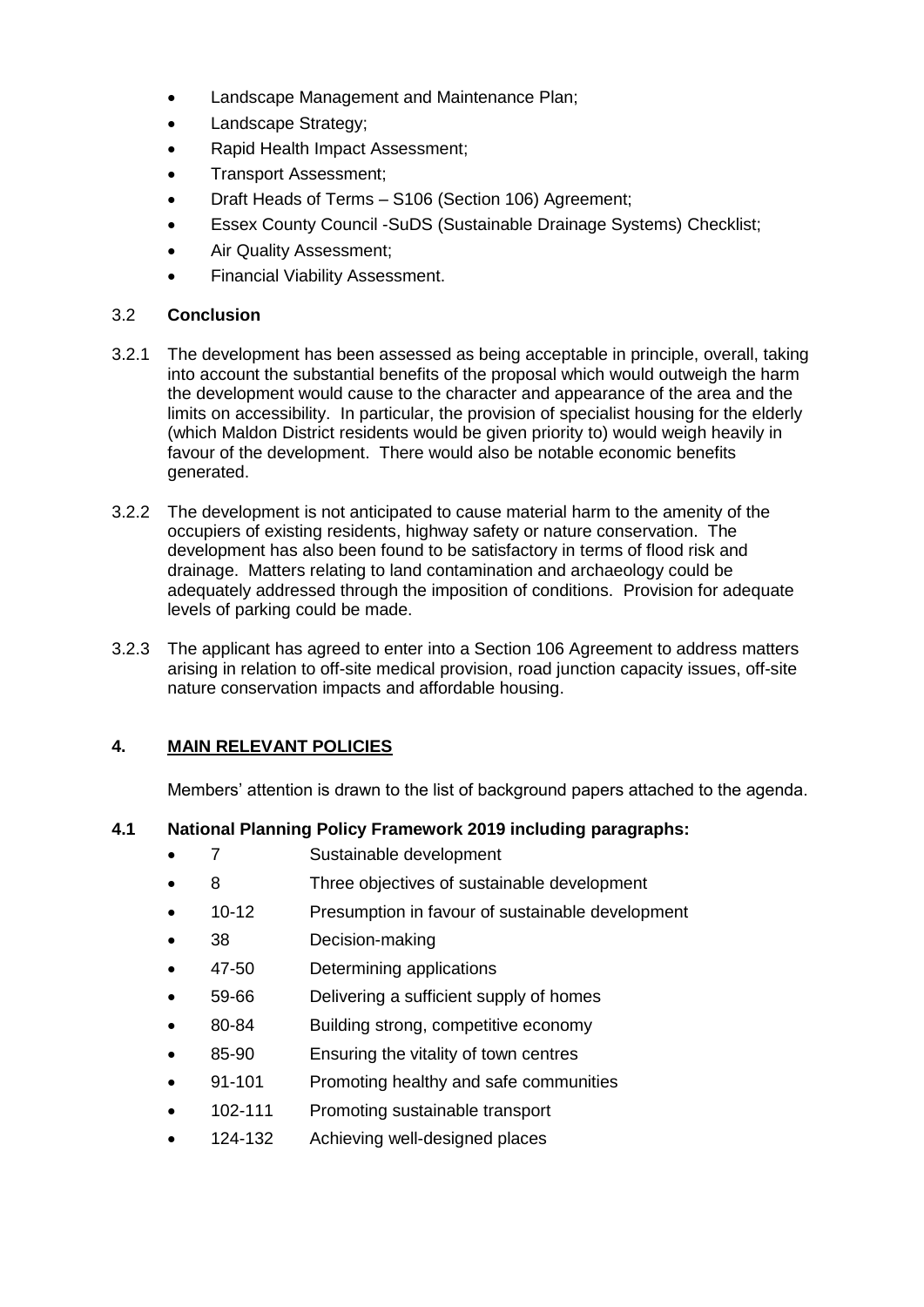- 117-123 Meeting challenges of climate change, flooding and coastal change
- 170-183 Conserving and enhancing the natural environment
- 184-192 Conserving and enhancing the historic environment

## **4.2 Maldon District Local Development Plan 2014 – 2029 approved by the Secretary of State:**

- S1 Sustainable Development
- S2 Strategic Growth
- S8 Settlement Boundaries and the Countryside
- S6 Burnham-on-Crouch Strategic Growth
- D1 Design Quality and the Built Environment
- D2 Climate Change & Environmental Impact of New Development
- D3 Conservation and Heritage Assets
- D4 Renewable and low Carbon Energy Generation
- D5 Flood Risk and Coastal Management
- E1 Employment
- E3 Community Services and Facilities
- E6 Skills, Training and Education
- H1 Affordable Housing
- H<sub>2</sub> Housing Mix
- H3 Accommodation for 'Specialist' Needs
- H4 Effective Use of Land
- N1 Green Infrastructure Network
- N2 Natural Environment and Biodiversity
- N3 Open Space, Sport and Leisure
- T1 Sustainable Transport
- T2 Accessibility
- I1 Infrastructure and Services
- I2 Health and Wellbeing

#### **4.3 Adopted Burnham-on-Crouch Neighbourhood Plan (BOCNP)** (relevant even though the site lies outside the area covered by the BOCNP)**:**

- Policy S1 Strategic Housing Growth
- Policy EN.2 New Development and Flood Risk
- Policy HO.2 Range and Type of New Residential Development
- Policy HO.3 Housing for Retired and Elderly Persons
- Policy HO.4 Affordable Market Housing
- Policy HO.8 Housing Design Principles

## **4.4 Relevant Planning Guidance / Documents:**

National Planning Policy Framework (NPPF)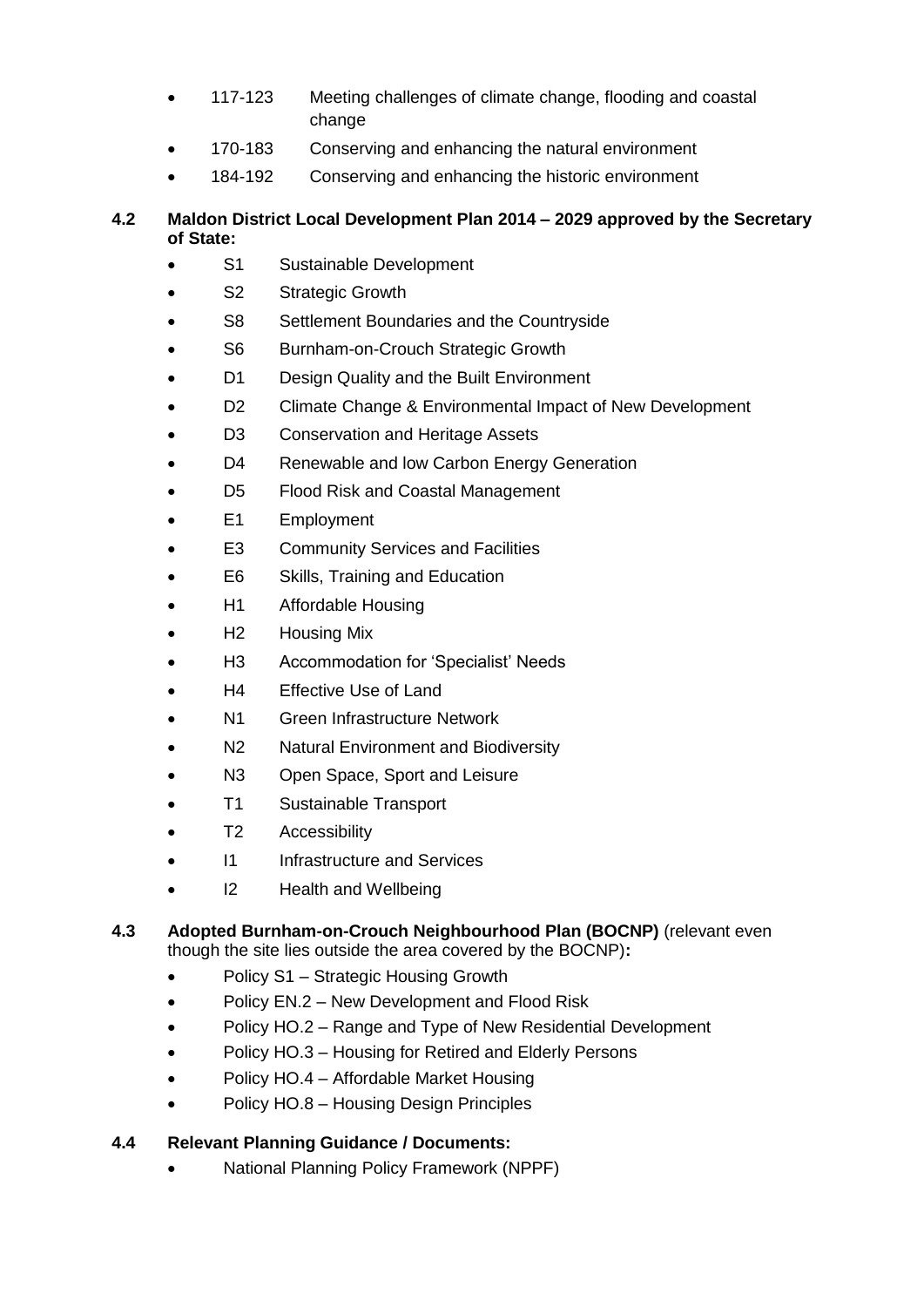- National Planning Policy Guidance (NPPG)
- Maldon District Design Guide Supplementary Planning Document (SPD) (2017) (MDDG)
- Maldon District Special Needs Housing SPD (2018)
- Maldon District Vehicle Parking Standards SPD (2018)

## **4.5 Necessary Associated Infrastructure Improvements Required and/or Affordable Housing**

- 4.5.1 The application is accompanied by a draft list of Heads of Terms for a Section 106 Agreement as follows:
	- No development on Phase 2 shall commence until the 90th dwelling on Phase 1 has been completed and is ready for occupation;
	- No development on Phase 2 shall commence until the health centre, community hub / sports centre, shops, and minibus service approved as part of Phase 1 have been constructed / delivered and are operational;
	- No unit shall be occupied other than by persons over 55 year of age;
	- A cascade mechanism will be agreed to prioritise occupation of all units to residents of the District of Maldon;
	- The provision, retention and future management and maintenance of community open space and strategic landscaping;
	- To create a Management Company with responsibility for future management and maintenance of the children's play area, open spaces, footways, related lighting, street furniture, signage etc and all landscaping;
	- Affordable Housing: Not less than 30% of the total number of self-contained dwellings. The affordable housing tenure split shall be 80% affordable rent / 20% intermediate housing. The affordable housing to be provided pursuant to an Affordable Housing Scheme to control the type, tenure, location, design standards etc for the affordable housing element of the scheme.
	- Health Care Contributions: financial contributions for health care provision if recommended by the NHS.
	- Highways: Financial contribution of £25,000 for off-site highways improvements and to submit, agree and implement a Travel Plan.
	- Community Facility: To provide the multi-use community building. To transfer the multi-use community building to the Management Company and retain it in perpetuity for the use of residents of the retirement community;
	- Ecology: To provide a financial contribution in accordance with the RAMS scheme adopted by the Local Planning Authority (currently £127.30 per dwelling);
	- Training / Education: To offer employment opportunities generated from within the site to local persons first in accordance with an agreed mechanism and to offer skills training packages for an agreed number of staff / trainees in care and maintenance occupations.

## **5. MAIN CONSIDERATIONS**

5.1 The main issues which require consideration as part of the determination of the application are the principle of the development, the impact of the development on the character and appearance of the area, the impact on the amenity of existing residents, highway safety / access / parking matters, the quality of life for the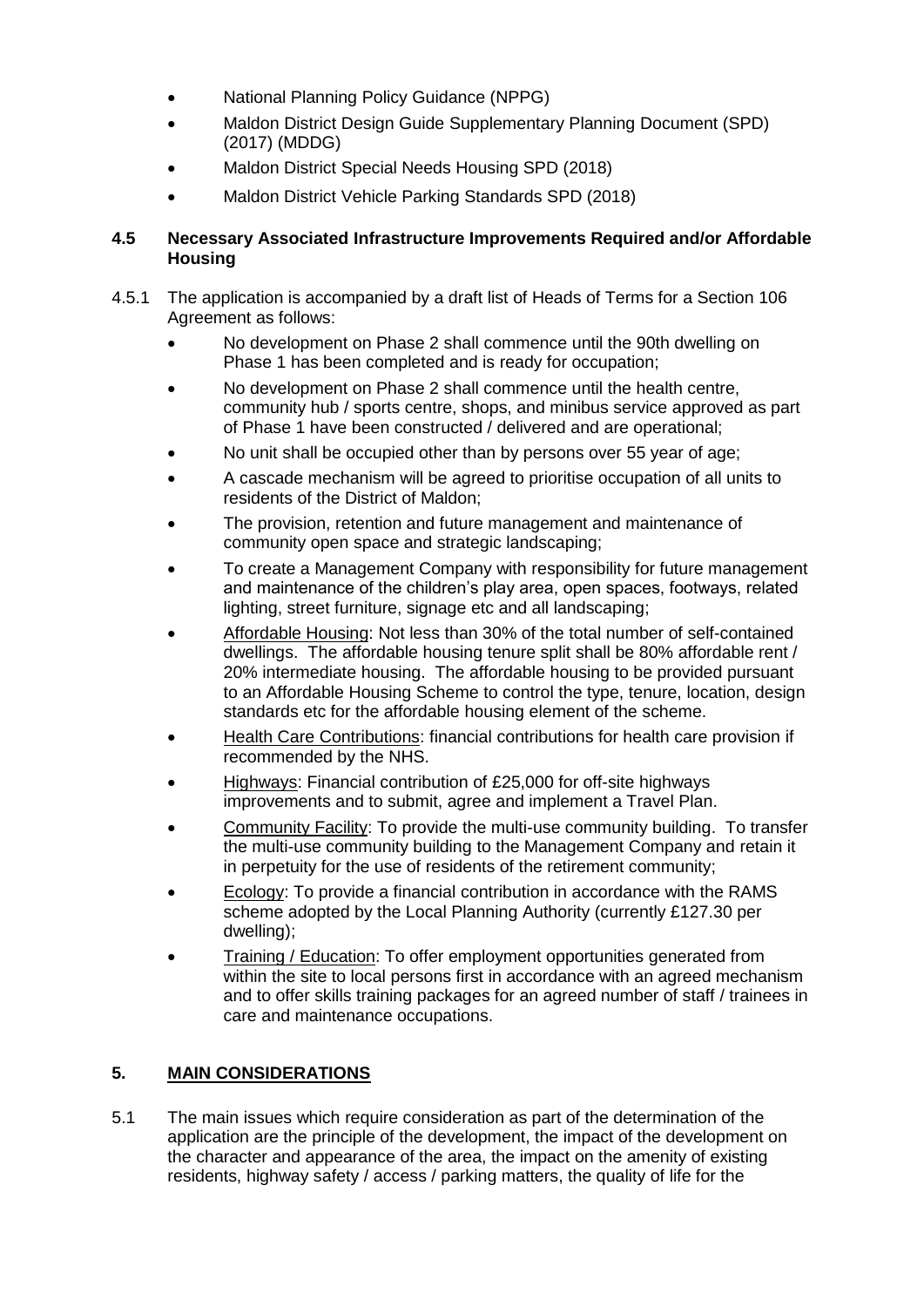occupiers of the proposed residential units and flood risk / drainage. The impacts of the development on nature conservation, land contamination, air quality and archaeology would also need to be assessed.

5.2 The application is accompanied by an Environmental Impact Assessment (EIA) report which concludes that the development proposed is not EIA Development. Officers have carried-out a Screening Opinion for the development and agree with that conclusion. It is considered that all of the relevant planning considerations can be adequately assessed based on the specialist reports submitted as part of the application and in consultation with the relevant Statutory Consultees without the need for an Environmental Impact Assessment, in this case.

## **5.3 Principle of Development**

- 5.3.1 Section 38(6) of the Planning and Compulsory Purchase Act 2004, Section 70(2) of the 1990 Act and paragraph 47 of the NPPF require that planning applications are determined in accordance with the Development Plan unless material considerations indicate otherwise. In this case the development plan comprises of the approved Local Development Plan (LDP).
- 5.3.2 Policy S1 of the LDP states that '*When considering development proposals the Council will take a positive approach that reflects the presumption in favour of sustainable development contained in the NPPF'* and apply a number of key principles in policy and decision making set out in the Policy.
- 5.3.3 Policy S8 of the LDP steers new development towards the existing urban areas. This Policy does allow for development outside the rural areas where the intrinsic character and beauty of the countryside is not adversely impacted upon and provided that it is for specified purposes. These specified purposes do not include new build residential properties such as those proposed.
- 5.3.4 Policy HO.1 of the Burnham-on-Crouch Neighbourhood Plan states that *"Proposals will be supported for residential development provided that it complies with the requirements set out in other policies of this Plan and the Development Plan"*.
- 5.3.5 As part of the drive to deliver new homes the Government has stated that there is a need for Councils to demonstrate that there are sufficient sites available to meet the housing requirements for the next five years; this is known as the Five-Year Housing Land Supply (5YHLS). The Council is not currently able to demonstrate a deliverable 5YHLS with only 3.26 years of housing land supply. The Five Year Housing Land Supply (Savills: December 2020) document submitted as part of the application concludes that there currently is only a 4.15 years of deliverable housing land. However, the proposal has been assessed on the basis of the Council's latest published figure of 3.26 years of housing land supply.
- 5.3.6 Where a Local Planning Authority is unable to demonstrate that it has a 5YHLS, the presumption in favour of sustainable development will apply; this is known as the 'Tilted Balance'. This position is set out in paragraph 11d, together with its footnote 7, of the NPPF which states:

## *"For decision taking this means:*

*"(d) where there are no relevant development plan policies, or the policies which are most important for determining the application are out-of-date, granting permission unless:*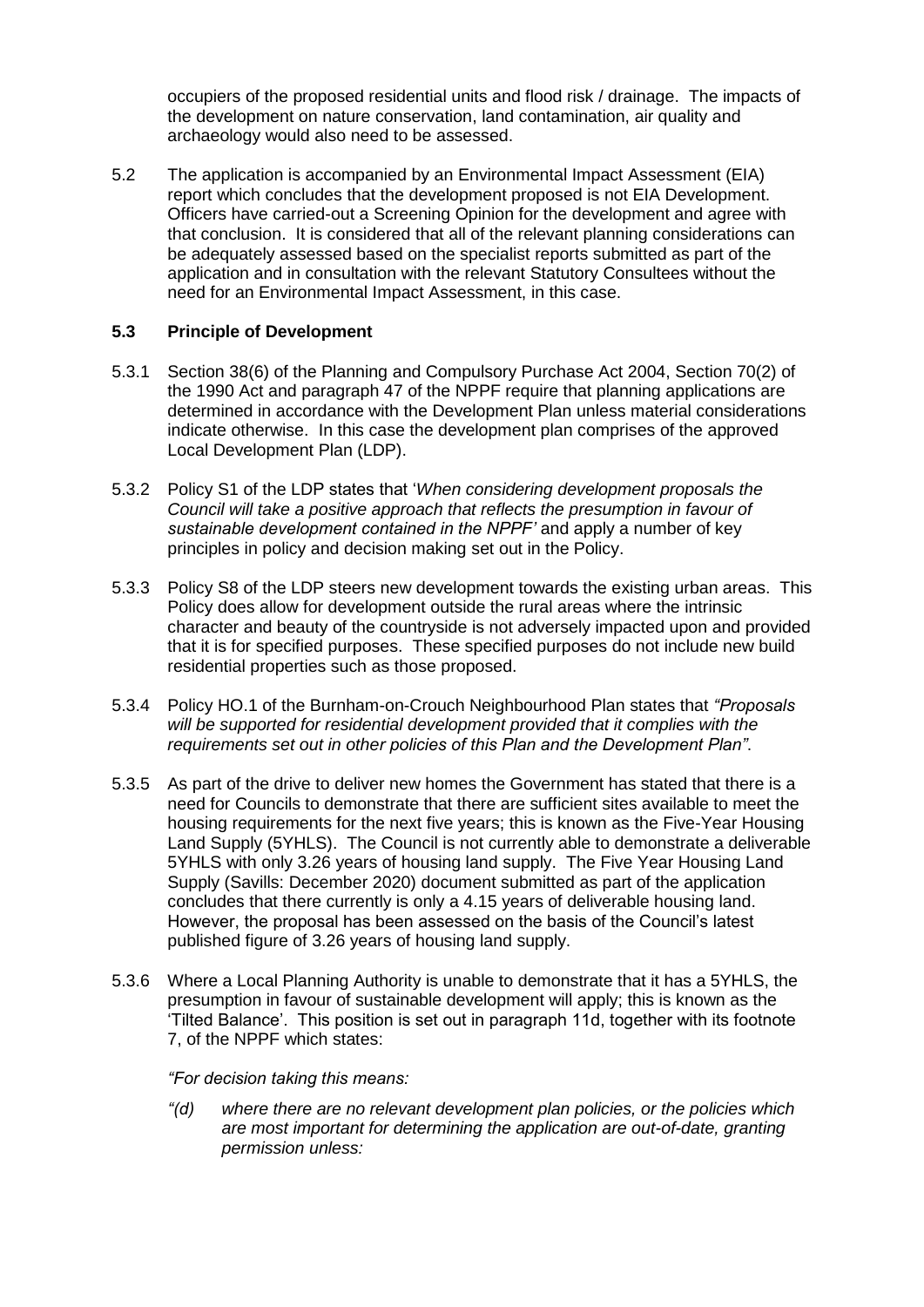- *"(i) the application of policies in this Framework that protect areas or assets of particular importance provides a clear reason for refusing the development proposed; or*
- *"(ii) any adverse impacts of doing so would significantly and demonstrably outweigh the benefits, when assessed against the policies in this Framework taken as a whole."*

Footnote 7 - This includes, for applications involving the provision of housing, situations where the Local Planning Authority cannot demonstrate a five year supply of deliverable housing sites (with the appropriate buffer, as set out in paragraph 73).

- 5.3.7 At the heart of the NPPF is a presumption in favour of sustainable development (the 'presumption') which is central to the policy approach in the Framework, as it sets out the Government's policy in respect of housing delivery within the planning system and emphasises the need to plan positively for appropriate new development. The NPPF replaces those Local Plan policies that do not comply with the requirements of the NPPF in terms of housing delivery. In addition, leading case law assists the Local Planning Authority (LPA) in its application of NPPF policies applicable to conditions where the 5YHLS cannot be demonstrated (Suffolk Coastal DC v Hopkins Homes and Richborough Estates v Cheshire East BC [2017] UKSC 37).
- 5.3.8 It is necessary to assess whether the proposed development is 'sustainable development' as defined in the NPPF. If the site is considered sustainable then the NPPF's 'presumption in favour of sustainable development' applies. Furthermore, where the development plan is *'absent, silent or relevant policies are out of date'*, planning permission should be granted *'unless any adverse impacts of doing so would significantly and demonstrably outweigh the benefits, when assessed against the policies in this Framework taken as a whole; or that specific policies in this Framework indicate development should be restricted'*.
- 5.3.9 In judging whether a residential scheme should be granted, it is necessary to consider the weight attributed to the planning benefits which the proposal offers in making up the current housing land supply shortfall, against the adverse impacts identified (if any) arising from the proposal in relation to the policies contained within the NPPF and relevant policies in the Local Plan.
- 5.3.10 There are three dimensions to sustainable development as defined in the NPPF. These are the economic, social and environmental roles. The LDP through Policy S1 re-iterates the requirements of the NPPF. Policy S1 allows for new development within the defined development boundaries. The presumption in favour of sustainable development does not change the statutory status of the development plan as the starting point for decision making. However, because the Council cannot demonstrate an up to date five year supply of deliverable housing and on the basis that proposals outside of the defined development boundaries could be judged to be 'sustainable development' through the three dimension tests of the NPPF, the LPA is obliged to exercise its judgement as to whether to grant planning permission having regard to any other relevant planning policies and merits of the scheme.
- 5.3.11 Paragraph 78 of the NPPF states that:

*'To promote sustainable development in rural areas, housing should be located where it will enhance or maintain the vitality of rural communities. Planning policies should identify opportunities for villages to grow and thrive, especially where this will support local services. Where there are groups of smaller settlements, development in one village may support services in a village nearby'.*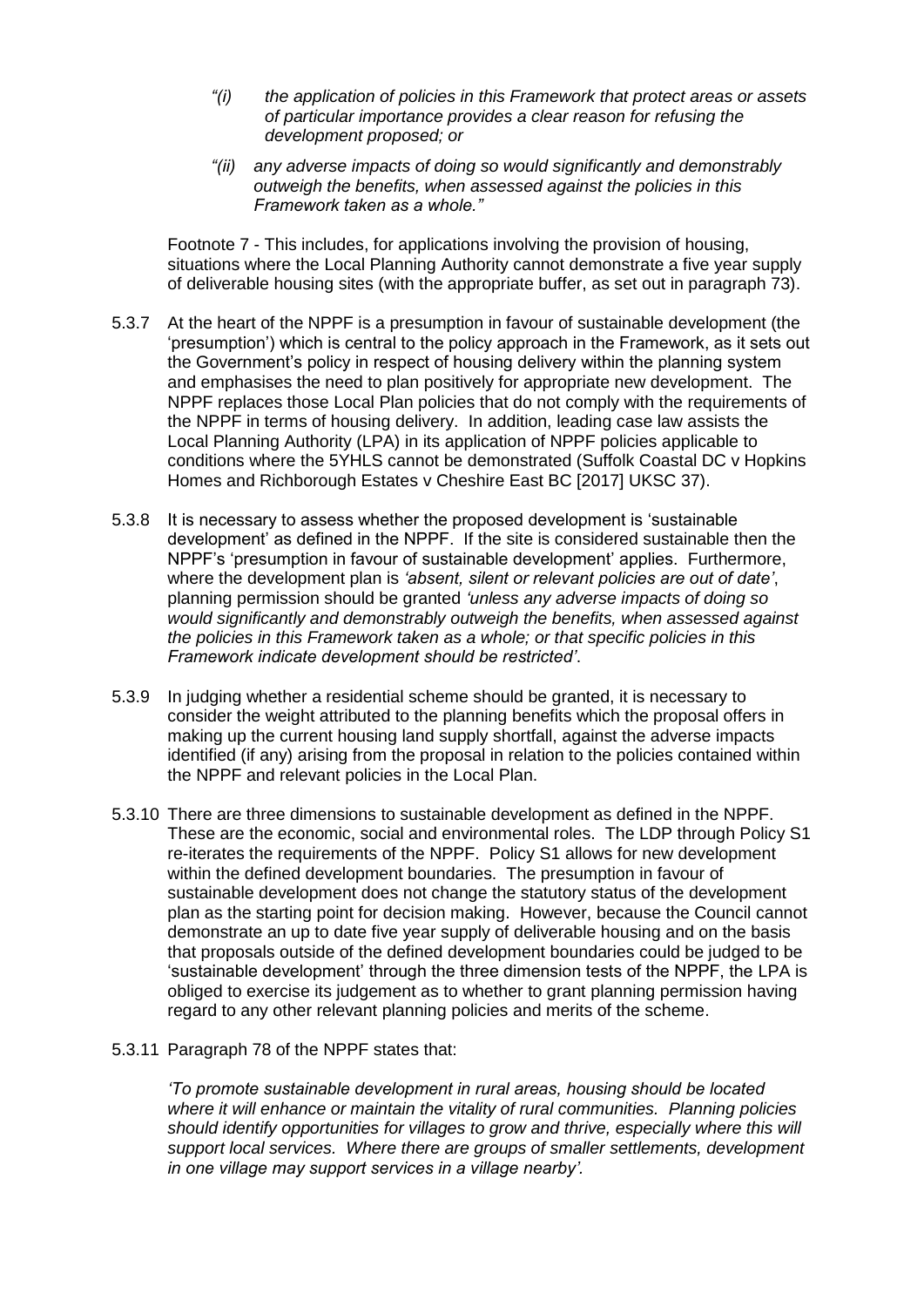5.3.12 The application site is located outside of the defined settlement boundary of Burnham-on-Crouch, a town that is classified as one of the three "main settlements" within the District, as detailed within policy S8 of the LDP. The impact of the proposed development on the character and intrinsic beauty of the countryside should be assessed as well as whether the development constitutes sustainable development.

## 5.3.13 Environmental Dimension

- 5.3.13.1 Accessibility is a key component of the environmental dimension of sustainable development and also is the basis of criteria 2 and 5 of Policy H3. Policy T1 aims to secure the provision of sustainable transport within the District and Policy T2 aims to create and maintain an accessible environment.
- 5.3.13.2 The application site is on the outskirts of Burnham-on-Crouch and the proposal would be an enlargement (Phase 2) of the retirement community for which planning permission has been granted on adjoining land (Phase 1). As part of the assessment of Phase 1, it was considered that the development, although not immediately adjacent to the town centre of Burnham-on-Crouch, would provide adequate access to everyday services for the occupiers of the development. It is considered that there are insufficient grounds for a different view to now be taken as there has been no material change to the accessibility of the area. The occupiers of Phase 2 would have the same level of access to local services and facilities as those who would occupy the approved Phase 1. Furthermore, it is important to note that Phase 1 was granted at a time when the Council was able to demonstrate a 5YHLS.
- 5.3.13.3 As part of the Transport Assessment submitted it is noted that the site is within a short distance of Burnham-on-Crouch which has a range of facilities with transport connections to wider facilities including banks, building societies and postal services, cafes, coffee shops, take-away food services and restaurants, pharmacies, supermarkets, golf club, parks and outdoors areas and village hall. In terms of access to existing, local services and facilities for occupiers of the development proposed, reference is made to Sherlock's Café around 115m to the east and a petrol filling station and shop around 450m to south-east, both along B1010. The occupiers of the proposed development would also have access to the facilities and services within Phase 1. The applicant states that Phase 2 would not commence until Phase 1 is '*significantly delivered, including all community facilities, services and buildings'* which could be secured as part of a Section 106 Agreement.
- 5.3.13.4 The railway station and a Co-op food store are located around 2km to the south east of the site, along with a newsagent, post office, shops, pharmacy, public house, hot food takeaway etc. all located around the junction of the B1021 Church Road and Foundry Lane. Burnham-on-Crouch High Street is around 3km from the site. As part of the application it is suggested that a walking distance of under 2km and cycling distances of less than 5km are considered to be reasonable. As part of the approved Phase 1, a footpath would be provided on both sides of the B1010 between the entrance to Phase 1 and the existing roadside footpath so there would be a road side footpath which linked the development to the abovementioned junction. Access to employment and education facilities would not be a significant issue in this case due to the type of residential accommodation proposed.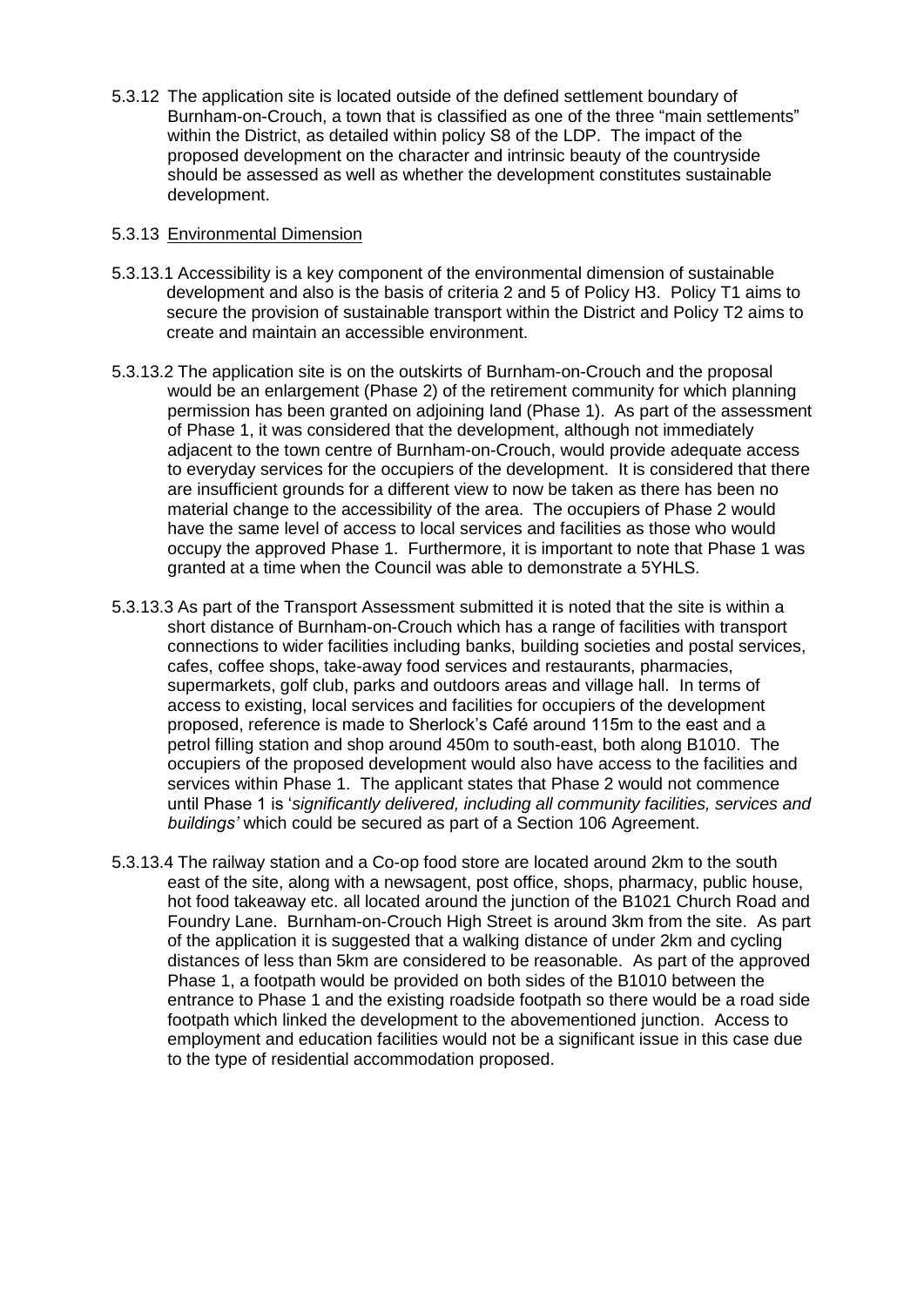- 5.3.13.5 In terms of public transport infrastructure, a request bus stop exists on both sides of the B1010 Maldon Road around 70m to the east of Phase 1 providing access to the following bus services:
	- 31B/D/X (Burnham-Maldon-Chelmsford): commences 05:55 weekdays and is hourly (half hourly before 09:00) Monday to Friday with a more limited service on Saturdays and Sundays.
	- 593 (Althorne-Burnham-Southminster-Mayland-Cold Norton-South Woodham Ferrers): one service mornings and afternoons during term time Monday to Fridays.
	- D7 (Burnham-Althorne-Mayland-Cold Norton): one service mornings and afternoons during term time Monday to Fridays.
	- 510 (Southminster-Danbury-Burnham): one service mornings and afternoons during term time Monday to Fridays, and;
	- FC03 (Woodham Ferrers-Althorne-Burnham-Southminster): one service mornings and afternoons during term time Monday to Fridays.
- 5.3.13.6 As part of the previous approval (18/00443/OUT) a public transport contribution of £75,000 has been secured as part of the Section 106 Agreement to support improved public transport service provision and bus stops are to be provided as part of the development approved. As part of this, Essex and Suffolk DaRT (Demand Responsive Transport) CIC (Community Interest Company), which operates Dengie bus services, has agreed to service Phase 1. The Dart 5 is a dial and ride service running between Burnham and South Woodham Ferrers that operates between 06:00 and 20:00 Mondays to Fridays. Essex County Council (ECC) Highways does not consider that any further improvements to public transport provision are necessary as part of Phase 2. In addition to the improved bus service referred to above, a privately-operated minibus service is to be provided into Burnham-on-Crouch, three times a day and seven days a week which would provide greater access to the wider community for residents and also provide staff working within the site a sustainable travel option to and from their workplace. Furthermore, it is stated that 110 electric cycles and two electric buggies will be available on site for residents to use.
- 5.3.13.7 Based on the above, although the application site is located within the rural area, the occupiers of the site would have access to a reasonable amount of services and facilities either within the retirement community itself or within the neighbouring town of Burnham-on-Crouch to meet the day to day needs of the future occupiers without there being an over-reliance on private means of transport. Paragraph 103 of the NPPF which states that *"The planning system should actively manage patterns of growth in support of these objectives. Significant development should be focused on locations which are or can be made sustainable, through limiting the need to travel and offering a genuine choice of transport modes"*. Therefore, particularly taking in to account the planning history on the adjoining site, it is considered that the site has a reasonable level of accessibility and the occupiers of the site would not be overly reliant on the use of private vehicles, which weighs in favour of the proposal.
- 5.3.13.8 Policy D2 requires that all new development minimises its impact on the environment. Therefore, the provision of a combined heat and power system, photovoltaic panels on various roof spaces and air source heat pumps would also weigh in favour of the proposal.
- 5.3.13.9 The other elements of the environmental dimension (which would include the impact on the character and appearance of the area, nature conservation, residential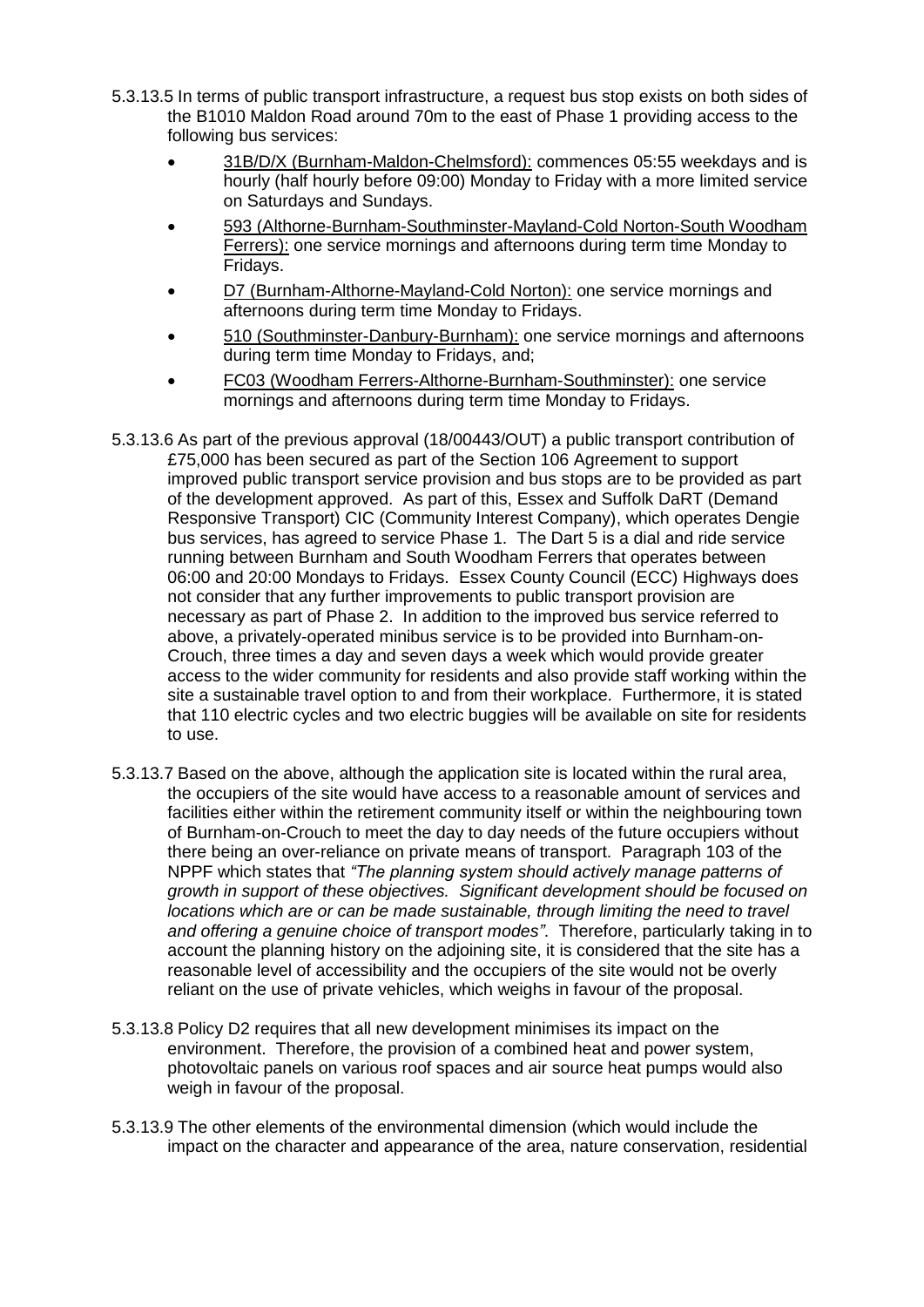amenity, flood risk / drainage, land contamination, air quality and archaeology) are discussed below.

#### 5.3.14 Social Dimension

- 5.3.14.1 In terms of the social dimensions of sustainable development, the development would contribute towards the supply of housing, particularly specialist housing, within the District.
- 5.3.14.2 Whilst the LDP carries limited weight at present due to the lack of a 5YHLS and consequent impact on its housing delivery policies in particular (including those policies which define settlement boundaries), the NPPF is clear that housing should be provided to meet an identified need.
- 5.3.14.3 Policies S2 and S6 of the LDP suggest that the infrastructure of Burnham-on-Crouch is limited on the basis of which development above the identified limit of 450 dwellings would not be supported. This is also supported by the Burnham-on-Crouch Neighbourhood Plan. However, every case needs to be assessed on its own merits and no deficiencies in terms of infrastructure have been identified as part of the assessment of the proposal that could not be satisfactorily overcome through the imposition of conditions or through a Section 106 Agreement (as discussed elsewhere in this report). Therefore, without the ability to demonstrate harm, it is considered that an objection based on the exceedance of this 450 dwelling limit could not be sustained. The application has been accompanied by documents to support the number and type of residential units proposed. Furthermore, no Statutory Consultee has raised an objection to the proposal based on any perceived infrastructure constraints.
- 5.3.14.4 Policy I2 sets out that the aim of the Council is to improve health and wellbeing. This would be achieved by:
	- *1) Addressing health issues identified in the Maldon HNA and other plans and initiatives produced by Essex Public Health, NHS England, the Mid Essex Clinical Commissioning Group, Essex Health & Wellbeing Board or any associated or successor bodies, to deliver modern healthcare which meets the needs of the District;*
	- *2) Maximising accessibility to services, particularly for vulnerable groups, through better service integration and locating new services where access can be improved;*
	- *3) Promoting suitable types of residential developments which cater for the ageing population and support healthy and independent lives; and*
	- *4) Ensuring increased access to the District's green spaces and opportunities for higher levels of physical activities.*
- 5.3.14.5 Paragraph 8.24 of policy I2 clarifies the type of residential accommodation that would be encouraged by the Council, which would include housing especially suitable for older people, either because of the dwelling type (e.g. bungalows), specific design features (including 'lifetime homes') or because of adaptations to suit older people's needs, or by specialist housing for elderly people. It is considered that the proposal complies with Policy I2 in this respect.
- 5.3.14.6 Policy H3 of the LDP further describes the required accommodation for specialist needs, which derives from evidence contained in the Older Persons Housing Strategy (2010) and Strategic Housing Market Assessment (SHMA) (2012) considered in support of the Local Plan. This states that: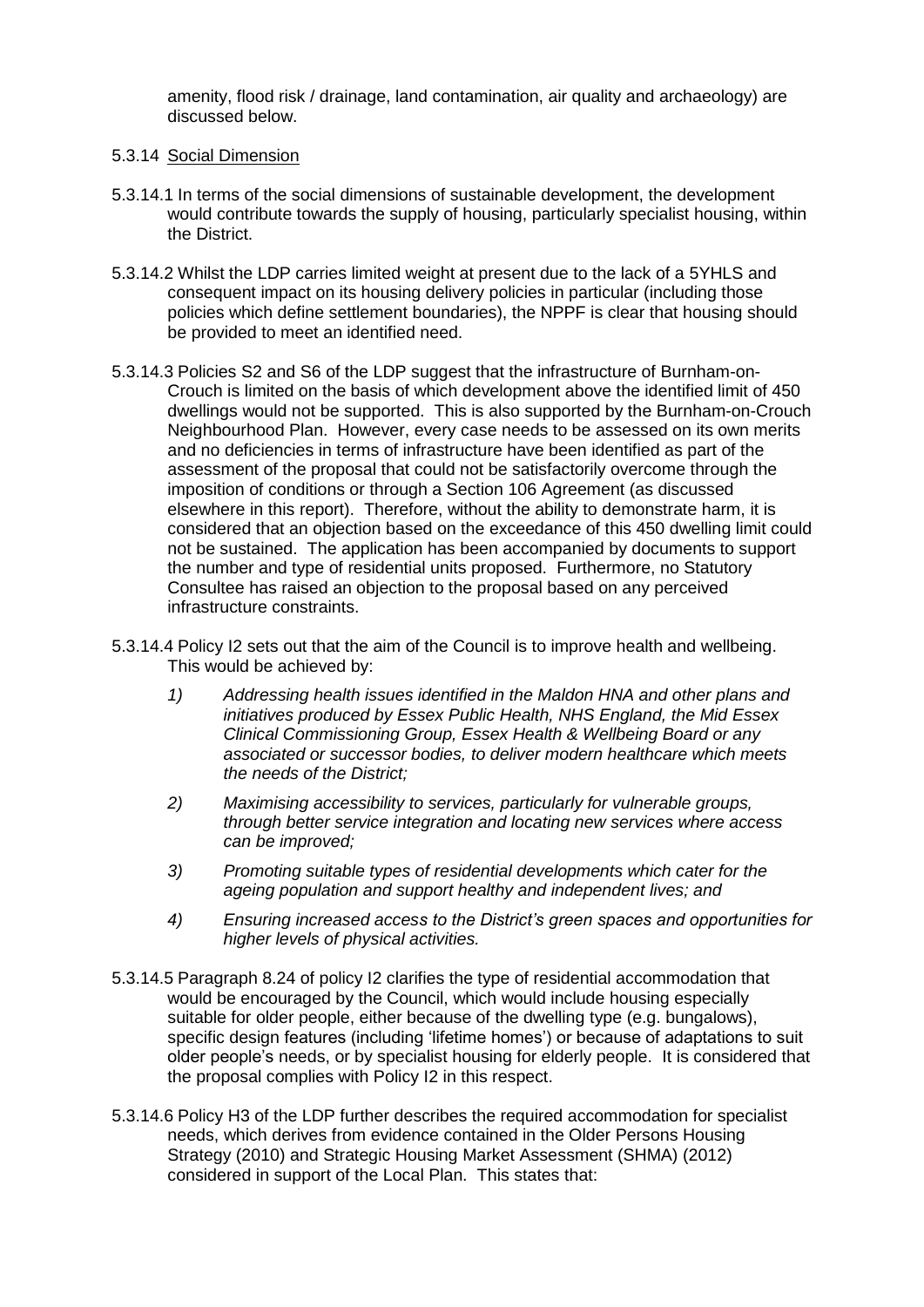"*Proposals for specialist needs housing such as homes for older people, people with disabilities, or homes for other specific groups who may require properties that are specifically designed and / or allocated will be supported where:*

- *1) There is a clearly identified need that cannot be addressed elsewhere in the District;*
- *2) The development is located in an area that is sustainable to meet the social as well as housing needs of the intended residents;*
- *3) It will not lead to a concentration of similar uses that would be detrimental to the character and function of an area and/or residential amenity;*
- *4) It will not detrimentally impact on the capacity of public services, including health and social care;*
- *5) It Is in close proximity to everyday services, preferably connected by safe and suitable walking / cycling routes or public transport appropriate for the intended occupier;*
- *6) It can be demonstrated that the development is designed and managed to provide the most appropriate types and levels of support to its target resident;*
- *7) It can be demonstrated that revenue funding can be secured to maintain the long term viability of the scheme; and*
- *8) The scheme is supported by the relevant statutory agencies."*

These criteria are discussed in turn, below but the identified need has not been met through the limited number of planning permissions which have been granted since the LDP was adopted. Furthermore, no specialist housing for older people has been granted since the determination of Phase 1.

5.3.14.7 The above requirement is also identified in the Burnham-on-Crouch Neighbourhood Plan. In particular, policy HO.3 states that "*Housing for retired and elderly persons and people with mobility and sensory impairment will be supported. They should be provided on the strategic housing sites and elsewhere as appropriate*". Policy HO.3 will support general housing or bespoke housing for the elderly close to shops and services.

#### 5.3.15 Clearly Identified Need? (criterion 1 of Policy H3)

- 5.3.15.1 As part of the Needs Appraisal For Older Persons Accommodation submitted, it is stated that there is an under-supply of 1482 homes for elderly persons in the District. Reference is also made to Maldon Council's Specialist Housing SPD which identifies an acute need for specialist housing in the District and that the majority of older people would like to live in a bungalow (62.2%), followed by supported housing. With reference to the SHMA (2014), it is stated that this document *'outlined at the time the need for 374 new sheltered units by 2018 (of these 254 in the affordable sector and 120 in the private sector) as well as 138 extra care units.'*
- 5.3.15.2 The Council's Older Persons Housing Strategy (2013) sets out four priorities for such accommodation in a 15-year forward looking timeframe. These are:
	- 1st Priority: 150 extra care homes (the most significant deficit);
	- 2nd Priority: 200 sheltered homes / low levels of support homes;
	- 3rd Priority: 200 retirement homes for affordable rent:
	- 4th Priority: 300+ open market homes designated for older persons.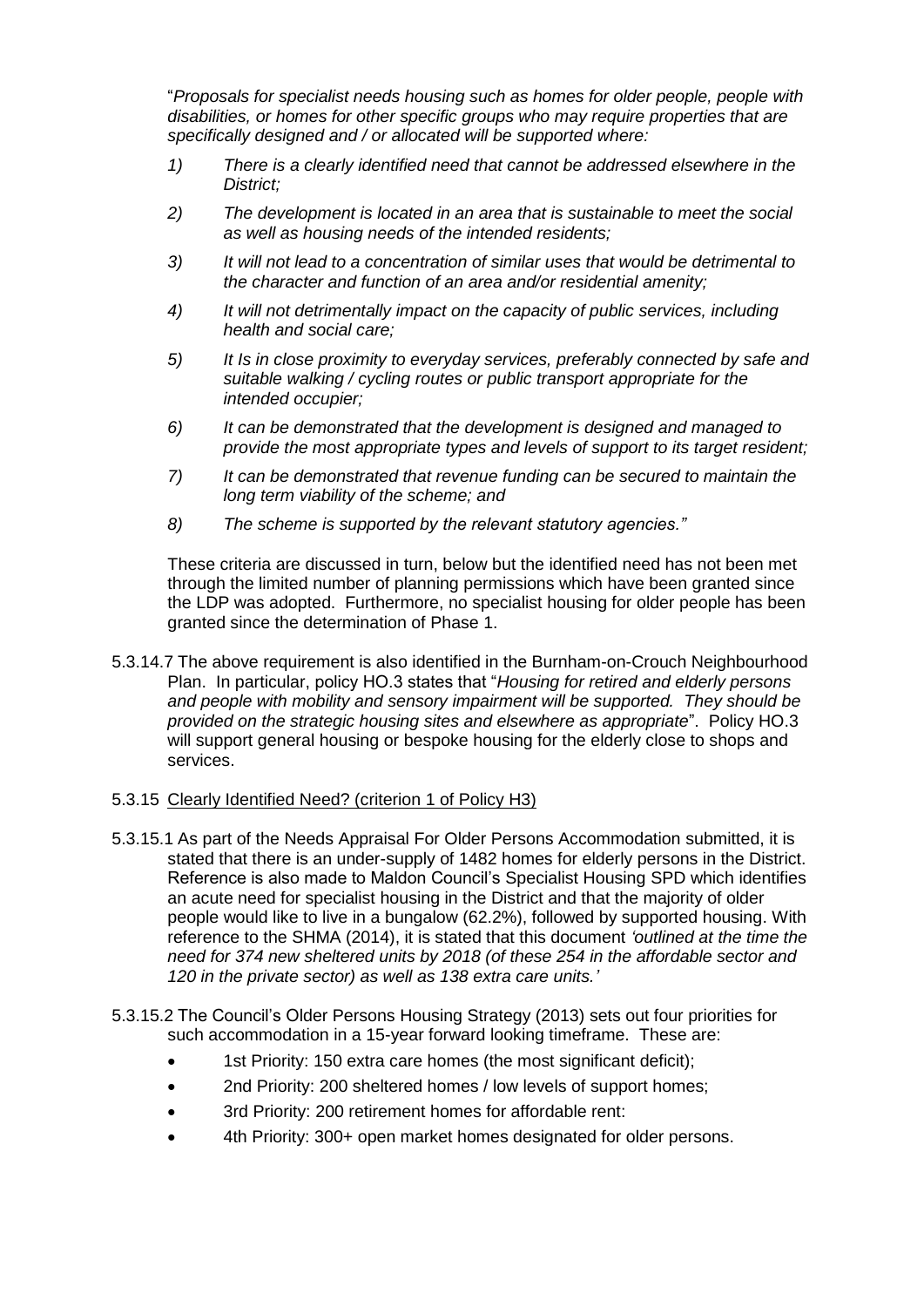The applicant argues that the development proposed would assist in tackling deficiencies in extra care units (1st priority), affordable rent retirement homes (3rd priority) and open market homes (4th priority). Also, because of the specific design of all units as wheelchair accessible or adaptable, care packages can be offered to any dwelling on either phase such that low level support 'sheltered housing' units can be formed without adaptation / limited adaptation at any point in the future. This means that the affordable housing offer, will help to address the District's 3rd priority need for sheltered homes for affordable rent. The fact that the one proposal meets three of the four criteria weighs heavily in favour of the development.

- 5.3.15.3 In relation to population projections over the forecast period to 2035, key finding of the SMHA (via ONS (Office of National Statistics) predictions) relevant to this application are:
	- The total population of the District will rise by 17.5%;
	- The most significant growth is in the over 65 age group, with the most significant proportional growth seen in those aged over 90. This group will impact on demand for supported housing, support services and need for adaptations.
- 5.3.15.4 The applicant draws attention to the age profile in the District in 2018 which indicated a high proportion of residents aged 70-74 years, and a corresponding decrease in those aged 30-34 years. The projected population is expected to increase by 2020, with an ageing population. The proportion of the population aged 65+ is greater in the District at 24.94% compared to England at 18.8%. The LPA acknowledges this when considering the application.
- 5.3.15.5 According to the Maldon District Specialist Needs Housing SPD, in the period between 2014 and 2018, just 30 private units were developed, significantly less than the 374 required. In addition, since 2010, a residential home in the District has closed, support has been withdrawn from approximately 600 sheltered properties and the District has no independent living schemes in place. Planning permission has been granted for Phase 1 of the Burnham Waters scheme and 1 extra care unit in Bradwell-on-Sea (18/00796/FUL) (a total of 159 older person C3 units and 190 care beds (Class C2)). However, this is significantly less than the need identified which will not be met through the Strategic allocated sites in the District. Burnham-on-Crouch has been identified as one of the areas in the District where older persons housing should be focused being a main settlement. There are no other sites within the existing urban areas which could accommodate the development proposed and, therefore, the development could only be accommodated on a rural site.
- 5.3.15.6 Under-occupation has also been identified as an issue so increasing the availability of smaller units for the elderly would free-up some of the family sized housing stock.
- 5.3.15.7 Based on the above, it is considered that the development complies with criterion 1 of Policy H3 of the LDP.

## 5.3.16 Social and Housing Needs of Residents Met? (criterion 2) and Most Appropriate Types and Levels of Support Provided? (criterion 6)

5.3.16.1 The Rapid Health Impact Assessment submitted concludes that the proposed development would have a beneficial impact on the health of residents in most instances as the high-quality housing design would support the health of its residents, and the site layout and additional premises address climate change and promote social cohesion. The Assessment acknowledges that there is one instance in which the proposed development is anticipated to have an adverse impact. This is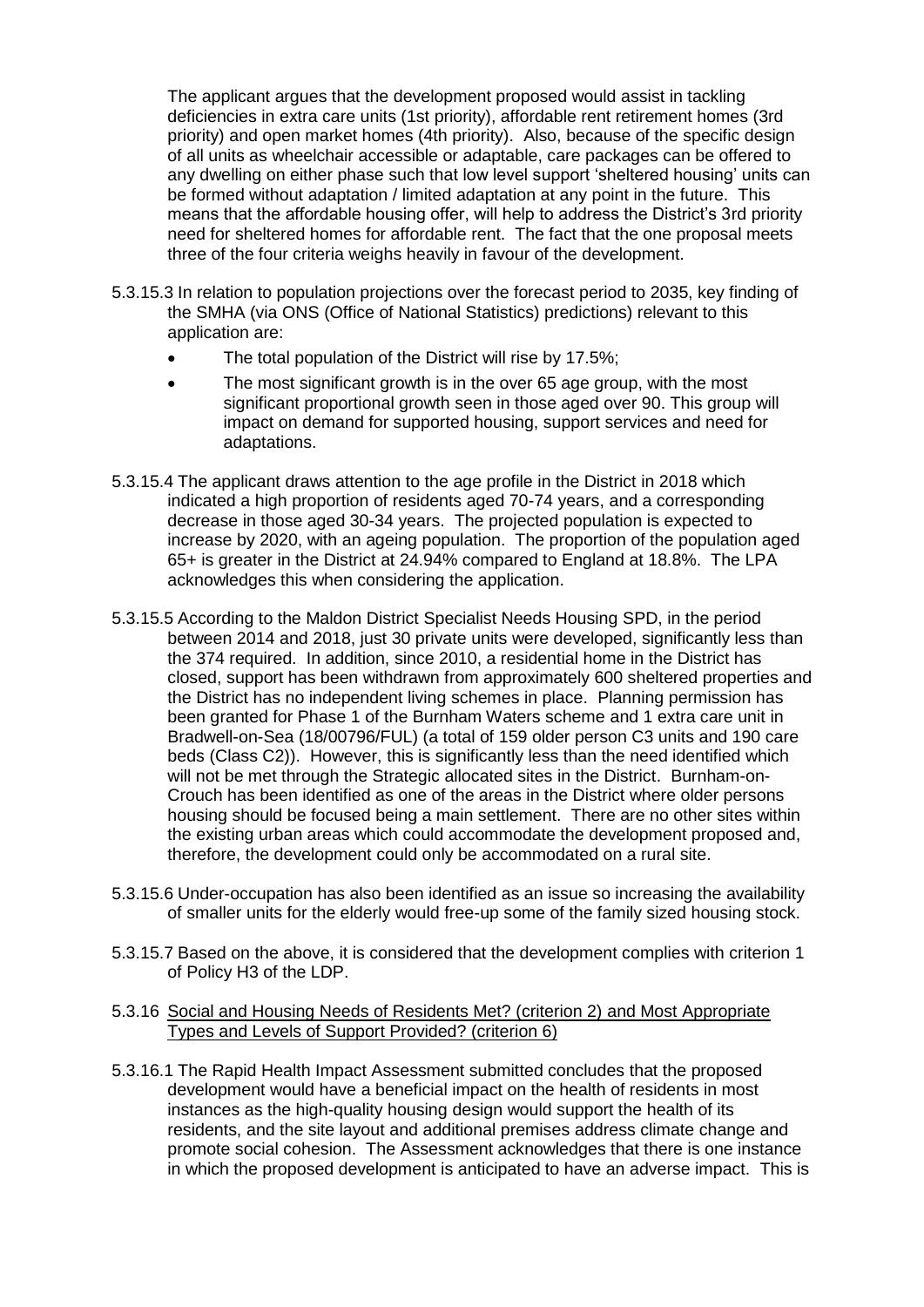due to the subject site's location that is not close to the town centre. However, following a detailed assessment, it was concluded above that the site has a reasonable level of accessibility.

5.3.16.2 Details of the design and appearance of the accommodation proposed would be the subject of a future application seeking approval of reserved matters. However, based on the site layout and documents submitted as part of the current application, it is anticipated that the properties would be designed in a way that supports the wellbeing of the future residents, provided an adequate quality of life for the occupiers of the proposed residential units and the development would be designed and managed to provide the appropriate type and level of support for the residents.

## 5.3.17 Impact on Capacity of Public Services? (criterion 4)

- 5.3.17.1 The Rapid Health Impact Assessment submitted concludes that the impact on secondary health services would be neutral but that this is likely to be linked to the extent to which existing residents in Maldon District move into the new development. However, the cascading mechanism proposed as part of S106 agreement would prioritise local residents' access to market homes which would reduce the potential for adverse impacts and a financial contribution would be made, similar to that agreed for Phase 1.
- 5.3.17.2 The applicant acknowledges that there is no spare capacity at the local GP to accommodate further demand but there appears to be capacity at dental practices in Burnham-on-Crouch and medical facilities are to be provided as part of Phase 1. Furthermore, the applicant is willing to make a financial contribution towards the provision of medical services off-site, if the NHS advise this is necessary. There also appears to be spare capacity at the existing village hall and new community / leisure / sports facilities are proposed as part of Phase 1. Pathways, allotments and public open space within Phases 1 and 2 would facilitate walking, cycling, recreation etc.
- 5.3.17.3 Based on the above, it is considered that the scheme would not have an adverse impact on public services.

#### 5.3.18 Concentration of Similar Uses? (criterion 3)

5.3.18.1 It is noted that planning permission exists for Phase 1 of the retirement community along with a planning permission (reference 14/00356/FUL) for a development on one of the allocated sites to the south-east which would include 20 bungalows and a 50 - 60 bed care home. However, whilst the development would be for 232 residential units, as the proposal would be an extension to Phase 1 rather than a separate development. Therefore, it is not considered that the development would result in an over-concentration of similar uses to such a degree to justify planning permission being refused. Furthermore, and significantly, it must be noted that Burnham-on-Crouch is one of the three settlements in the District that the Council's SPD directs this type of accommodation to.

#### 5.3.19 Viable in the Long-term? (criterion 7) and Supported by Relevant Statutory Agencies? (criterion 8)

5.3.19.1 The application is accompanied by a Financial Viability Assessment which has been submitted to demonstrate that the development can be delivered and maintained in perpetuity without recourse to public funding or future capital inputs beyond those self-generated by the approved Phase 1 and proposed Phase 2 developments in the short, medium and long term. This testing extends to the health care and C2 uses approved in Phase 1 of the development, to which residents in Phase 2 will have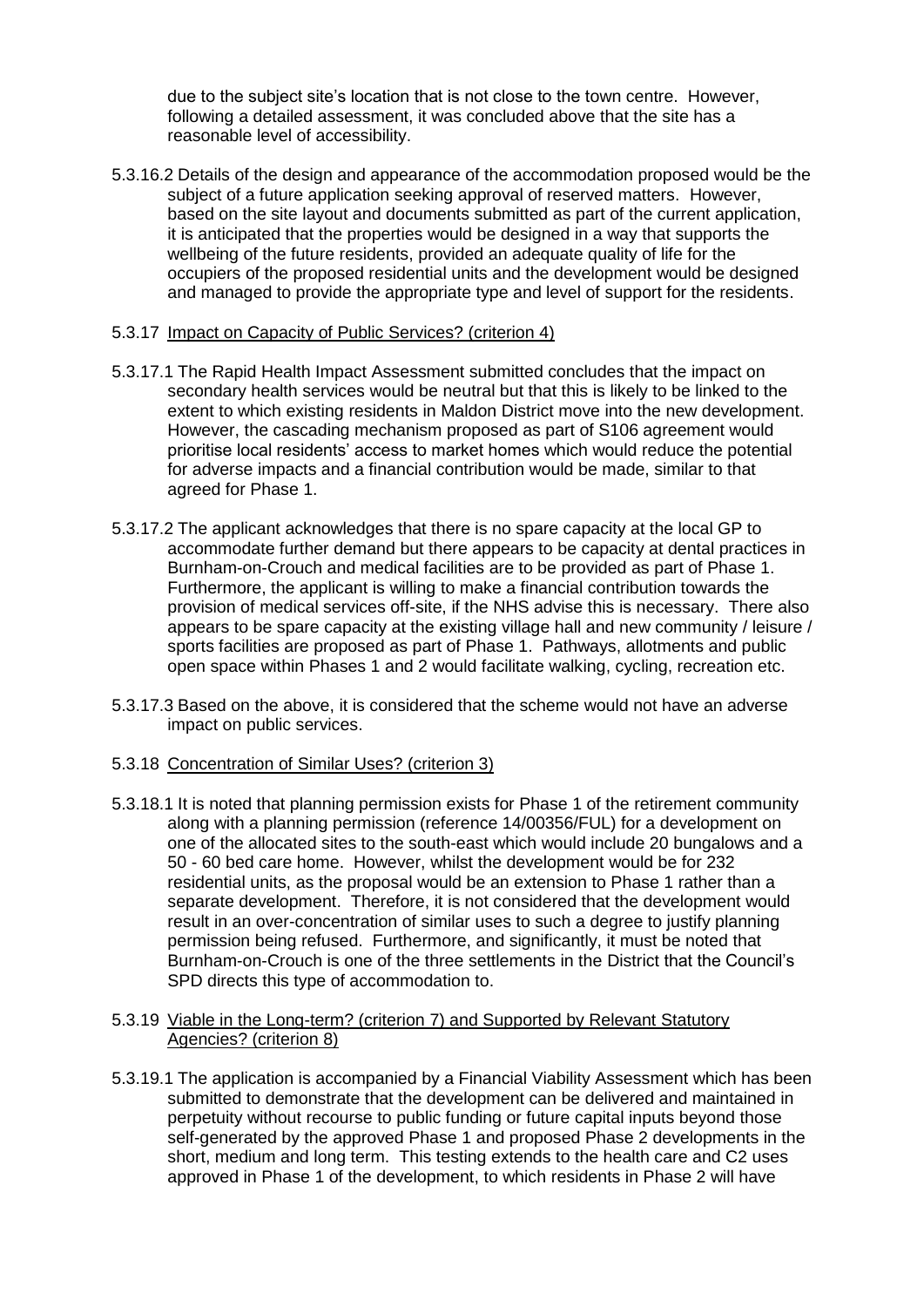direct access. Such an approach was considered acceptable at the time of the Phase 1 application and there is no material change in circumstances that would mean that the Council's approach should change. Furthermore, the proposed S.106 clause to ensure development is not commenced until Phase 1 is significantly occupied will ensure that the development does not come forward without a sound financial position.

5.3.19.2 The Specialist – Housing, the NHS and ECC Social Services have made no adverse comments on the proposal. In the absence of any objections from statutory agencies, it is considered that the requirements of criteria 7 and 8 of Policy H3 are met.

## 5.3.20 Affordable Housing

- 5.3.20.1 The site is located in an area identified in the approved LDP where 30% of the units would need to be affordable to comply with the requirements of Policy H1. The proposal includes the provision for at least 30% of the residential units proposed as affordable units in a mixture of on-site provision and a financial contribution in lieu of the balance of units on the basis of which, the proposal complies with Policy H1 and the Senior Specialist – Housing supports the application.
- 5.3.20.2 Policy H1 allows for a financial contribution being accepted from applicants in lieu of on-site provision (either in full or part) where this would better satisfy the affordable housing needs of the District. The Housing Service has advised that there is an under provision of General Needs Affordable Housing through the LDP and, whilst there is a recognised need for age restricted housing, there is a greater need in the District for General Needs Affordable Housing. Therefore, in this case, the Housing Service supports the proposal for a small number of bungalows on-site and the payment of a commuted sum in lieu of a substantial number of the affordable properties proposed which would provide a better affordable housing offer for the District as a whole. Furthermore, the applicant's offer of including an additional five Independent Living units from Phase 1 in the affordable housing offered is welcomed as this would mean that the whole of the approved Phase 1, 55-unit Independent Living block would be affordable housing. This would provide a greater benefit compared to an off-site contribution or five additional bungalows as part of Phase 2. Based on this, Strategic Housing Services advises that this application has the opportunity of not only meeting the affordable housing requirements for older people but could also assist in meeting general needs affordable housing for residents of the District. This matter should be afforded significant weight in favour of the development proposed.
- 5.3.20.3 The Affordable Scheme detailing tenure, cost, allocation of units would be agreed by the LPA, in consultation with the Senior Specialist – Housing, as part of compliance with the S106 Agreement which would need to be completed prior to any planning permission being granted.
- 5.3.20.4 The Council's adopted SPD provides a formula for calculating the figure for commuted sums. This is to ensure that the Council can robustly defend the financial contribution sort from the Developer. In this instance, to offset the need for affordable housing on site, the Council would be seeking a financial contribution in the region of £4,207,875.

## 5.3.21 Housing Mix

5.3.21.1 The Council encourages, in policy H2, the provision of a greater proportion of smaller units to meet the identified needs and demands. The Council's updated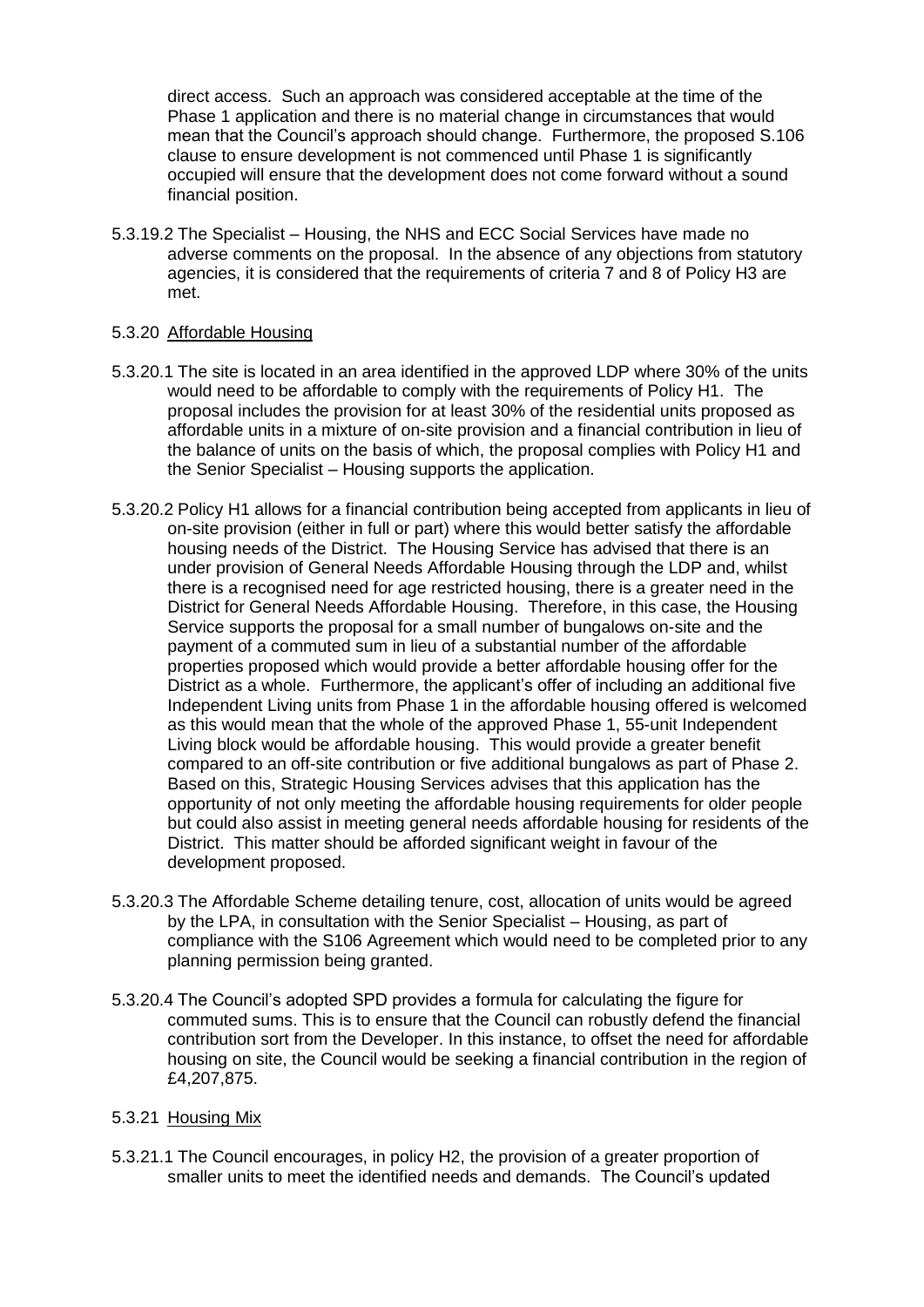SHMA, published in June 2014, identifies the same need requirements for 60% of new housing to be for one- or two-bedroom units and 40% for three-bedroom plus units. The proposal for 232no. residential units consisting of a mixture of one, two and three-bedroom units with at least 60% being one- or two-bedroom units, would contribute positively to the currently identified housing need and be responsive to local circumstances which would weigh in favour of the proposal.

5.3.21.2 The proposed community facility along with new green infrastructure and open spaces would also make a positive contribution towards the social dimension of sustainable development and comply with Policy E3 of the LDP.

#### 5.3.22 Economic Dimension

5.3.22.1 With reference to the economic dimension of sustainable development, the development would result in economic benefits through the employment and business created by the construction of the development proposed. There would also be the creation of approximately 10-15 skilled and semi-skilled new jobs (within the maintenance and administrative sectors and possible additional care employment) once the development has been completed. Training opportunities and priority would also be given to local people for job vacancies which could be secured through a S106 Agreement. These economic benefits would comply with Policies E1 and E6 of the LDP and would weigh in favour of the proposal.

## **5.4 Design and Impact on the Character of the Area**

- 5.4.1 The planning system promotes high quality development through good inclusive design and layout, and the creation of safe, sustainable, liveable and mixed communities. Good design should be indivisible from good planning. Recognised principles of good design seek to create a high quality built environment for all types of development.
- 5.4.2 It should be noted that good design is fundamental to high quality new development and its importance is reflected in the NPPF. The NPPF states that:

*"The creation of high quality buildings and places is fundamental to what the planning and development process should achieve. Good design is a key aspect of sustainable development, creates better places in which to live and work and helps make development acceptable to communities".* 

*"Permission should be refused for development of poor design that fails to take the opportunities available for improving the character and quality of an area and the way it functions, taking into account any local design standards or style guides in plans or supplementary planning documents".*

- 5.4.3 This principle has been reflected to the approved LDP. The basis of policy D1 of the approved LDP seeks to ensure that all development will respect and enhance the character and local context and make a positive contribution in terms of:
	- a) Architectural style, use of materials, detailed design features and construction methods. Innovative design and construction solutions will be considered where appropriate;
	- b) Height, size, scale, form, massing and proportion;
	- c) Landscape setting, townscape setting and skylines;
	- d) Layout, orientation, and density;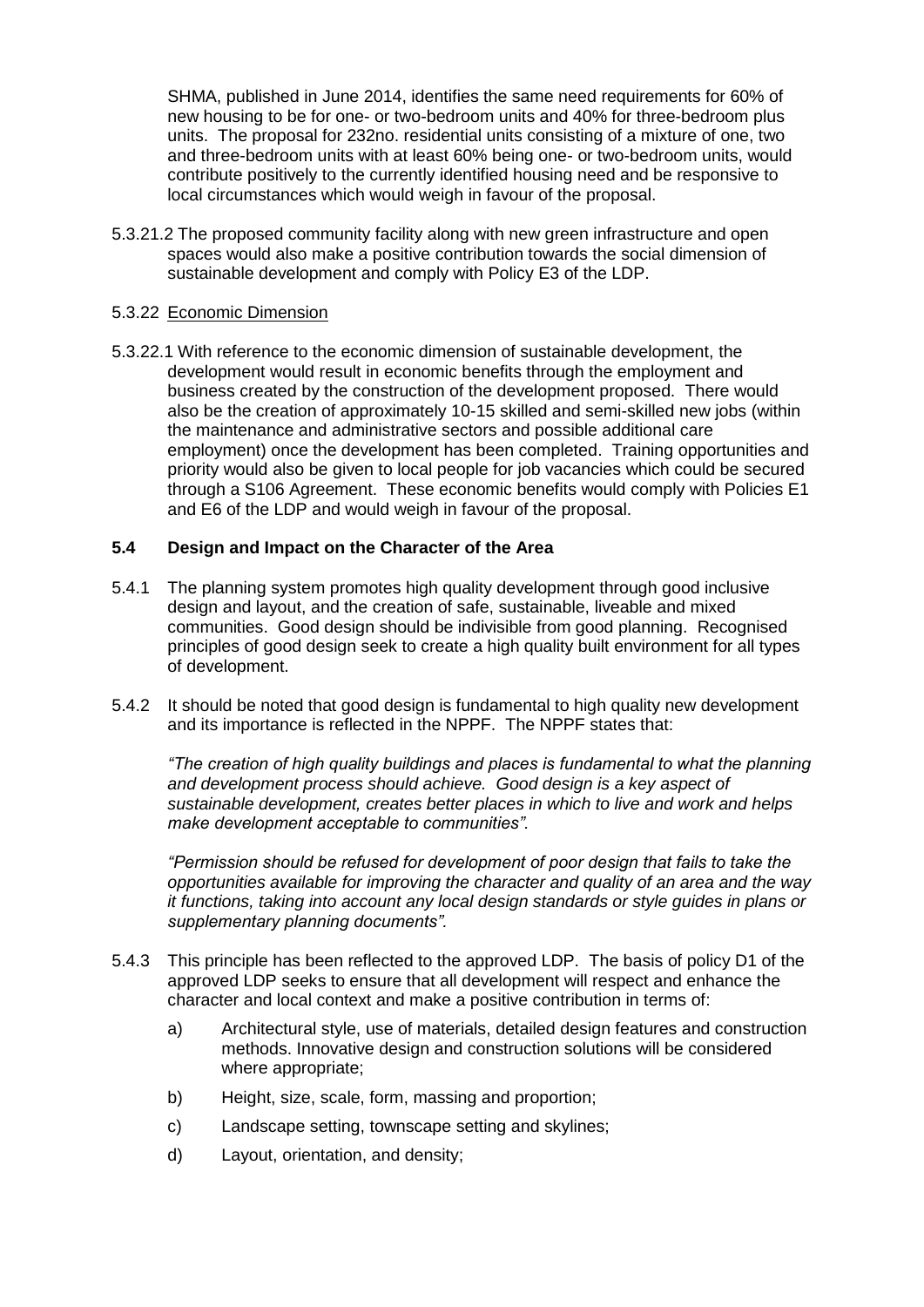- e) Historic environment particularly in relation to designated and non-designated heritage assets;
- f) Natural environment particularly in relation to designated and non-designated sites of biodiversity / geodiversity value; and
- g) Energy and resource efficiency.
- 5.4.4 Policy H4, with respect to density, states that all development will be design-led and will seek to optimise the use of land having regard to a list of considerations including the location and setting of the site (1), the existing character and density of the surrounding area (2) and the impacts upon the amenities of neighbouring properties (7).
- 5.4.5 Similar support for high quality design and the appropriate layout, scale and detailing of development is found within the MDDG.
- 5.4.6 The housing design principles for Burnham-on-Crouch are also identified in Appendix 2 of the BOCNP.
- 5.4.7 The application site lies outside of any defined development boundary. According to policies S1 and S8 of the LDP, the countryside will be protected for its landscape, natural resources and ecological value as well as its intrinsic character and beauty. The policies stipulate that outside of the defined settlement boundaries, the Garden Suburbs and the Strategic Allocations, planning permission for development will only be granted where the intrinsic character and beauty of the countryside is not adversely impacted upon and provided the development is for proposals that are in compliance with policies within the LDP, neighbourhood plans and other local planning guidance.
- 5.4.8 The Landscape and Visual Impact Assessment (LVIA) submitted refers to the Essex Landscape Character Assessment (2006) and identifies that the site falls within area E2 (Tillingham and Latchingdon Coastal Farmland) the key landscape characteristics of which are:
	- Gently undulating arable farmland behind the coastal marshland, locally quite steep.
	- Heavy clay soils and lighter sandy loamy soils where sand and gravel deposits overlie clay.
	- Distinctive long hedgerow boundaries running on parallel axes are a common feature, thought to be the result of ancient planned enclosure.
	- Dutch elm disease has made elm loss noticeable in hedgerows.
	- Right-angled bends in lanes reflect ancient field pattern.
	- Settlement pattern follows underlying soils sand and gravel formations on a ridge between Bradwell and Burnham-on-Crouch - elsewhere settlement on slopes in clay areas.
	- This is a landscape characterised by its rolling topography, by its visual links to the drained marshland and by its texture of its deciduous tree and shrubs in field boundaries.
	- Urban expansion is happening fast here, and as a consequence only certain pockets, well away from the B road network, have a moderate sense of tranquillity now.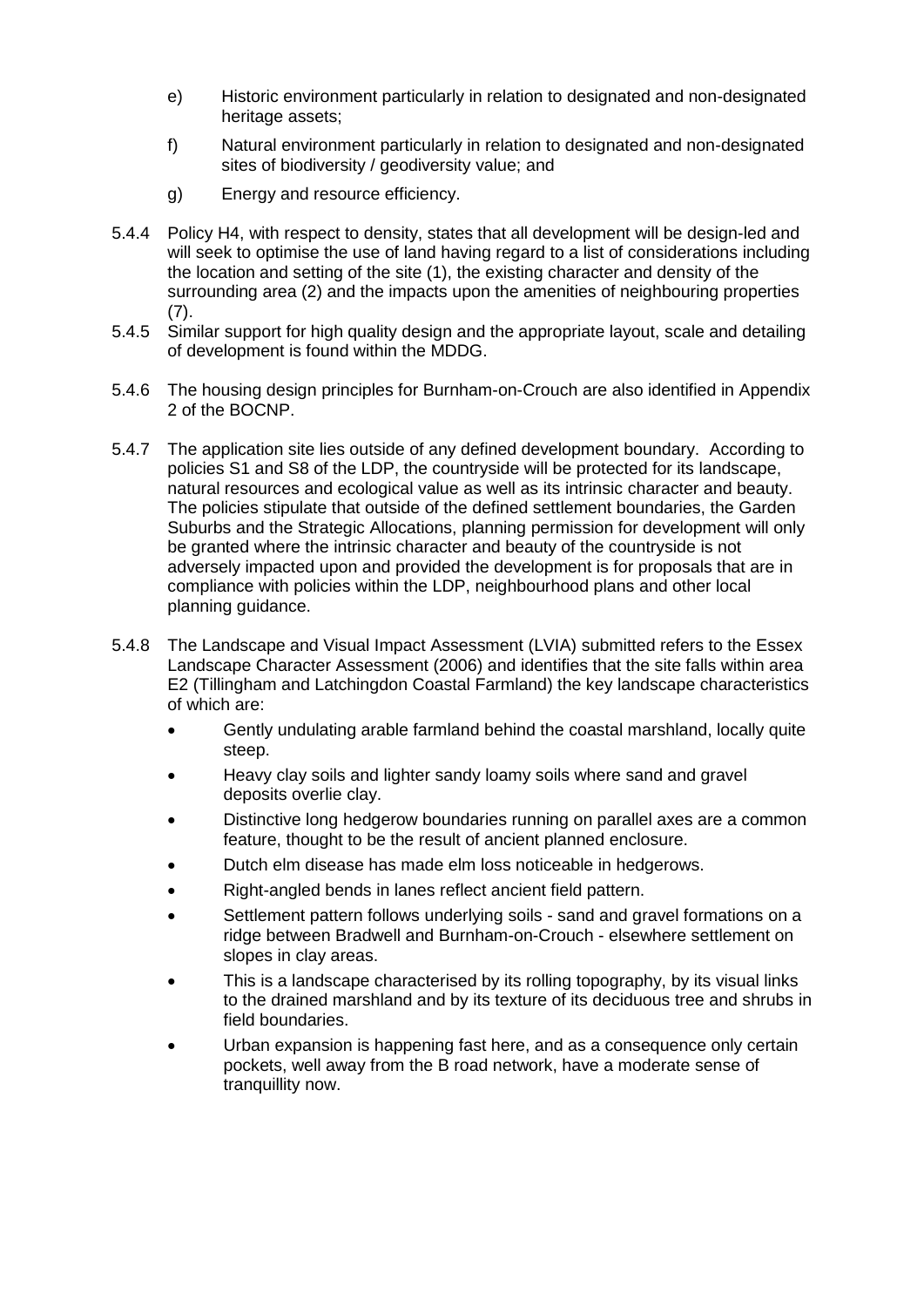- 5.4.9 This landscape is described as having a moderate sensitivity to change and identifies relevant key sensitivities within the study area to be:
	- Distinctive long hedgerow boundaries (often containing deciduous trees and shrubs) running on parallel axes (which are sensitive to changes in land management).
	- The open nature of the skyline of several areas of the coastal farmland is visually sensitive, with new development potentially visible within expansive views across the area and also within views to and from adjacent drained estuarine marsh and coastal farmland.
	- There is a strong sense of historic integrity, resulting from a historic settlement pattern of villages lining the top of the low north-south ridge between Bradwell and Burnham-on-Crouch and a distinctive historic co-axial field pattern.
- 5.4.10 The description that best suits the site itself is a high / local value assessment. This denotes: *'Reasonably attractive landscapes with some attractive features and a few intrusive elements. Variable condition of vegetation and lacking in local designations but nevertheless of value to the local area'*.
- 5.4.11 The LVIA concludes that the magnitude of the landscape change as a result of the development would be 'medium' taking into account Phase 1 and, based on the current proposals and bearing in mind the proposed mitigation, the landscape effect has been assessed as 'minor adverse' i.e. it would not quite fit into the landform and scale of the landscape and would affect an area of recognised landscape character.
- 5.4.12 It is the short distance receptors which have been identified as those most likely to be affected. Views from adjacent highways to the south and west would be slight. From users of the public footpath passing between Phases 1 and 2, the effect would be mainly moderate but there would be substantial effects on two views due to the gaps in the existing vegetation. The effect on views from the back gardens of properties fronting Maldon Road and Green Lane would also be substantial. Views from the public right of way which runs along Pannel's Brook to the north / east would be moderate / substantial. Longer distant views from Mangapps Chase to the east may experience moderate / substantial visual effects but from the north, northeast and west, due to topography and intervening vegetation, the effects would be none to slight. However, boundary planting would help to mitigate the moderate / substantial effects on view except for three viewpoints (from the rear of properties fronting Green Lane and from the PRoW to the east and north-east) where receptors would still experience moderate/substantial visual effects.
- 5.4.13 As part of the Tree Survey and Arboricultural Impact Assessment submitted, 40 individual trees, 15 tree groups and 4 hedgerows were surveyed. No trees are intended to be removed to facilitate the construction of the site access or compounds, but the following will be required:
	- Tree Group G5: removal of one young oak and two early mature ash trees. This will have minimal impact on wider landscape amenity. These trees are of moderate quality and have a maximum height of 8m.
	- Tree group G19: removal of two young sessile oak from this tree group with minimal impact on wider landscape amenity. These are self-seeded oak trees of moderate quality with a height of approximately 7m.
	- Hedgerow H17: Removal of approximately 18m of low-quality hedge comprising blackthorn and remnant elm. This will have minimal impact on wider landscape amenity, and it is recommended that the retained hedgerow is interplanted with a range of native species.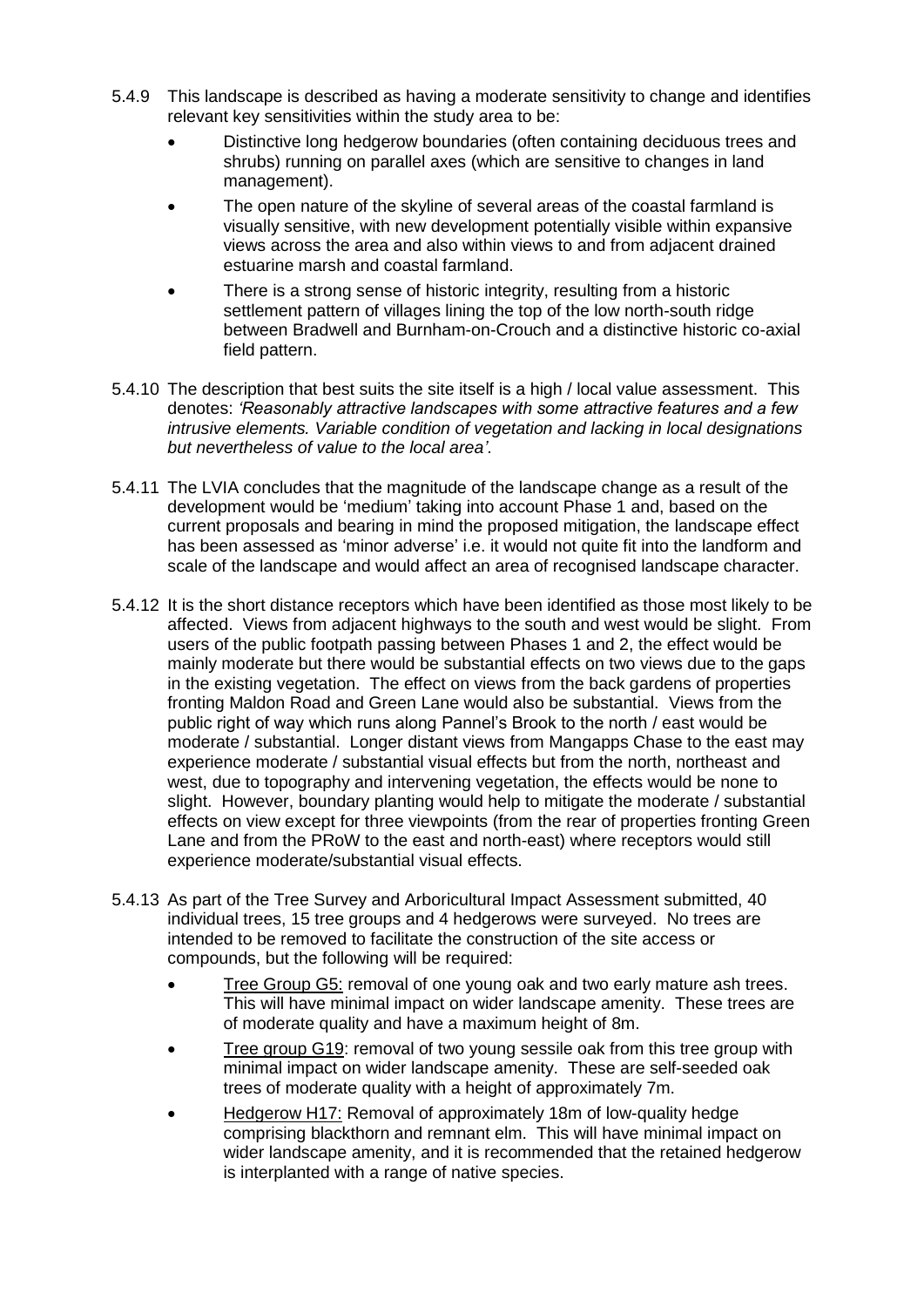- Hedgerow H18: Removal of approximately 40m, in two sections, of unmanaged hedge comprising hawthorn and remnant elm. This will have minimal impact on wider landscape amenity, and it is recommended that the retained hedgerow is interplanted with a range of native species.
- 5.4.14 A Landscape Management and Maintenance Plan and Landscape Strategy have also been submitted as part of the application.
- 5.4.15 The application is in outline form with matters of landscaping, scale and appearance being reserved for future determination. However, matters relating to site layout and access are to be assessed as part of the current application.
- 5.4.16 In terms of the density of the residential development, at 11.5dph, this would be comparable to Phase 1 which will be 12dph. Whilst low, the proposed density is considered to be appropriate for this semi-rural site that would abut the countryside and given the nature of the residential accommodation proposed.
- 5.4.17 The development would extend over a significant area (c.20ha) and would, inevitably, alter the rural character and appearance of the area. However, it must be noted that any development of a scale such as this within the District would have an impact and unfortunately, Government guidance is clear that the Council has a responsibility to meet the housing needs of the District and therefore, developments of a significant scale are required to come forward.
- 5.4.18 There would be views of the development from its surroundings including from the public rights of way within and in the vicinity of the site as well as from existing residential properties. However, this would be limited as the development would be viewed as an extension to Phase 1, which it would adjoin on two sides, resulting in a compact form. It would be likely that this development on a new, separate site would be significantly more visually intrusive than what is proposed as part of this application. A separate development would also not benefit from the services and facilities that would be provided on Phase 1 and would, potentially, need to be greater in scale if such services and facilities were also to be provided on-site. Furthermore, the development would be spacious in nature consisting, predominately, by single storey buildings and the 4no. two storey apartment blocks would be located away from the site's countryside boundaries. In addition, substantial additional landscaping would enhance the existing vegetation and help to assimilate the development into its setting, particularly in the medium-longer term. It is noted that there would be a large expanse of car parking adjacent to the western boundary of the site for three of the four apartment blocks proposed which would be split into three groups, but the sections would be close together. However, it is considered that this area could be adequately landscaped in order to mitigate the visual harm this element of the proposal is likely to cause. Details of external materials, soft and hard landscaping as well as external lighting could be required by condition if planning permission were to be granted.
- 5.4.19 Therefore, whilst it is noted that the proposed development would significantly alter the nature of the application site it is considered that due to the relationship with Phase 1 and the low density of the development the impact on the character of the area, when viewed from public vistas, would be, for a development of this size and scale, minimal. Taking into account the Council's lack of a 5YHLS, and the need to deliver additional housing outside the sites allocated within the LDP, it is considered that the proposal would, in relation to design and impact on the character of the area, be acceptable.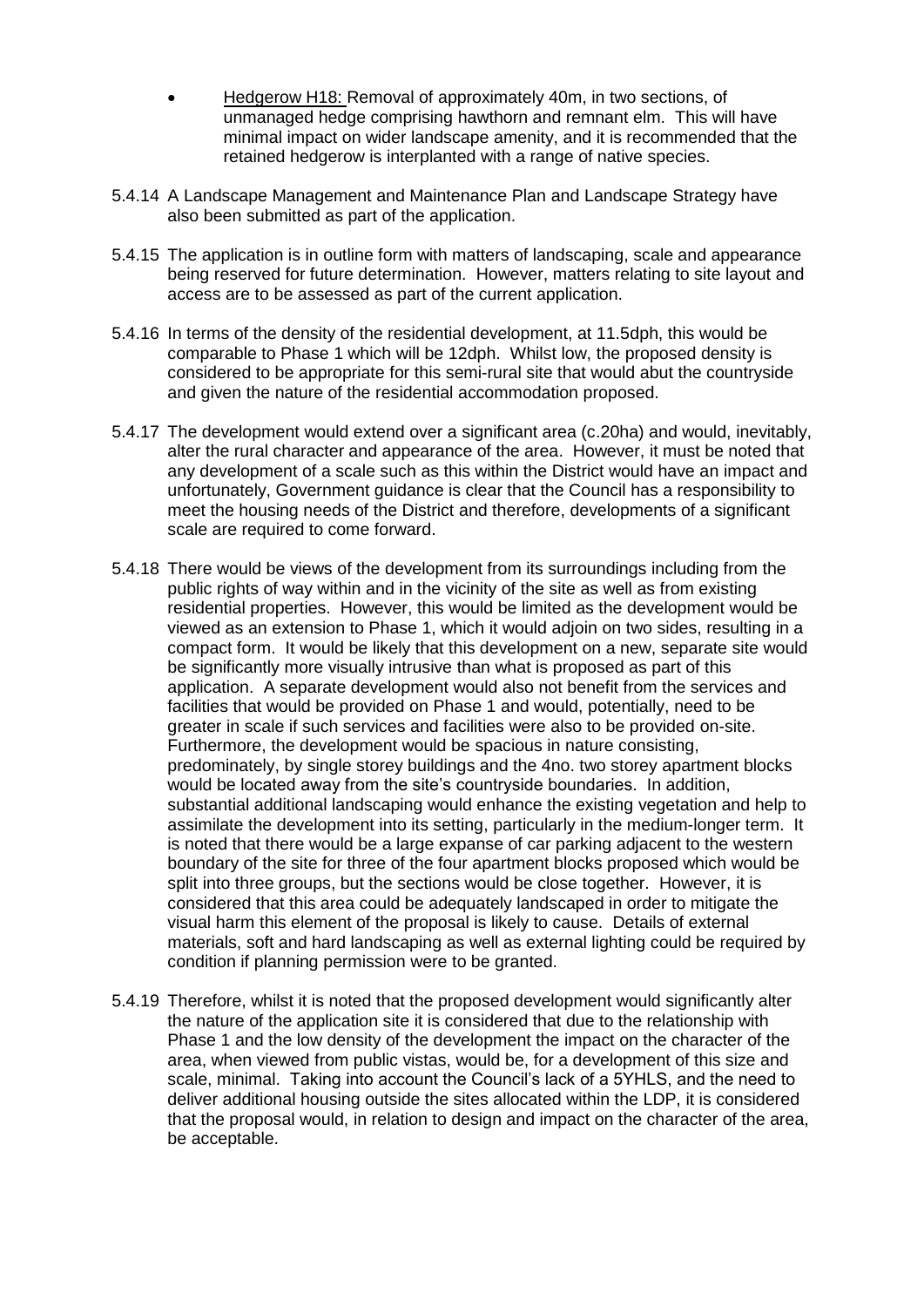## **5.5 Impact on Residential Amenity**

- 5.5.1 The basis of policy D1 of the approved LDP seeks to ensure that development will protect the amenity of its surrounding areas taking into account privacy, overlooking, outlook, noise, smell, light, visual impact, pollution, daylight and sunlight. This is supported by section C07 of the MDDG.
- 5.5.2 The proposed development would be substantial in terms of its extent and would adjoin the rear boundaries of a number of residential properties which front Maldon Road and Green Lane to the south. However, the application site boundary is located around 60m from the rear elevations of these residential properties at its closest point and the buildings proposed would be a further 20m from the nearest existing residential property. Furthermore, all of the buildings closest to the site boundary would be single storey in height and all but one of the buildings would be residential in use. The non-residential building would be a community hall, the use of which could potentially cause harm to the amenity of the occupiers of local residents from noise and disturbance. However, this could be minimised to an acceptable degree through the imposition of conditions if planning permission were to be granted to limit the use of the community hall including hours of use. Details of external lighting for the development could also be required by condition.
- 5.5.3 Based on the above assessment, whilst the proposed development would be visible from a number of existing residential properties, it is considered that, subject to the imposition of conditions, the development would not have a materially adverse impact on the amenity of existing local residents or, due to the separation distances which would be provided, residents of the adjacent Phase 1 by reason of overlooking, dominance, loss of sunlight, loss of daylight, loss of outlook, visual impact and noise. As a result of the nature of the uses proposed, it is not anticipated that smell would be a concern. The issue of the impact of the development on air quality, is addressed below.

## **5.6 Access, Parking and Highway Safety**

- 5.6.1 Policy T2 aims to create and maintain an accessible environment, requiring development proposal, inter alia, to sufficient parking facilities having regard to the Council's adopted parking standards. Similarly, policy D1 of the approved LDP seeks to include safe and secure vehicle and cycle parking having regard to the Council's adopted parking standards and maximise connectivity within the development and to the surrounding areas including the provision of high quality and safe pedestrian, cycle and, where appropriate, horse riding routes.
- 5.6.2 The Council's adopted Vehicle Parking Standards SPD contains the parking standards which are expressed as minimum standards. This takes into account Government guidance which encourages the reduction in the reliance on the car and promotes methods of sustainable transport.

## 5.6.3 Parking Provision

5.6.3.1 In terms of parking provision for vehicles and bicycles, the standards as set out in the adopted Vehicle Parking Standards SPD for Maldon District Council relevant to the proposal are as follows: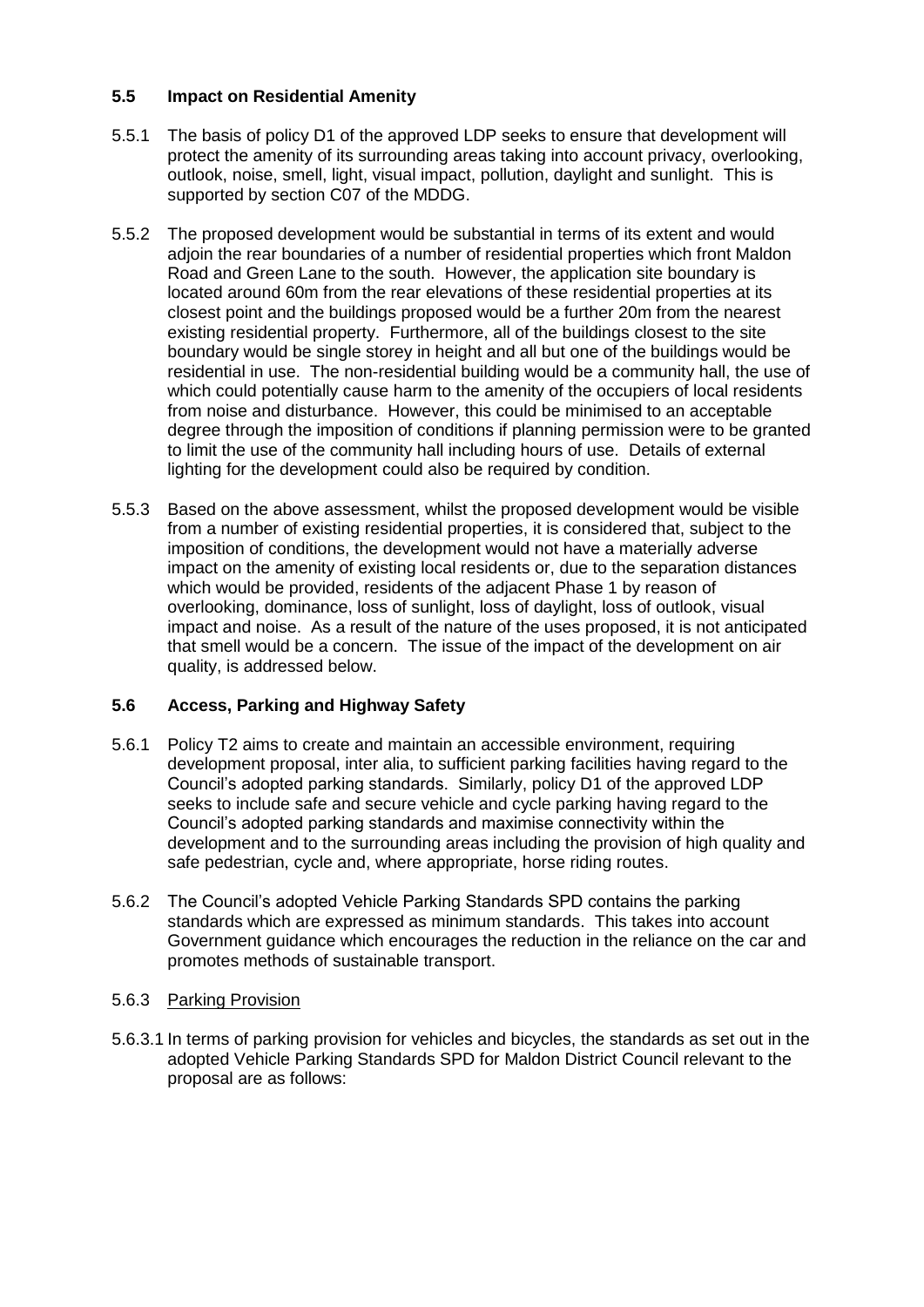Dwellinghouses (Class C3):

Minimum 1 parking space per dwelling; 1 space / 1 bed; 2 space / 2-3 bed; 3 space / 4+ bed; visitor parking - 1 per 4 dwellings; 1 per 2 dwellings where car parking is allocated

Off street parking: at least 1 home charging point per dwelling

Cycle parking: none if garages provided; otherwise, 1 / dwelling (one bed); 2 / dwelling  $(2 + \text{beds})$ :  $+ 1/8$  units (for visitors)

Independent living/retirement complexes/residential care home: a maximum of one 10-scooter store per development with one charging point per scooter space.

Individual dwellings designed for older people: secure, adaptable space with a suitable, conveniently located charging point (e.g. additional internal space within the home or within a garage) for a scooter.

Community Hall (Class D1 – non-residential institutions including public halls)

Minimum 1 parking space per 25sq.m.

Cycle parking: 1 space per 10sq.m.

Provision of parking for Powered Two Wheelers (PTWs) and people with disabilities as well as access for ambulances would also be required.

- 5.6.3.2 To comply with the adopted parking standards, the bungalows proposed would need to be provided with a total of a minimum of 231 parking spaces plus 33 visitor parking spaces and 231 cycle parking spaces plus 17 cycle parking spaces for visitors. For the individual dwellings, a secure, adaptable space with a suitable, conveniently located charging point for a scooter would be required for each dwelling.
- 5.6.3.3 The apartments proposed would, to comply with the adopted standards, need to be provided with a minimum of 168 parking spaces plus 25 visitor parking spaces (a total of 193 spaces) and 168 cycle parking spaces plus 13 cycle parking spaces for visitors. The provision of a 10-scooter store with one charging point per scooter space would also be required.
- 5.6.3.4 The community building would have a footprint of around 274sq.m. and so would require the provision of a minimum of 11 car parking spaces as a public hall and for public assembly, 28 cycle parking spaces, to comply with the adopted standards. Provision would also need to be made for parking for PTWs (one parking space) and people with disabilities as well as provision for ambulance access and exit in forward gear.
- 5.6.3.5 The application has been accompanied by a Transport Assessment as part of which it is stated that parking provision would exceed standards.
- 5.6.3.6 Whilst not included on the proposed site plan submitted, it is stated that all of the dwellings proposed would be provided with two off-street parking spaces. Home charging points could be required by condition if planning permission is required. Due to the spacious layout, there would be sufficient space to provide adequate parking for visitors and cycle parking for the dwellings proposed.
- 5.6.3.7 Car parking areas would be provided for the 100no. apartments in four sections, one for each of the four blocks proposed.
- 5.6.3.8 A total of 20 car parking spaces would be provided for the community building.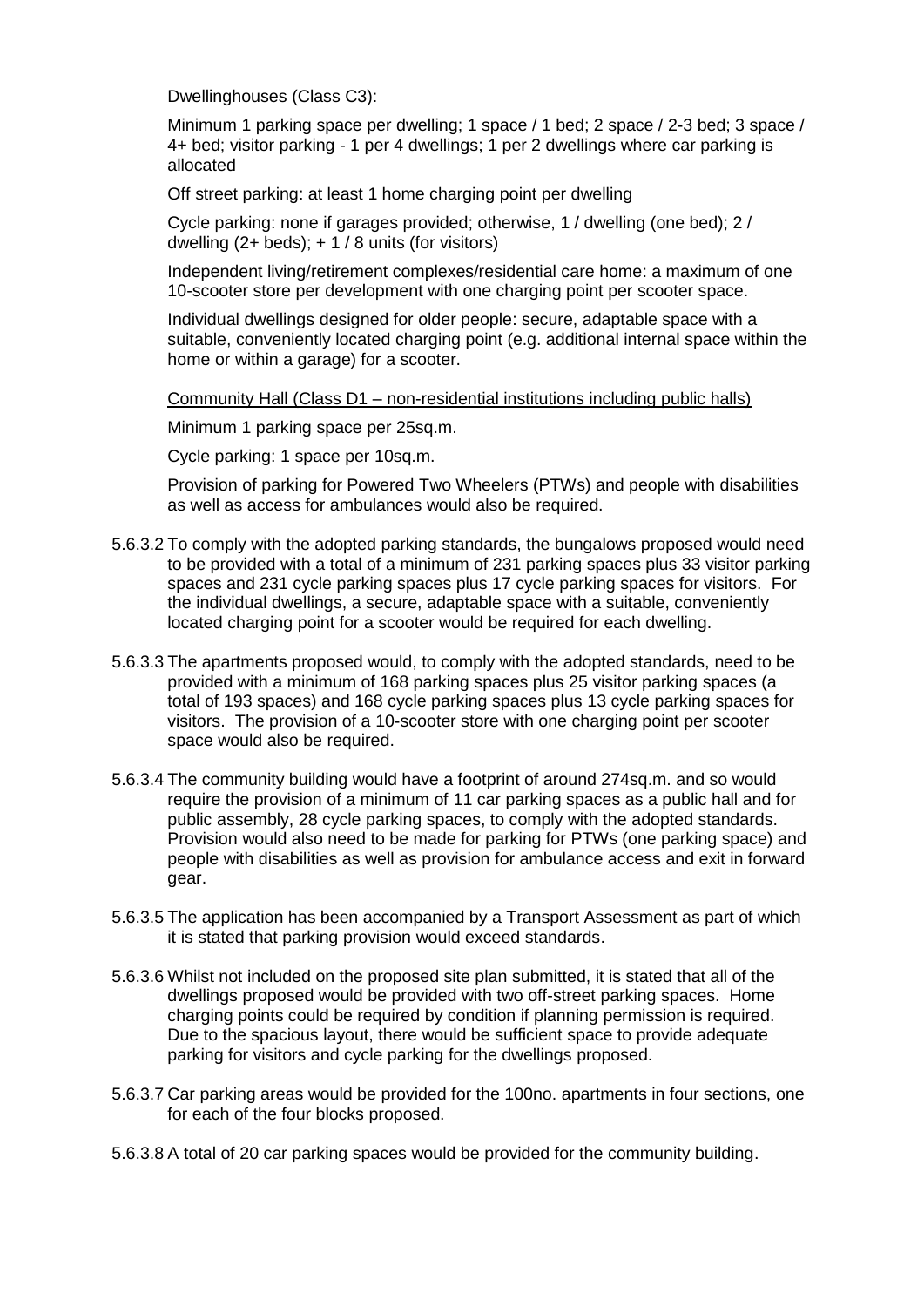5.6.3.9 Based on the number of parking spaces proposed, no concerns are raised in relation to the provision of car parking. No specific provision is included for car parking spaces for the bungalows proposed, scooter storage, parking for PTWs, parking for people with disabilities for the community building and cycle parking. However, it would be expected that these details could be required, by condition, to form part of a subsequent application for approval of reserved matters, if planning permission were to be granted.

## 5.6.4 Highway Safety and Access

- 5.6.4.1 ECC Highways has not commented on the proposal but did not raise concerns in response to Phase 1, subject to requirements (including a right turn ghost lane in Maldon Road at the site access) secured either through the S106 Agreement or conditions. There is no reason to expect that a different response would be received in relation to the Phase 2 now proposed. In addition, following a detailed assessment, it was concluded above that the site has a reasonable level of accessibility and the occupiers of the site would not be overly reliant on the use of private cars.
- 5.6.4.2 Traffic modelling has been carried out on behalf of the applicant in relation to the new junction onto the B1010 proposed as well as the existing junction of B1010 (Maldon Road) and B1021 (Church Road). The Transport Assessment concludes that the impact of the development on this junction would be minor, but the applicant is also offering a financial contribution of £25,000 for improvements to this junction, if considered necessary. At this time comments regarding this matter are awaited from ECC Highways.
- 5.6.4.3 Waste collection would be undertaken by the private maintenance teams using electric buggies who would transfer waste to a central area for collection by the Council's contractor. A Travel Plan is also to be provided.
- 5.6.4.4 Based on the above, as the vehicular access from Maldon Road B1010 to the development proposed would be the same as that approved as part of Phase 1 and the internal roadways would be 20mph and privately maintained, it is not anticipated that the development would cause harm in relation to highway safety and the proposed means of access to the site would be acceptable, subject to the imposition of any conditions or planning obligations which may be recommended by ECC Highways.

## **5.7 Quality of Life for the Occupiers of the Proposed Residential Units**

- 5.7.1 Policy D1 of the approved LDP requires all development to provide sufficient and usable private and public amenity spaces, green infrastructure and public open spaces. In addition, the adopted Maldon Design Guide SPD advises a suitable garden size for each type of dwellinghouse, namely 100 $m<sup>2</sup>$  of private amenity space for dwellings with three or more bedrooms,  $50m^2$  for smaller dwellings and  $25m^2$  for flats.
- 5.7.2 This would equate to the provision of at least 50sq.m. for the one and two-bedroom bungalows, 100sq.m. for the three-bedroom bungalows and a communal area totalling 2,500sq.m. for the occupiers of the 100 apartments proposed. The requirement for individual private amenity spaces of the recommended minimum sizes for each of the bungalows proposed was relaxed as part of Phase 1 as communal areas for each cul-de-sac community were proposed to help foster social integration between residents. It is proposed that amenity space for the occupiers of the bungalows proposed as part of Phase 2 is in a similar form. There is not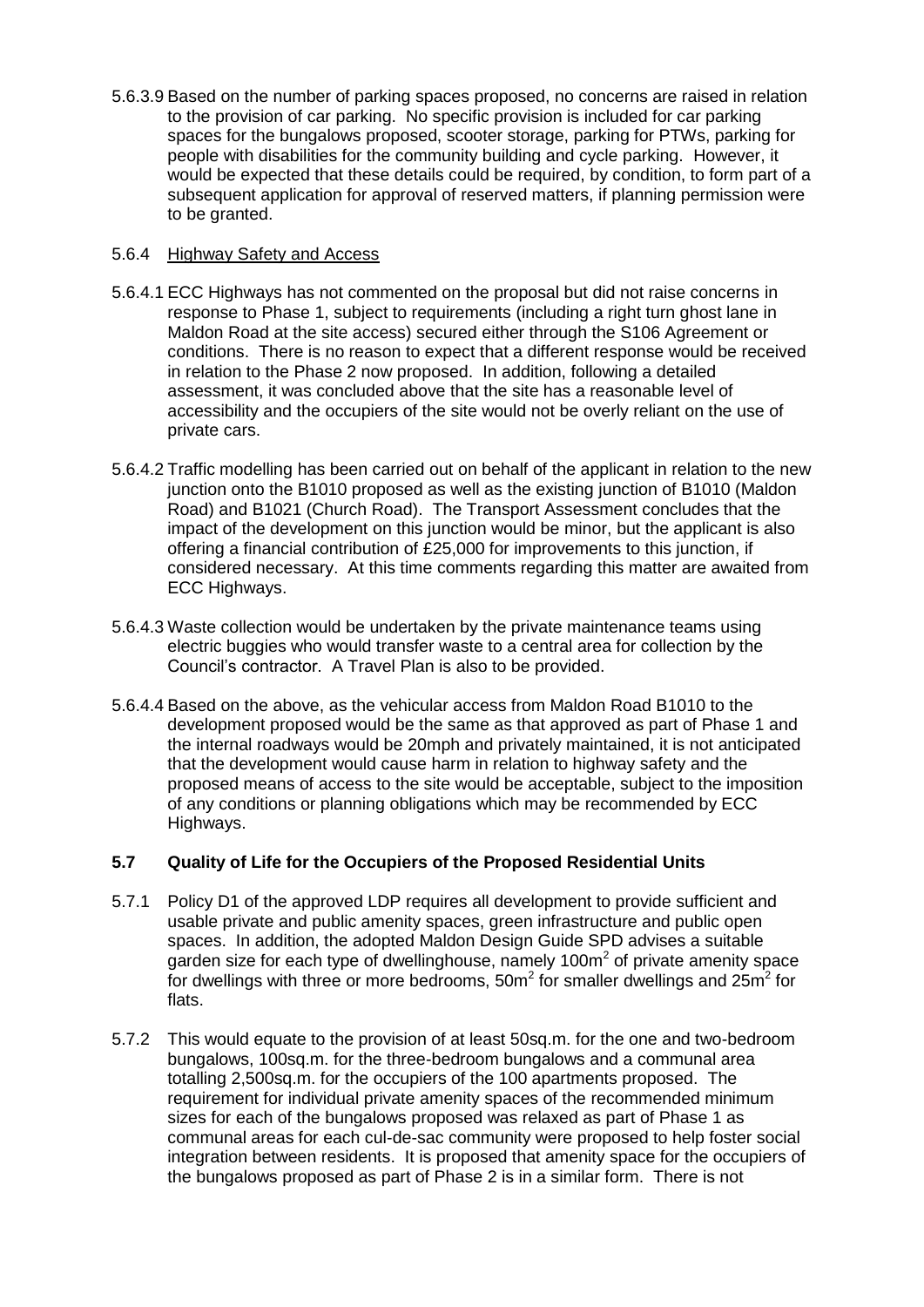considered to be any planning reason as to why the Council should take an inconsistent approach to this matter. Details of the residential units and the amenity space provision would form part of any subsequent application seeking approval of reserved matters but based on the site layout and documents submitted as part of the current application, it is anticipated that an adequate quality of life for the occupiers of the proposed residential units could be provided.

## **5.8 Flood Risk and Drainage**

- 5.8.1 The application site is located within Flood Zone 1 (low probability). However, due to the site area being more than 1ha, a Flood Risk Assessment (FRA) has been submitted as part of the application. An Essex County Council SuDS Checklist has also been submitted.
- 5.8.2 Policy D5 of the LDP states that the Council's approach is to direct strategic growth towards lower flood risk areas, such as Flood Zone 1, as identified by the Environment Agency. Where development is not located in Flood Zone 1 and in order to minimise the risk of flooding, it should be demonstrated that the Sequential and Exception Tests, where necessary, have been satisfactorily undertaken in accordance with national planning policy. The Policy also requires that all development must not increase flood risk (including fluvial, surface and coastal) on site and elsewhere.
- 5.8.3 The FRA only identifies potential surface water drainage issues but concludes as follows:

*In the high risk (1 in 30 year) return period, some small, isolated pockets of surface water flooding can be found across the area of the site containing the west-east ditch, indicating trapped water. This is not borne out however by the topographic survey which does not indicate any localised low points.*

In the medium risk (1 in 100 year) return period these same isolated pockets of *trapped water are more widespread, and begin to form a flow path running from the site to the eastern ditch. Depths are shown to be below 300mm.* 

*In the low risk (1 in 1,000 year) return period shows a worsening of the flow path described above extending to the west to Maldon Road. Depths are still shown to be below 300mm.*

*The flow path shown in the mapping will need to be maintained, the proposed plan shows an open and well-spaced layout, therefore the flow path will be still be able to flow during extreme events un-impeded.*

*If an extreme event which exceeded the capacity of the proposed drainage system were to occur such as that indicated in the low risk surface water flooding event, water would flow over the ground surface. The buildings themselves will be set at least 150mm above ground level with appropriately designed thresholds and hence the risk of water flowing into the properties will be reduced in such an event.*

*There is a residual risk of surface water flooding in extreme events [which]... would be managed by the site owners.*

5.8.4 As a result, it will be important to ensure that surface water within the site is dealt with appropriately to ensure that there is no unacceptable risk of flooding from surface water.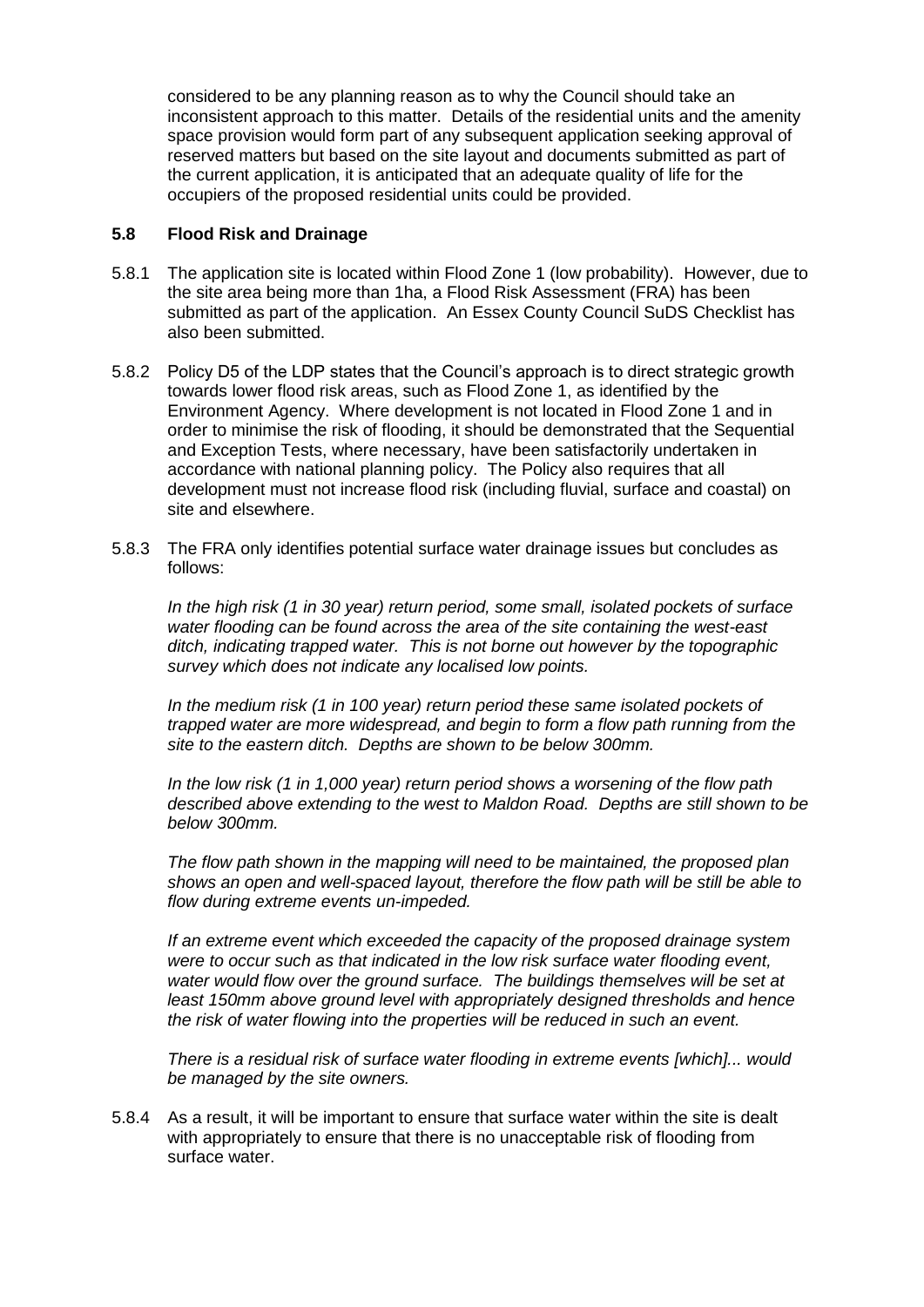- 5.8.5 The FRA advises that run-off rates would be equivalent to greenfield run-off rates divided over three proposed outfalls and that run-off would be collected from permeable hard surfaces and attenuated and stored through the proposed swales and basins. The largest detention basin would remain wet all year around, but the others would be dry for periods of time. The Catchment Assessment submitted concludes that the existing watercourse has the available capacity to convey flows for all events up to and including the 1 in 1000 year with a minimum freeboard of 0.36m.
- 5.8.6 The further information initially requested by ECC SuDS Team has been received and they have now withdrawn their objection to the proposal. Based on the documents submitted as part of the application and the consultation responses received, no objections to the proposal are raised in relation to flood risk or drainage, subject to the imposition of conditions and a review at the reserved matters application stage. It is considered that, as part of the application, it has been demonstrated that the site is not at risk of flooding, the development would not increase the risk of flooding elsewhere and foul drainage can be accommodated satisfactorily.

## **5.9 Nature Conservation**

- 5.9.1 Policy S1 includes a requirement to conserve and enhance the natural environment, by providing protection and increasing local biodiversity and geodiversity, and effective management of the District's green infrastructure network.
- 5.9.2 Policy D1 requires that, amongst other things, all development must respect and enhance the character and local context and make a positive contribution in terms of the natural environment particularly in relation to designated and non-designated sites of biodiversity / geodiversity value (criterion f).
- 5.9.3 Policy N1 states that open spaces and areas of significant biodiversity or historic interest will be protected. There will be a presumption against any development which may lead to the loss, degradation, fragmentation and/or isolation of existing or proposed green infrastructure.
- 5.9.4 Policy N2 states that, any development which could have an adverse impact on sites with designated features, priority habitats and/or protected or priority species, either individually or cumulatively, will require an assessment as required by the relevant legislation or national planning guidance. Where any potential adverse effects to the conservation value or biodiversity value of designated sites are identified, the proposal will not normally be permitted.
- 5.9.5 The development has the potential to impact on both on-site and off-site nature conservation interests.
- 5.9.6 In relation to on-site impacts, the Ecology Report submitted as part of the application states that the development has the potential to negatively impact a range of relatively common habitats and species, as well as some legally protected or otherwise notable ones, but for which no further surveys or mitigation are required, or for which good practice mitigation will be sufficient to safeguard them during the construction and operation of the development. In several cases, there is potential for enhancements to provide long-term positive impacts. However, the Report concludes that further survey work is required to inform the assessment of ecological impacts to great crested newts and water vole. The following is recommended:
	- Avoid impacts to tree canopies and roots during construction;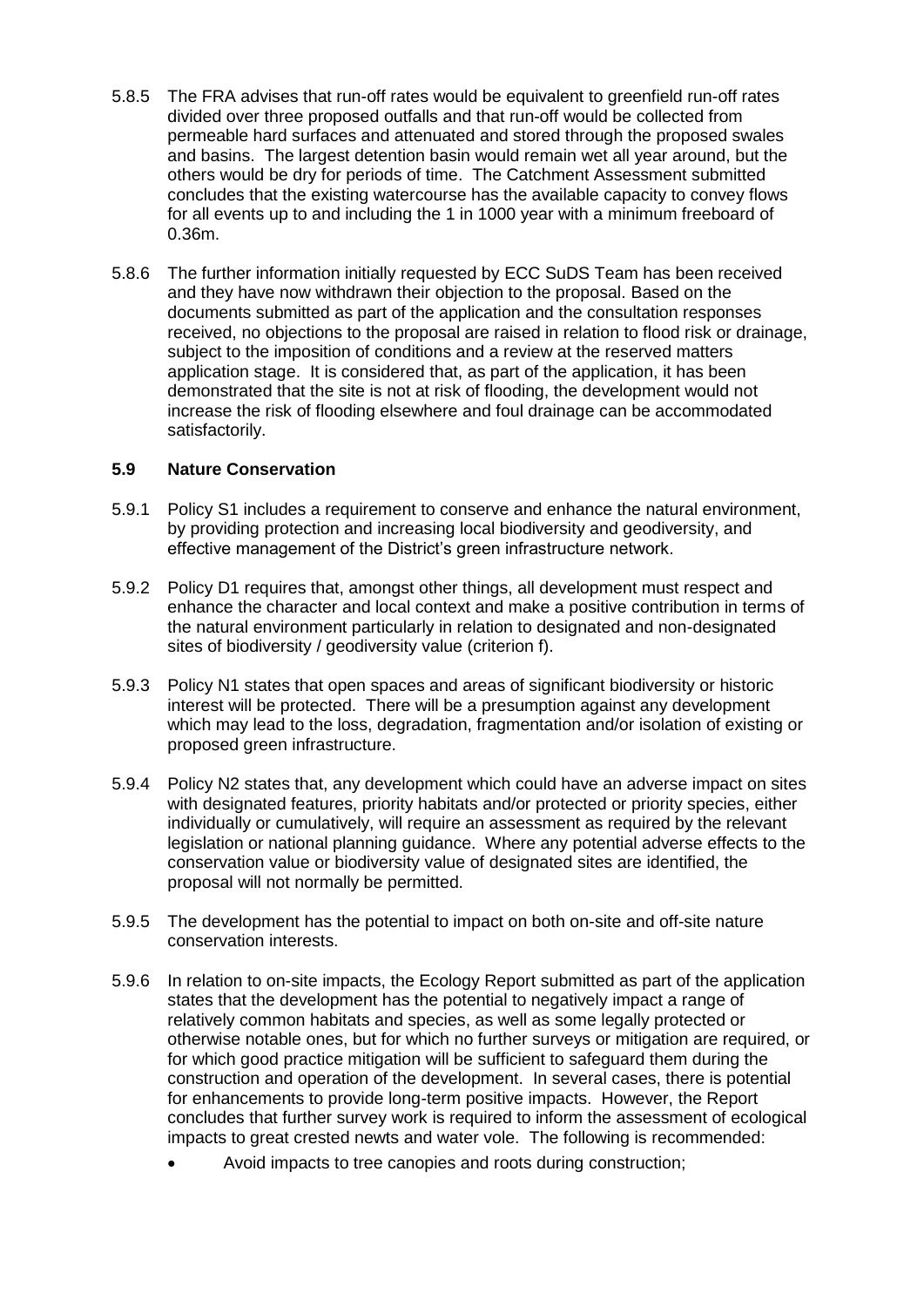- The creation of ponds will provide net gain in valuable aquatic habitats;
- General mitigation to avoid causing harm, injury or disturbance to bats during and after the construction process including a minimum of five bat boxes installed;
- Any artificial lighting designed to minimise light spill and directing away from boundaries and retained mature habitats;
- Water vole presence /likely absence surveys two survey visits one in mid-April to end of June and one July to September;
- Avoiding vegetation clearance during March to September (peak bird nesting period);
- A minimum of 20 bird boxes in suitable locations;
- Permission sought to carry out an Habitat Suitability Index (HSI) assessment on the nearby pond to determine suitability for Great Crested Newts – the need for further surveys and mitigation would depend on results;
- A supervised, two stage, one-directional clearance for reptile habitat;
- No badger setts on site but pre-commencement badger surveys recommended, and controls implemented during construction;
- Potential for increasing the value of the developed site for invertebrates.
- 5.9.7 The applicant has since carried-out the water vole survey required, and evidence of water voles has been found in one of the ditches on site, but further surveys will be necessary the year prior to the commencement of construction of Phase 2 which will inform whether displacement licenses would be required in relation to the ditch crossing locations proposed. Furthermore, ecological enhancement for water voles would be achieved through appropriate planting. The applicant has advised that they are unable to carry-out the further survey relating to great crested newts as the ponds concerned are on land not within their ownership. This issue also arose as part of the consideration of Phase 1, but it is concluded that the imposition of a condition requiring a precautionary Non-Licenced Method Statement would address this matter satisfactorily. It is considered that the Council should take a consistent approach to the matter. Therefore, it is considered that, subject to the imposition of a condition requiring the mitigation set out above, the development would not have an adverse impact on the site's ecological interests.
- 5.9.8 With respect to off-site impacts, Natural England have advised that this development falls within the 'Zone of Influence' (ZoI) for one or more of the European designated sites scoped into the emerging Essex Coast Recreational disturbance Avoidance and Mitigation Strategy (RAMS). It is anticipated that, without mitigation, new residential development in this area and of this scale is likely to have a significant effect on the sensitive interest features of these coastal European designated sites, through increased recreational pressure when considered 'in combination' with other plans and projects. The Essex Coast RAMS is a large-scale strategic project which involves a number of Essex authorities, including Maldon District Council (MDC), working together to mitigate the effects arising from new residential development. Once adopted, the RAMS will comprise a package of strategic measures to address such effects, which will be costed and funded through developer contributions. Natural England advise that MDC must undertake a Habitats Regulations Assessment (HRA) to secure any necessary mitigation and record this decision within the planning documentation.
- 5.9.9 Natural England has produced interim advice to ensure new residential development and any associated recreational disturbance impacts on European designated sites are compliant with the Habitats Regulations. The European designated sites within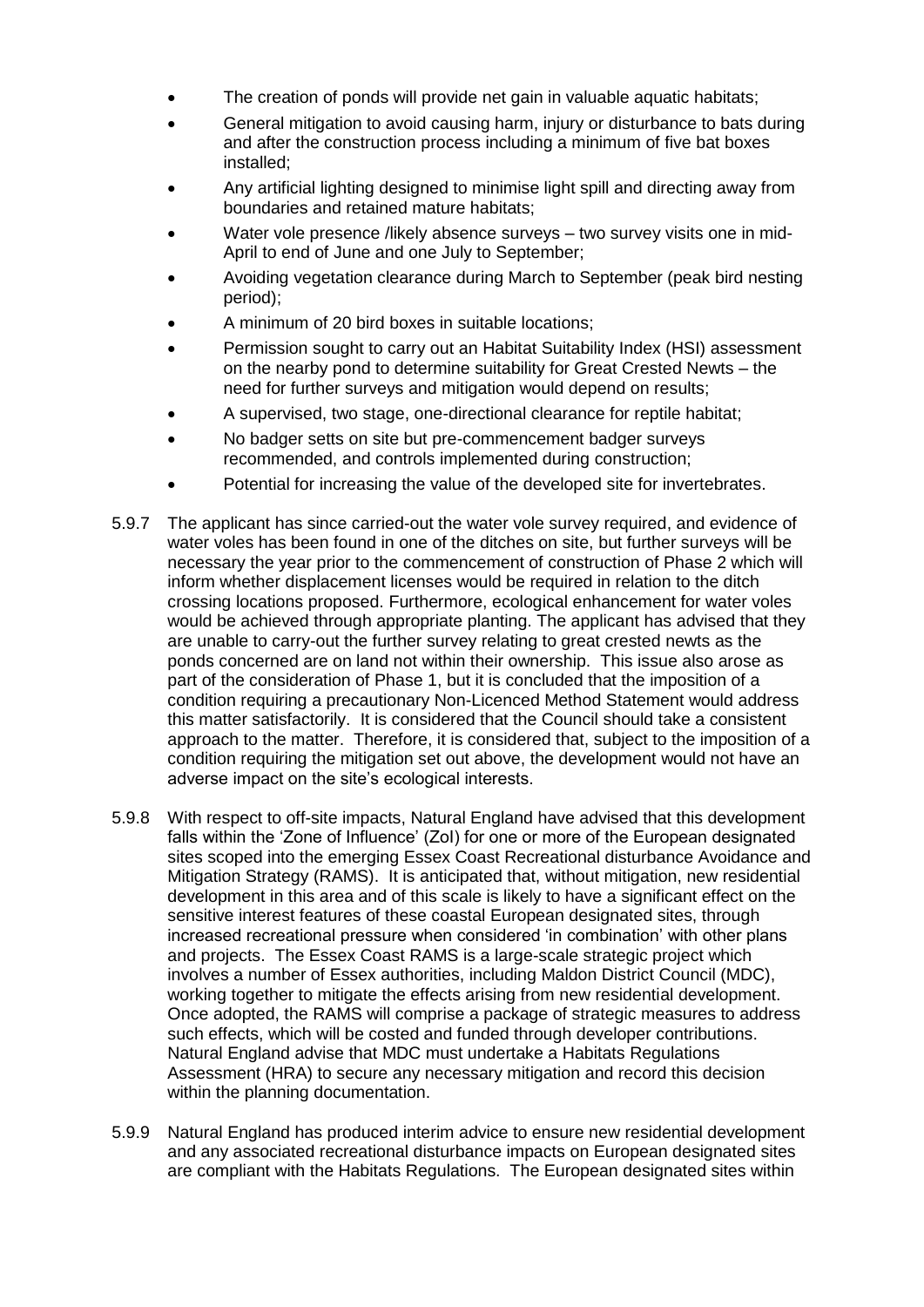MDC are as follows: Essex Estuaries Special Area of Conservation (SAC), Blackwater Estuary SPA and Ramsar site, Dengie Special Protection Area (SPA) and Ramsar site, Crouch and Roach Estuaries SPA and Ramsar site. The combined recreational 'Zones of Influence' of these sites cover the whole of the Maldon District.

- 5.9.10 Natural England anticipate that, in the context of the LPA's duty as competent authority under the provisions of the Habitat Regulations, new residential development within these ZoI constitute a likely significant effect on the sensitive interest features of these designated site through increased recreational pressure, either when considered 'alone' or 'in combination'. Residential development includes all new dwellings (except for replacement dwellings), Houses in Multiply Occupation (HMOs), student accommodation, residential care homes and residential institutions (excluding nursing homes), residential caravan sites (excluding holiday caravans and campsites) and gypsies, travellers and travelling show people plots.
- 5.9.11 Prior to the RAMS being adopted, Natural England advise that these recreational impacts should be considered through a project-level HRA – Natural England has provided a HRA record template for use where recreational disturbance is the only HRA issue.
- 5.9.12 A HRA Report has been submitted by the applicant which concludes that the development, without mitigation, is likely to have a significant effect (either alone or in combination with other plans or projects) on the integrity of the International Sites (in this case, Crouch and Roach Estuaries SPA (UK9009244) and Ramsar (UK11058); Essex Estuaries SAC (UK0013960); and Blackwater Estuary SPA (UK9009245) and Ramsar (UK11007). Therefore, an Appropriate Assessment is required.
- 5.9.13 The applicant has submitted an Appropriate Assessment which includes the following conclusions:
	- avoidance and mitigation measures at the project level are included which will provide specific mitigation to address any Likely Significant Effect of the project, alone, or in combination.
	- the full drainage / transport design would form part of the detailed application along with construction management but, based on information submitted, offsite impacts in relation to surface water drainage, flooding and foul drainage would be avoided.
	- in terms of air pollution, the on-site facilities to be provided and the sustainable travel options included would minimise the need for residents to travel by car off-site, thereby *'address[ing] the concerns specifically raised... in terms of air quality effecting International Sites'*.
	- with respect to recreation, there would be on-site provision for recreation 11.1ha of soft landscaping as public open space (approximately 54.9% of the residential area) – which would accommodate cyclists, joggers / walkers and dog walkers within the site. This would be in addition to the 3.1ha of public open space as well as pedestrian and cycleways included in Phase 1 (over 5km in total).
	- the relevant financial contribution towards RAMS would be made.
- 5.9.14 On the basis of the above, the Assessment concludes that '*No standalone or incombination adverse effects are therefore considered likely*' as a result of the development proposed.
- 5.9.15 As the proposal is for more than 100 houses (or equivalent), Natural England does provide bespoke advice. However, Natural England's general advice is that a HRA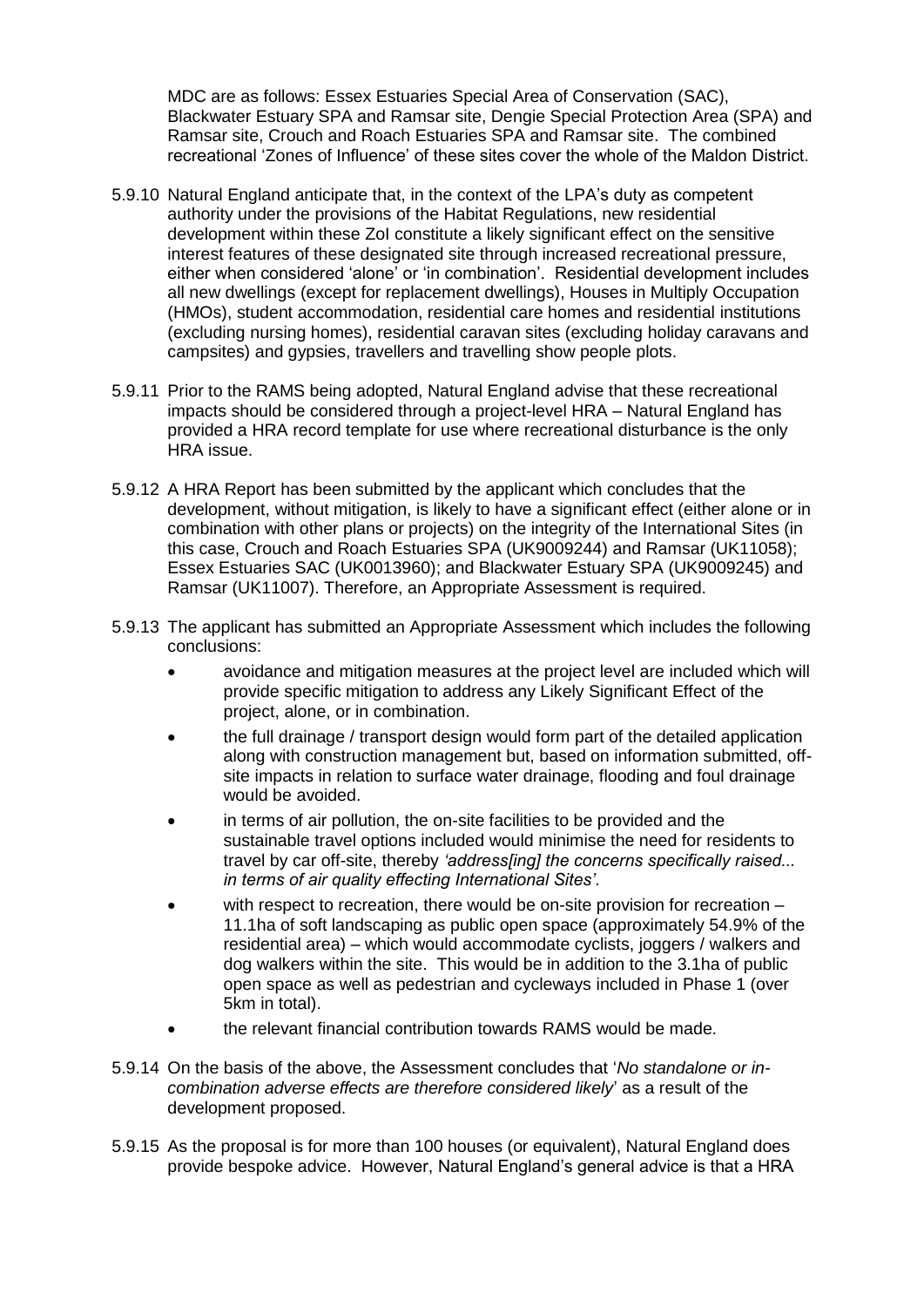should be undertaken and a 'proportionate financial contribution should be secured' from the developer for it to be concluded that the development proposed would not have an adverse effect on the integrity of the European sites from recreational disturbance. The financial contribution is expected to be in line with the Essex Coast RAMS requirements to help fund strategic 'off site' measures (i.e. in and around the relevant European designated site(s)) targeted towards increasing the site's resilience to recreational pressure and in line with the aspirations of emerging RAMS and has currently been set at £127.30 per dwelling.

- 5.9.16 To accord with Natural England's requirements, an Essex Coast RAMS HRA Record will need to be completed if planning permission is to be granted to assess if the development would constitute a 'Likely Significant Effect' to a European site in terms of increased recreational disturbance. This Assessment would need to conclude that, with mitigation, the development would not have a Likely Significant Effect on the European designated sites before planning permission was granted.
- 5.9.17 The applicant has agreed to enter into a S106 Agreement to secure the financial contribution towards RAMS required.
- 5.9.18 On the basis of the above, it is considered that the development would not have a materially adverse impact on nature conservation interests (either on- or off-site) subject to the imposition of conditions and the satisfactory completion of an Appropriate Assessment to include a financial contribution towards RAMS being secured.

### **5.10 Other Material Considerations**

- 5.10.1 Archaeology: ECC Archaeology has advised as follows: *the site contains the site of a possible saltern or Red Hill (EHER 11303). Recent excavations on the southern half of the site have demonstrated the presence of a low density of archaeological remains scattered across the site, comprising ditches, pits, a few possible postholes and two ponds. Prehistoric features, comprising a ditch and pit both of Late Bronze Age / Early Iron Age date have been recorded in the south-east of the site. It is unclear whether these relate to settlement activity or whether any of the surrounding undated archaeological features are associated. Medieval features, comprising two ditches and a pit have been found along the southern edge of the site. These are speculated to constitute the remains of possible rural settlement and agricultural activity alongside Maldon Road, dating to the 12th-14th centuries. The pit broadly coincides with the location of a dwelling shown on late 18th-century mapping to have been located in the south-east of the site, along the roadside, and suggests that this settlement had medieval origins. To the east of the site on Land South of Green Lane recorded a Middle Iron Age enclosed settlement (EHER 49137). To the west are the cropmarks of at least three ring-ditches, probably representing a Bronze Age barrow cemetery (EHER 11369). It is evident that the area is rich in prehistoric sites the site is within an area of archaeological interest'*. Therefore, if planning permission were to be granted it would be necessary to impose conditions as recommended by ECC Archaeology (Policy D3).
- 5.10.2 The Specialist Environmental Health has provided advice in relation to contaminated land. The Geo Environmental Assessment submitted only relates to Phase 1, but the Specialist advises that this matter could be adequately dealt with through the imposition of conditions if planning permission were to be granted (Policy D2).
- 5.10.3 In terms of the impact of the development on air quality, an Air Quality Assessment has been submitted as part of the application. Dust during construction has been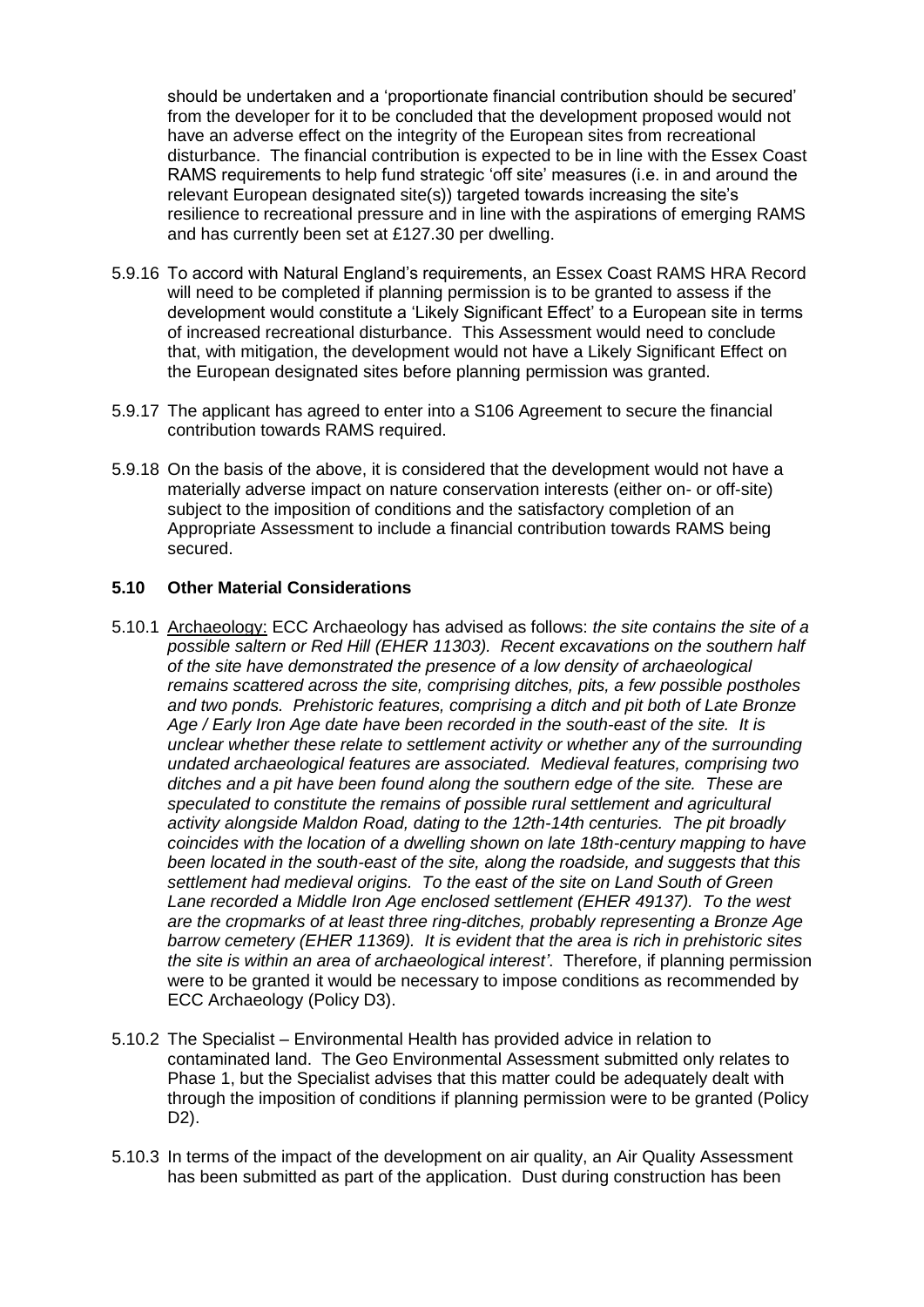identified as an issue but the Assessment concludes that this could be mitigated so that this was 'not significant'. The Assessment also concludes that the impact of development-generated traffic would not have a significant impact on local air quality and that pollutant concentrations at representative monitoring locations in the District were below the relevant air quality objectives. The Specialist – Environmental Health has not raised concerns in relation to the impact of the development on air quality. Based on the above, the site is considered suitable for the proposed use with regard to air quality.

5.10.4 Loss of agricultural land: the development would result in the loss of the site for agricultural use. It is understood that the land is classified as Grade 3 – good to moderate and, therefore, the development would not result in the loss of the best or most versatile agricultural land (Policy D2). Furthermore, the amount of land to be lost, in the context of the District as a whole, would not be significant.

## **5.11 Planning Balance**

- 5.11.1 It is important to recognise the balance between the LDP policies relevant to the development under consideration and the position of the NPPF in respect of the LDP policies now considered to be out of date due to the lack of a 5YHLS. The tilted balance is engaged in this case and hence the LPA must give significant weight to the NPPF and its fundamental position of sustainable development which is the defining purpose of the planning system, as a material consideration
- 5.11.2 The key priority within the NPPF, stated at paragraphs 7 and 8, is the provision of sustainable development. This requires any development to be considered against the three dimensions within the definition of 'sustainable development' providing for economic, social and environmental objectives as set out in the NPPF.
- 5.11.3 Notwithstanding the considerations as contained in those paragraphs, it is incumbent on the LPA, where appropriate, to consider, as a matter of general planning judgment, the site specific or scheme specific reasons for refusal. However, it does mean that planning applications submitted for land which is unallocated or located outside defined settlement boundaries, as set out in local plan policies, could no longer be refused on those grounds alone.
- 5.11.4 In judging whether a residential scheme should be granted, it is necessary to set out the weight attributed to the planning benefits which the proposal offers in making up the current housing land supply shortfall, against the harm which would arise from the proposed development.
- 5.11.5 The main benefits of the proposal are considered to be as follows:
	- Development could be delivered within a 3 5 year period and the Council's currently housing land supply is significantly below the 5 year minimum required;
	- Social benefits from providing 167 market homes in a variety of sizes and types specifically designed for elderly persons;
	- Social benefits of providing affordable homes in a variety of sizes and types specifically designed for elderly persons;
	- Social benefits of facilitating affordable housing units to meet the need of the District through the provision of a commuted sum.
	- Social and economic benefits by encouraging release of existing family housing in the District;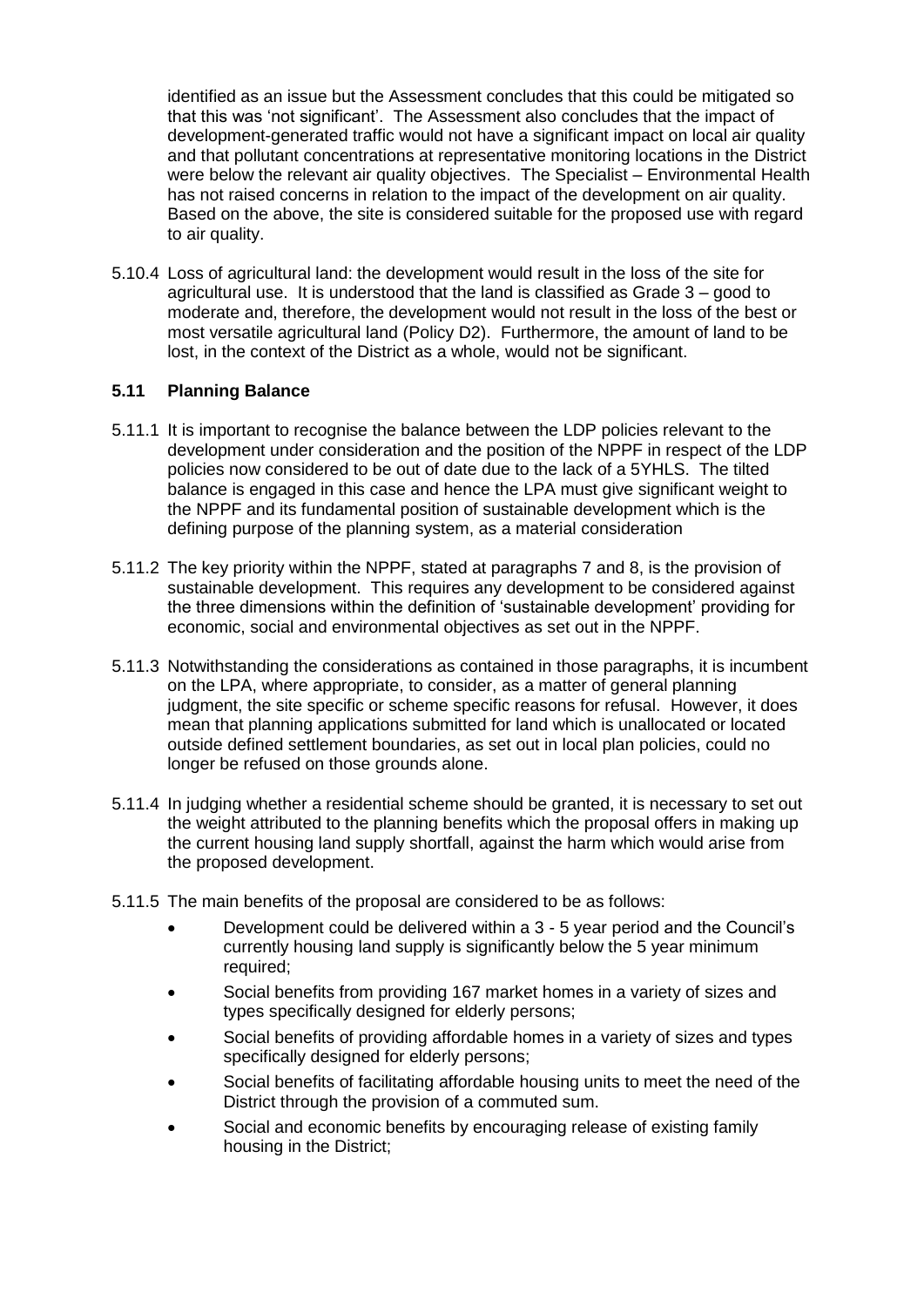- Social benefits to new residents from the delivery of an additional community building and outdoor recreation facilities within the development;
- Social and economic benefits from maintaining and improving the health and wellbeing of residents;
- Social, environmental and economic benefits associated with developer contributions towards transport and healthcare in the area, which in combination with developer contributions from other developments will result in wider community planning gains;
- Economic benefits flowing from the construction phase of the development, where the opportunity exists for sourcing local labour and materials;
- Social and economic benefits of additional custom for services and facilities in Burnham-on-Crouch e.g. buses, trains, shops, the post office, restaurants and take-aways, public houses, taxis, supermarkets etc.;
- Economic benefits through the creation of additional 10 15 new jobs and creating training and re-skilling opportunities in the District;
- Environmental benefits of the development as a result of the enhancement and provision of landscape and ecological features.
- 5.11.6 Overall, it is considered that these benefits outweigh the limited harm the development would cause to the character and appearance of the area and the level of accessibility associated with the development. Therefore, it is considered that the development proposed would be sustainable, and, as a result, be acceptable. It is recommended below that planning permission is granted subject to the imposition of conditions and all interested parties first entering into a S106 Agreement to secure the necessary obligations, as set out.

## **6. ANY RELEVANT SITE HISTORY**

- **18/00443/OUT**  Create retirement community consisting of 103No. one, two and three-bedroom bungalows (class C.3), 70 bedroom two-storey care home building (class C.2) and 55 bedroom two-storey assisted living apartment building (class C.3) including affordable housing. Erect ancillary community centre, 8No. shops (class A.1) with 8No. key workers apartments over in twostorey building, two-storey medical centre (GP, dental, optician, and dispensing chemist), and construct single-storey office and Maintenance Buildings. Lay Out Amenity and Sports Facilities Including Outdoor Swimming Pool, tennis courts, allotments and open spaces. Lay out estate roads, footpaths and surface water drainage infrastructure including swales and detention Basin. Form vehicular and pedestrian accesses onto B1010 Maldon Road and Tinkers Hole, and create associated hard and soft landscaping. Approved 13.09.2019 (subject to a Section 106 Agreement).
- **19/01203/ADV**  Erect non-Illuminated advertisement hoarding not exceeding 23 metres in length. Approved 13.01.2020
- **19/05192/DET** Compliance with conditions notification OUT/MAL/18/00443 (Create retirement community consisting of 103No. one, two and threebedroom bungalows (class C.3), 70 bedroom two-storey care home building (class C.2) and 55 bedroom two-storey assisted living apartment building (class C.3) including affordable housing. Erect ancillary community centre, 8No. shops (class A.1) with 8No. key workers apartments over in two-storey building, two-storey medical centre (GP, dental, optician, and dispensing chemist), and construct single-storey office and Maintenance Buildings. Lay Out Amenity and Sports Facilities Including Outdoor Swimming Pool, tennis courts, allotments and open spaces. Lay out estate roads, footpaths and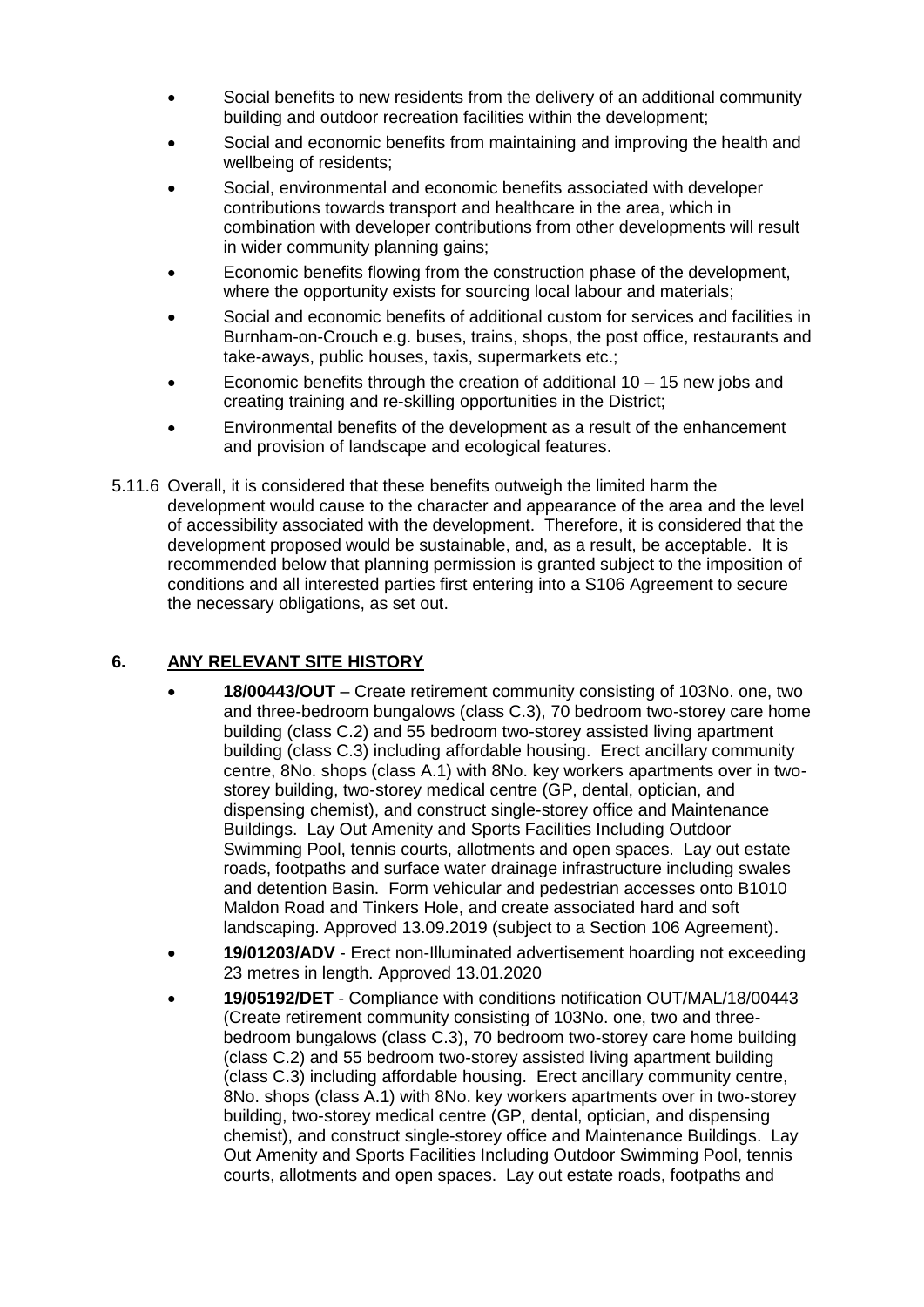surface water drainage infrastructure including swales and detention Basin. Form vehicular and pedestrian accesses onto B1010 Maldon Road and Tinkers Hole, and create associated hard and soft landscaping) Condition 21 - Written scheme of investigation of archaeology - Conditions cleared 23.01.2020.

- **20/00387/RES** Reserved matters application for the approval of appearance, landscaping and scale on approved planning application OUT/MAL/18/00443 (Create retirement community consisting of 103No. one, two and three-bedroom bungalows (class C.3), 70 bedroom two-storey care home building (class C.2) and 55 bedroom two-storey assisted living apartment building (class C.3) including affordable housing. Erect ancillary community centre, 8No. shops (class A.1) with 8No. key workers apartments over in two-storey building, two-storey medical centre (GP, dental, optician, and dispensing chemist), and construct single-storey office and Maintenance Buildings. Lay Out Amenity and Sports Facilities Including Outdoor Swimming Pool, tennis courts, allotments and open spaces. Lay out estate roads, footpaths and surface water drainage infrastructure including swales and detention Basin. Form vehicular and pedestrian accesses onto B1010 Maldon Road and Tinkers Hole, and create associated hard and soft landscaping) – Refused 10.06.2020.
- **20/05094/DET**  Compliance with conditions notification 18/00443/OUT (Create retirement community consisting of 103No. one, two and threebedroom bungalows (class C.3), 70 bedroom two-storey care home building (class C.2) and 55 bedroom two-storey assisted living apartment building (class C.3) including affordable housing. Erect ancillary community centre, 8No. shops (class A.1) with 8No. key workers apartments over in two-storey building, two-storey medical centre (GP, dental, optician, and dispensing chemist), and construct single-storey office and Maintenance Buildings. Lay Out Amenity and Sports Facilities Including Outdoor Swimming Pool, tennis courts, allotments and open spaces. Lay out estate roads, footpaths and surface water drainage infrastructure including swales and detention Basin. Form vehicular and pedestrian accesses onto B1010 Maldon Road and Tinkers Hole, and create associated hard and soft landscaping. Condition 14 - Construction Method Statement. Condition 25 - Ecological enhancements. Condition 26 - Ecological mitigation scheme. Condition 27 - Non-licenced method statements for Amphibians and Reptiles. Approved 15.10.2020.
- **20/05101/DET**  Compliance with conditions notification 18/00443/OUT (Create retirement community consisting of 103No. one, two and threebedroom bungalows (class C.3), 70 bedroom two-storey care home building (class C.2) and 55 bedroom two-storey assisted living apartment building (class C.3) including affordable housing. Erect ancillary community centre, 8No. shops (class A.1) with 8No. key workers apartments over in two-storey building, two-storey medical centre (GP, dental, optician, and dispensing chemist), and construct single-storey office and Maintenance Buildings. Lay Out Amenity and Sports Facilities Including Outdoor Swimming Pool, tennis courts, allotments and open spaces. Lay out estate roads, footpaths and surface water drainage infrastructure including swales and detention Basin. Form vehicular and pedestrian accesses onto B1010 Maldon Road and Tinkers Hole, and create associated hard and soft landscaping) Condition 8 - Risk assessment. Approved 19.10.2020.
- **20/05103/DET** Compliance with conditions notification 18/00443/OUT (Create retirement community consisting of 103No. one, two and threebedroom bungalows (class C.3), 70 bedroom two-storey care home building (class C.2) and 55 bedroom two-storey assisted living apartment building (class C.3) including affordable housing. Erect ancillary community centre,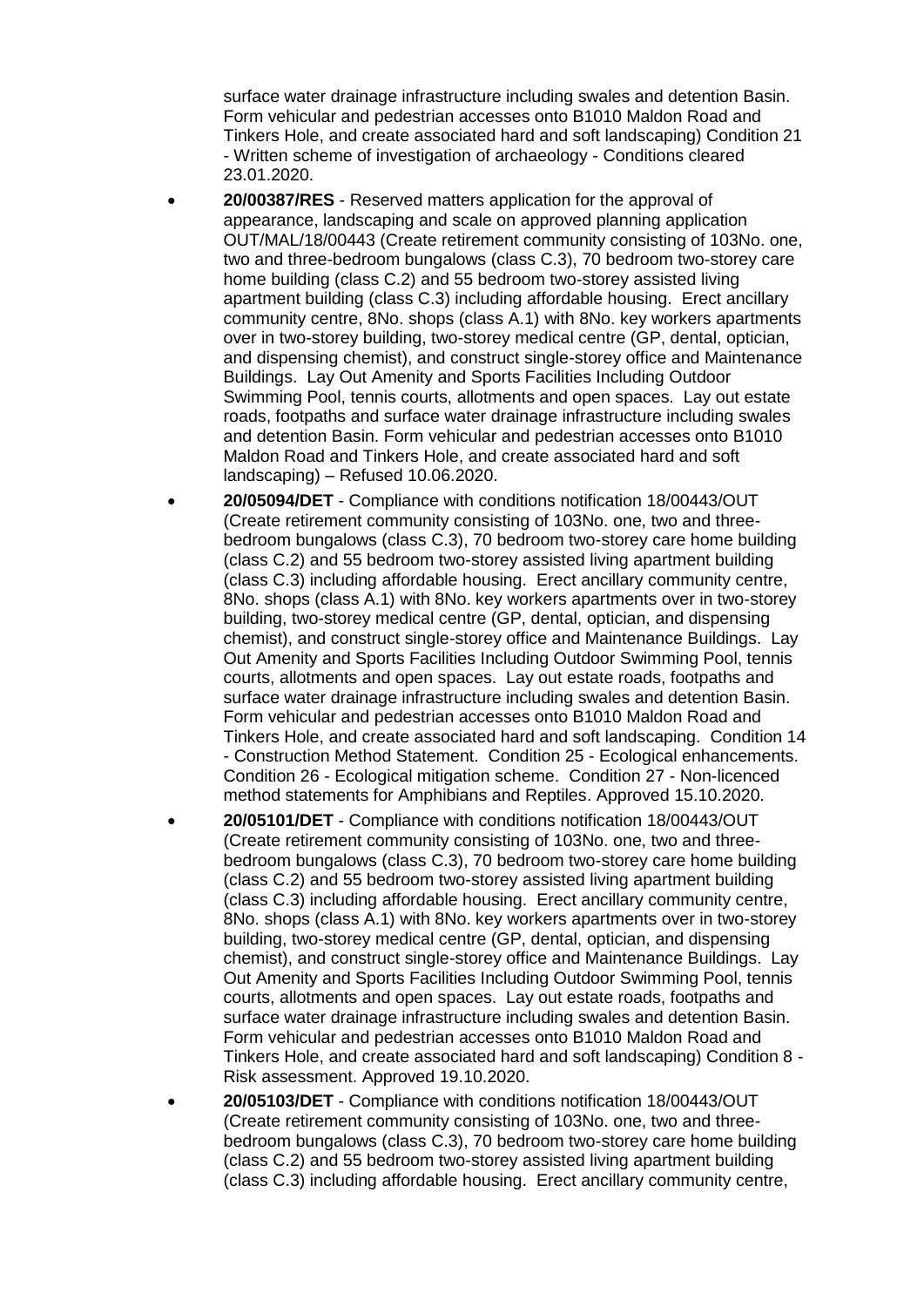8No. shops (class A.1) with 8No. key workers apartments over in two-storey building, two-storey medical centre (GP, dental, optician, and dispensing chemist), and construct single-storey office and Maintenance Buildings. Lay Out Amenity and Sports Facilities Including Outdoor Swimming Pool, tennis courts, allotments and open spaces. Lay out estate roads, footpaths and surface water drainage infrastructure including swales and detention Basin. Form vehicular and pedestrian accesses onto B1010 Maldon Road and Tinkers Hole, and create associated hard and soft landscaping) Condition 20 - Arboricultural method statement. Approved 19.11.2020.

- **20/00846/RES** Reserved matters application for the approval of appearance, scale & landscaping on approved planning application 18/00443/OUT (Create retirement community consisting of 103No. one, two and three-bedroom bungalows (class C.3), 70 bedroom two-storey care home building (class C.2) and 55 bedroom two-storey assisted living apartment building (class C.3) including affordable housing. Erect ancillary community centre, 8No. shops (class A.1) with 8No. key workers apartments over in twostorey building, two-storey medical centre (GP, dental, optician, and dispensing chemist), and construct single-storey office and Maintenance Buildings. Lay Out Amenity and Sports Facilities Including Outdoor Swimming Pool, tennis courts, allotments and open spaces. Lay out estate roads, footpaths and surface water drainage infrastructure including swales and detention Basin. Form vehicular and pedestrian accesses onto B1010 Maldon Road and Tinkers Hole, and create associated hard and soft landscaping). Approved 14.10.2020.
- **21/05003/DET** Compliance with conditions notification 18/00443/OUT (Create retirement community consisting of 103No. one, two and threebedroom bungalows (class C.3), 70 bedroom two-storey care home building (class C.2) and 55 bedroom two-storey assisted living apartment building (class C.3) including affordable housing. Erect ancillary community centre, 8No. shops (class A.1) with 8No. key workers apartments over in two-storey building, two-storey medical centre (GP, dental, optician, and dispensing chemist), and construct single-storey office and Maintenance Buildings. Lay Out Amenity and Sports Facilities Including Outdoor Swimming Pool, tennis courts, allotments and open spaces. Lay out estate roads, footpaths and surface water drainage infrastructure including swales and detention Basin. Form vehicular and pedestrian accesses onto B1010 Maldon Road and Tinkers Hole, and create associated hard and soft landscaping) Condition 24 - Broadband strategy. Approved 03.03.2021.
- **21/05037/DET** Compliance with conditions notification 20/00846/RES (Reserved matters application for the approval of appearance, scale & landscaping on approved planning application 18/00443/OUT (Create retirement community consisting of 103No. one, two and three-bedroom bungalows (class C.3), 70 bedroom two-storey care home building (class C.2) and 55 bedroom two-storey assisted living apartment building (class C.3) including affordable housing. Erect ancillary community centre, 8No. shops (class A.1) with 8No. key workers apartments over in two-storey building, twostorey medical centre (GP, dental, optician, and dispensing chemist), and construct single-storey office and Maintenance Buildings. Lay Out Amenity and Sports Facilities Including Outdoor Swimming Pool, tennis courts, allotments and open spaces. Lay out estate roads, footpaths and surface water drainage infrastructure including swales and detention Basin. Form vehicular and pedestrian accesses onto B1010 Maldon Road and Tinkers Hole, and create associated hard and soft landscaping)) Condition 7 - Detailed phasing plan. Condition 8 - Samples of external finishing materials. Pending consideration.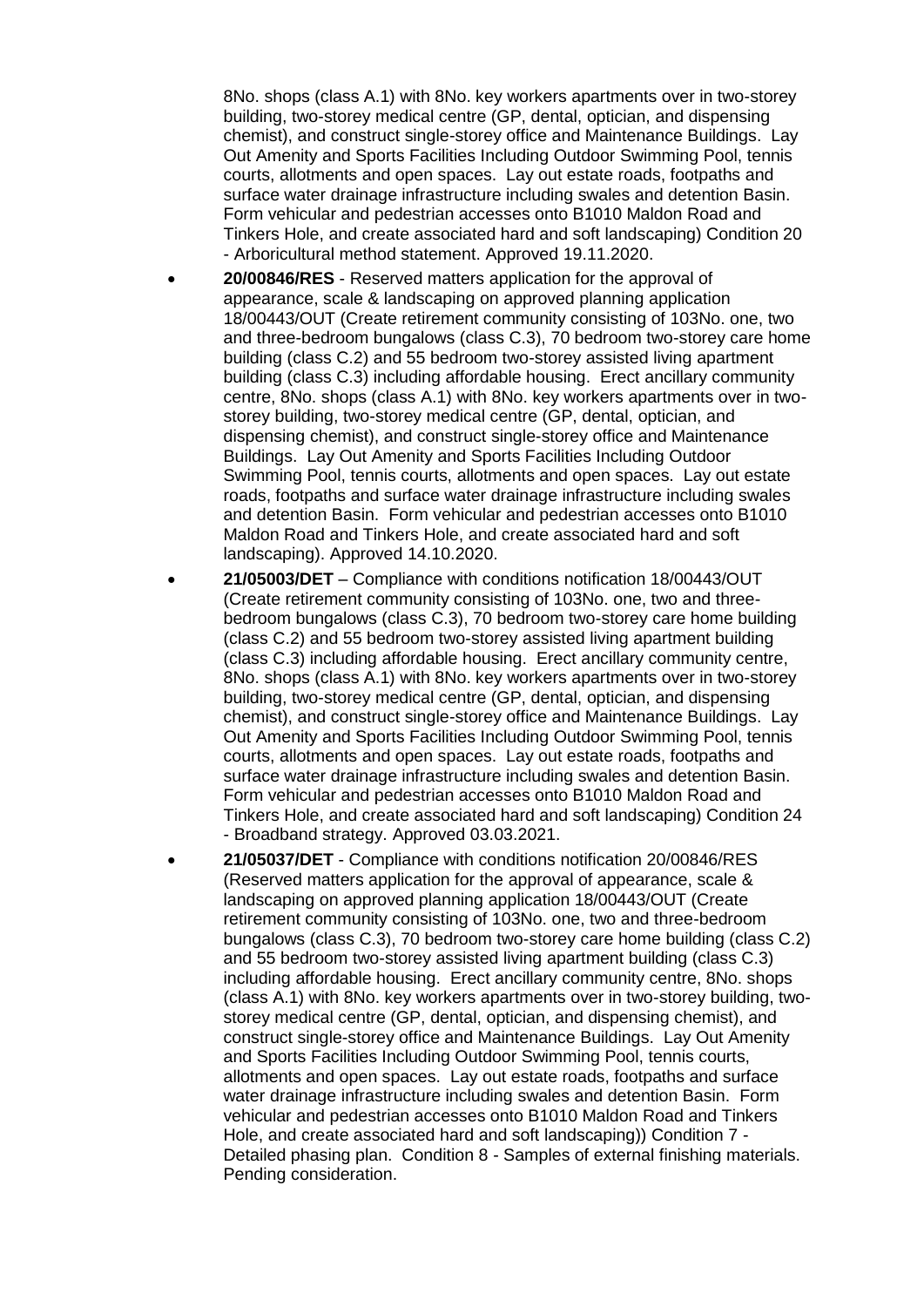- **21/05060/DET** Compliance with conditions notification 20/00846/RES (Reserved matters application for the approval of appearance, scale & landscaping on approved planning application 18/00443/OUT (Create retirement community consisting of 103No. one, two and three-bedroom bungalows (class C.3), 70 bedroom two-storey care home building (class C.2) and 55 bedroom two-storey assisted living apartment building (class C.3) including affordable housing. Erect ancillary community centre, 8No. shops (class A.1) with 8No. key workers apartments over in two-storey building, twostorey medical centre (GP, dental, optician, and dispensing chemist), and construct single-storey office and Maintenance Buildings. Lay Out Amenity and Sports Facilities Including Outdoor Swimming Pool, tennis courts, allotments and open spaces. Lay out estate roads, footpaths and surface water drainage infrastructure including swales and detention Basin. Form vehicular and pedestrian accesses onto B1010 Maldon Road and Tinkers Hole, and create associated hard and soft landscaping)) Condition 20 - Root deflectors. Condition 21 - Solar panels. Pending consideration.
- **21/05064/DET** Compliance with conditions notification 18/00443/OUT (Create retirement community consisting of 103No. one, two and threebedroom bungalows (class C.3), 70 bedroom two-storey care home building (class C.2) and 55 bedroom two-storey assisted living apartment building (class C.3) including affordable housing. Erect ancillary community centre, 8No. shops (class A.1) with 8No. key workers apartments over in two-storey building, two-storey medical centre (GP, dental, optician, and dispensing chemist), and construct single-storey office and Maintenance Buildings. Lay Out Amenity and Sports Facilities Including Outdoor Swimming Pool, tennis courts, allotments and open spaces. Lay out estate roads, footpaths and surface water drainage infrastructure including swales and detention Basin. Form vehicular and pedestrian accesses onto B1010 Maldon Road and Tinkers Hole, and create associated hard and soft landscaping) Condition 12 - Surface water drainage. Condition 13 - Foul drainage. Pending consideration.

## **7. CONSULTATIONS AND REPRESENTATIONS RECEIVED**

## **7.1 Representations received from Parish / Town Councils**

| Name of Parish /<br><b>Town Council</b> | Comment                                                                                                                                                                                                                                                                                                                                                                                                                                                                                                                                                                                                                                                                                                          | <b>Officer Response</b> |
|-----------------------------------------|------------------------------------------------------------------------------------------------------------------------------------------------------------------------------------------------------------------------------------------------------------------------------------------------------------------------------------------------------------------------------------------------------------------------------------------------------------------------------------------------------------------------------------------------------------------------------------------------------------------------------------------------------------------------------------------------------------------|-------------------------|
| <b>Burnham Town</b><br>Council          | Recommends refusal: the proposed<br>dwelling, as a result of its style, design and<br>bulk, would result in a contrived and<br>dominant development which would cause<br>significant and undue harm to the character<br>and the surrounding area. The proposal is<br>outside the development area. The<br>proposal is contrary to policies S1, S2, S6,<br>S8, D1, E1 and H4 of the Maldon District<br>Council LDP. The proposal is also contrary<br>to policies HC2 and HO8 in the BOCNDP.<br>Also in the BOCNDP section 10.2<br>addresses with "How to Best Deal with the<br>Incremental Planning Applications over and<br>above the 450 Strategic Allocations in a<br>relatively remote Town with Limited Road | <b>Noted</b>            |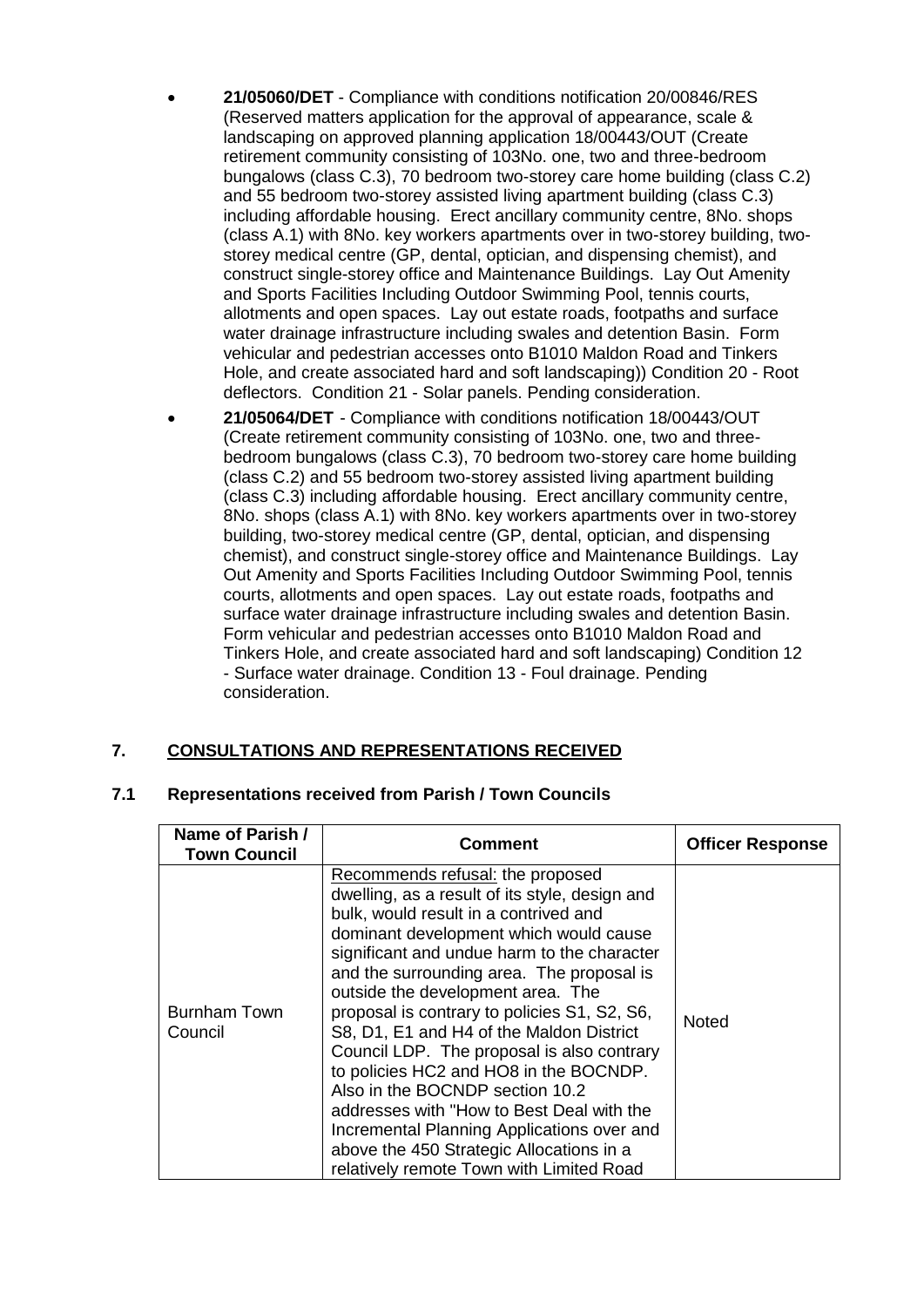| Name of Parish /<br><b>Town Council</b> | <b>Comment</b>                                                                                                                                                                                                                                                                                                                                    | <b>Officer Response</b> |
|-----------------------------------------|---------------------------------------------------------------------------------------------------------------------------------------------------------------------------------------------------------------------------------------------------------------------------------------------------------------------------------------------------|-------------------------|
|                                         | network, infrastructure and Services. The<br>local services, Dentists, schools, doctors<br>are all running at over capacity. This<br>development will place further strain on<br>Local Highways, Public transport, nursery,<br>primary and secondary schools, NHS<br>services. This application to be called in by<br><b>District Councillor.</b> |                         |

# **7.2 Statutory Consultees and Other Organisations**

| Name of<br><b>Statutory</b><br><b>Consultee / Other</b><br>Organisation | <b>Comment</b>                                                                                                                                                                                                                                                                                                                                                                                                                                                                                                                                                                                                                                                                                                                                                                                                                                                            | <b>Officer</b><br><b>Response</b>                                                   |
|-------------------------------------------------------------------------|---------------------------------------------------------------------------------------------------------------------------------------------------------------------------------------------------------------------------------------------------------------------------------------------------------------------------------------------------------------------------------------------------------------------------------------------------------------------------------------------------------------------------------------------------------------------------------------------------------------------------------------------------------------------------------------------------------------------------------------------------------------------------------------------------------------------------------------------------------------------------|-------------------------------------------------------------------------------------|
| <b>ECC Highways</b>                                                     | No response                                                                                                                                                                                                                                                                                                                                                                                                                                                                                                                                                                                                                                                                                                                                                                                                                                                               |                                                                                     |
| Environment<br>Agency                                                   | No response                                                                                                                                                                                                                                                                                                                                                                                                                                                                                                                                                                                                                                                                                                                                                                                                                                                               |                                                                                     |
| Natural England                                                         | It has been identified that this development<br>site falls within the 'Zone of Influence' (Zol) of<br>one or more of the European designated sites<br>scoped into the Essex Coast Recreational<br>disturbance Avoidance and Mitigation<br>Strategy (RAMS). It is anticipated that,<br>without mitigation, new residential<br>development in this location is 'likely to have a<br>significant effect' on one or more European<br>designated sites, through increased<br>recreational pressure, either when considered<br>'alone' or 'in combination' with other plans and<br>projects. Where proposals fall within scope of<br>the Essex Coast RAMS, the LPA must<br>undertake a Habitats Regulations Assessment<br>(HRA) (Stage 2: Appropriate Assessment) to<br>secure any necessary recreational<br>disturbance mitigation prior to the application<br>being approved. | Noted – a HRA<br>is to be<br>completed, in<br>consultation with<br>Natural England. |
| <b>ECC SuDS Team</b>                                                    | No objection subject to the imposition of<br>conditions. The following advisory comments<br>are also provided:<br>Ordinary watercourse consent will be<br>required. Please see the following link:<br>https://www.essexdesignguide.co.uk/suds/furth<br>er-guidance/ordinary-watercourseconsent/<br>Strongly recommend looking at the Essex<br>$\bullet$<br>Green Infrastructure Strategy to ensure<br>that the proposals are implementing<br>multifunctional green / blue features<br>effectively. The link can be found below.<br>https://www.essex.gov.uk/protecting-<br>environment                                                                                                                                                                                                                                                                                    | Noted-the<br>conditions are<br>recommended<br>below along with<br>informatives.     |
| Anglian Water                                                           | No response                                                                                                                                                                                                                                                                                                                                                                                                                                                                                                                                                                                                                                                                                                                                                                                                                                                               |                                                                                     |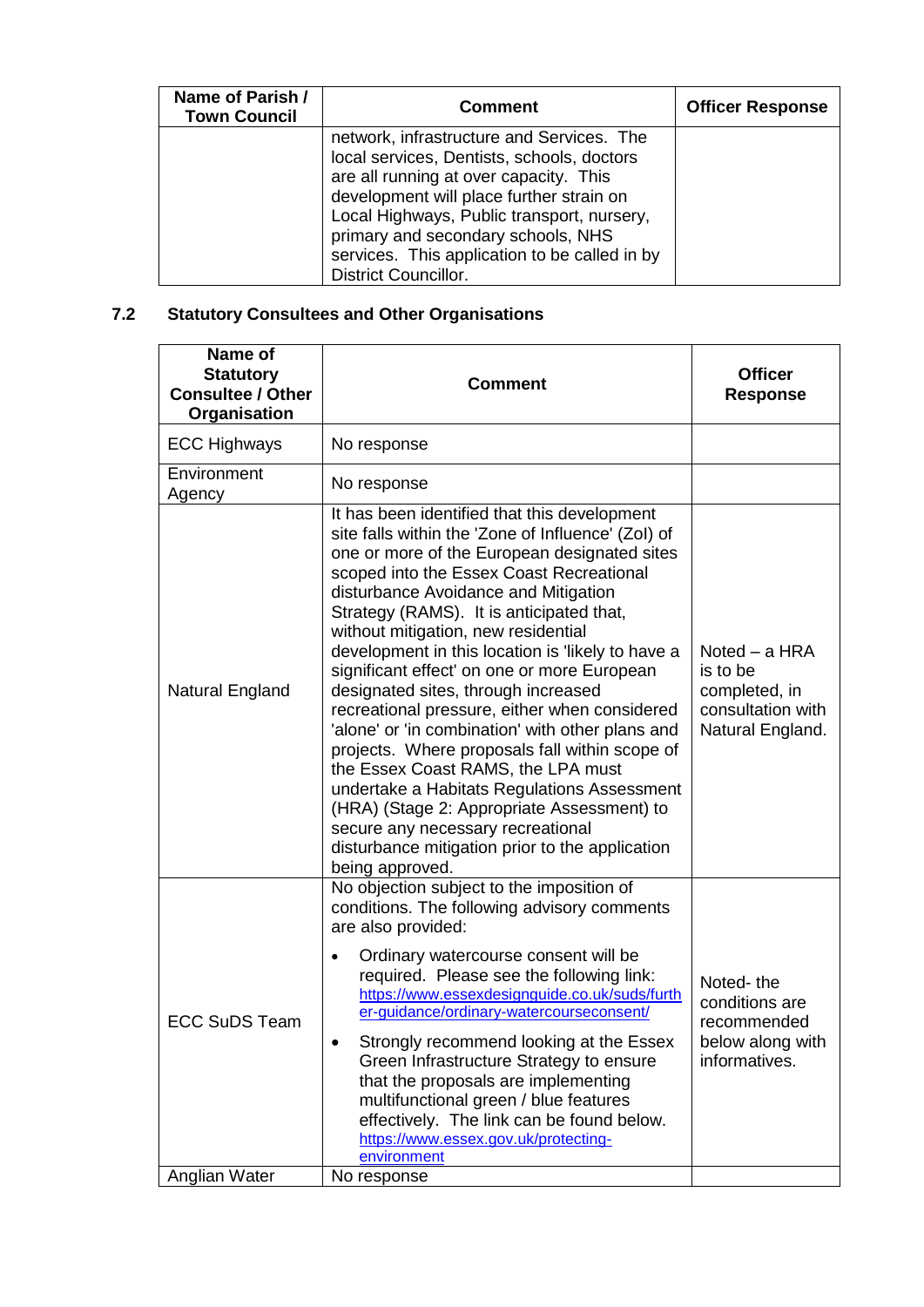| Name of<br><b>Statutory</b><br><b>Consultee / Other</b><br>Organisation | <b>Comment</b>                                                                                                                                                                                                                                                                                                                                                                                                                                                                                                                                                                                                                                                                                                                                                                                                                                                                                                                                                                                                                                                                                                                                                                                                                                                                                                                                                                                                                                                                         | <b>Officer</b><br><b>Response</b>                                                                                                                                                                                        |
|-------------------------------------------------------------------------|----------------------------------------------------------------------------------------------------------------------------------------------------------------------------------------------------------------------------------------------------------------------------------------------------------------------------------------------------------------------------------------------------------------------------------------------------------------------------------------------------------------------------------------------------------------------------------------------------------------------------------------------------------------------------------------------------------------------------------------------------------------------------------------------------------------------------------------------------------------------------------------------------------------------------------------------------------------------------------------------------------------------------------------------------------------------------------------------------------------------------------------------------------------------------------------------------------------------------------------------------------------------------------------------------------------------------------------------------------------------------------------------------------------------------------------------------------------------------------------|--------------------------------------------------------------------------------------------------------------------------------------------------------------------------------------------------------------------------|
| Services                                                                |                                                                                                                                                                                                                                                                                                                                                                                                                                                                                                                                                                                                                                                                                                                                                                                                                                                                                                                                                                                                                                                                                                                                                                                                                                                                                                                                                                                                                                                                                        |                                                                                                                                                                                                                          |
| <b>Essex and Suffolk</b><br>Water                                       | Their records show that there is apparatus<br>located in the proposed development. No<br>objection subject to compliance with their<br>requirements, consent is given to the<br>development on the condition that a water<br>connection for the new dwellings is made onto<br>their Company network for revenue purposes.                                                                                                                                                                                                                                                                                                                                                                                                                                                                                                                                                                                                                                                                                                                                                                                                                                                                                                                                                                                                                                                                                                                                                              | Noted.                                                                                                                                                                                                                   |
| <b>ECC Archaeology</b>                                                  | It is recommended that if this proposal is<br>approved that a full archaeological condition is<br>attached to the planning consent. This is in<br>line with advice given the National Planning<br>Policy Framework.                                                                                                                                                                                                                                                                                                                                                                                                                                                                                                                                                                                                                                                                                                                                                                                                                                                                                                                                                                                                                                                                                                                                                                                                                                                                    | $Noted -$<br>archaeological<br>conditions are<br>recommended<br>below.                                                                                                                                                   |
| <b>ECC Ecology</b>                                                      | The Preliminary Ecological Appraisal Report<br>(Surface, November 2020) identifies that<br>further surveys are necessary.<br>The LPA needs to prepare a project level<br><b>Habitats Regulation Assessment (HRA)</b><br>Appropriate Assessment. The developer's<br>Habitats Regulation Assessment (Surface,<br>November 2020) and the Appropriate<br>Assessment (Surface, December 2020)<br>identifies that the potential sensitivities of the<br>nearby internationally designated sites that<br>have potential relevance to the proposal are:<br>"Water quality problems associated with<br>waste-water discharges through the<br>aquatic connection within the Site.<br>Flooding, and the potential to effect water<br>quality arising from this;<br>Habitat fragmentation, flooding and coastal<br>$\bullet$<br>squeeze;<br>The potential effects resulting from<br>recreational disturbance, such as<br>increased dog walking and marine-based<br>recreation; and<br>Strategic Growth through an increase in<br>the number of residential dwellings"<br>Conditions should secure the "the final flood<br>risk assessment/drainage strategy, transport<br>statement and landscape strategy will be<br>received during the detailed planning stage at<br>which time, the findings of the AA will require<br>review" to avoid adverse effects on integrity<br>from the development alone.<br>As the development lies within the Zone of<br>Influence (ZOI) for the Essex Coast RAMS, | Noted – further<br>information<br>received from<br>the applicant and<br>a further<br>response from<br><b>ECC Ecology</b><br>has been sought.<br>An HRA is to be<br>completed in<br>consultation with<br>Natural England. |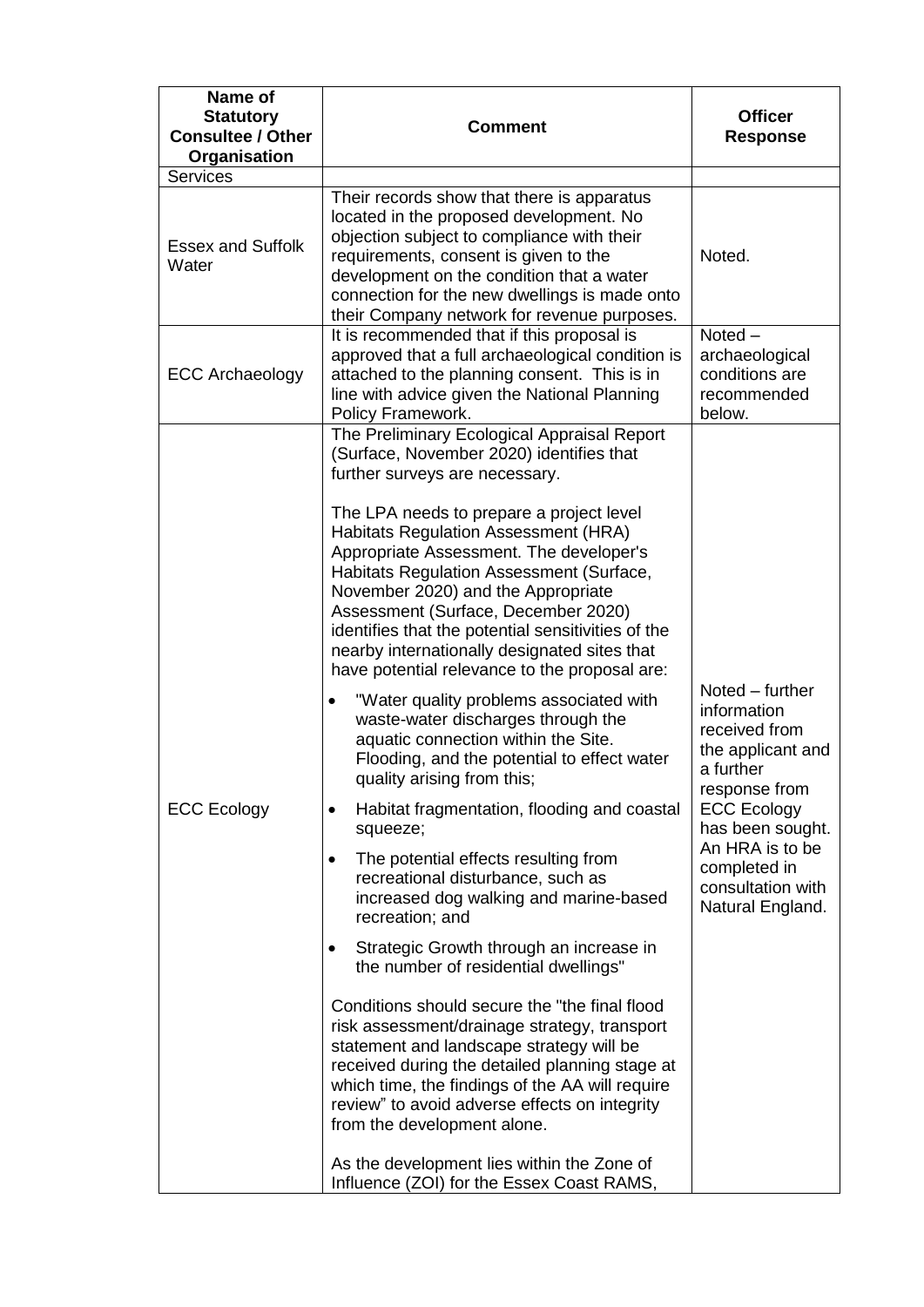| Name of<br><b>Statutory</b><br><b>Consultee / Other</b><br>Organisation | <b>Comment</b>                                                                                                                                                                                                                                                                                                                                                                                                                                                                                                                                                                                                                                                                                                                                                                                                                                                                                                                                                                                                                                                                                                | <b>Officer</b><br><b>Response</b> |
|-------------------------------------------------------------------------|---------------------------------------------------------------------------------------------------------------------------------------------------------------------------------------------------------------------------------------------------------------------------------------------------------------------------------------------------------------------------------------------------------------------------------------------------------------------------------------------------------------------------------------------------------------------------------------------------------------------------------------------------------------------------------------------------------------------------------------------------------------------------------------------------------------------------------------------------------------------------------------------------------------------------------------------------------------------------------------------------------------------------------------------------------------------------------------------------------------|-----------------------------------|
|                                                                         | approximately 1.5km from the Crouch and<br>Roach SPA and Ramsar, delivery of mitigation<br>measures in perpetuity will therefore also be<br>necessary to ensure that this proposal will not<br>have an adverse effect on the integrity of the<br>above Habitats sites from recreational<br>disturbance, when considered 'in combination'<br>with other plans and projects. A proportionate<br>financial contribution will need to be secured<br>from the applicant under a legal agreement<br>with a trigger for collection at Reserved<br>Matters stage.                                                                                                                                                                                                                                                                                                                                                                                                                                                                                                                                                     |                                   |
|                                                                         | The submitted AA demonstrates that adhesion<br>to onsite mitigation measures, such as the<br>implementation of a surface drainage and foul<br>water scheme similar to the adjacent<br>development, sustainable travel options, and<br>on-site public open space, "provide<br>confidence that all efforts to minimise indirect<br>effects such as air pollution and recreation<br>pressure will be / have been undertaken<br>where possible at the outline stage." Support<br>the conclusions of the AA (Surface, December<br>2020) that "no standalone or in-combination<br>adverse effects are therefore considered likely<br>as long as the identified policies are adhered<br>to, offsite mitigation is captured through the<br>Essex RAMS contributions once finalised and,<br>onsite mitigation is provided through the<br>provision of the open space detailed within<br>this AA." We advise the LPA that it can adopt<br>the submitted AA and formally consult Natural<br>England on this document. No decision should<br>be issued until comments on its conclusion<br>have been received by the LPA. |                                   |
| <b>ECC Social</b><br><b>Services</b>                                    | No response.                                                                                                                                                                                                                                                                                                                                                                                                                                                                                                                                                                                                                                                                                                                                                                                                                                                                                                                                                                                                                                                                                                  |                                   |
| <b>NHS Property</b><br><b>Services</b>                                  | No response.                                                                                                                                                                                                                                                                                                                                                                                                                                                                                                                                                                                                                                                                                                                                                                                                                                                                                                                                                                                                                                                                                                  |                                   |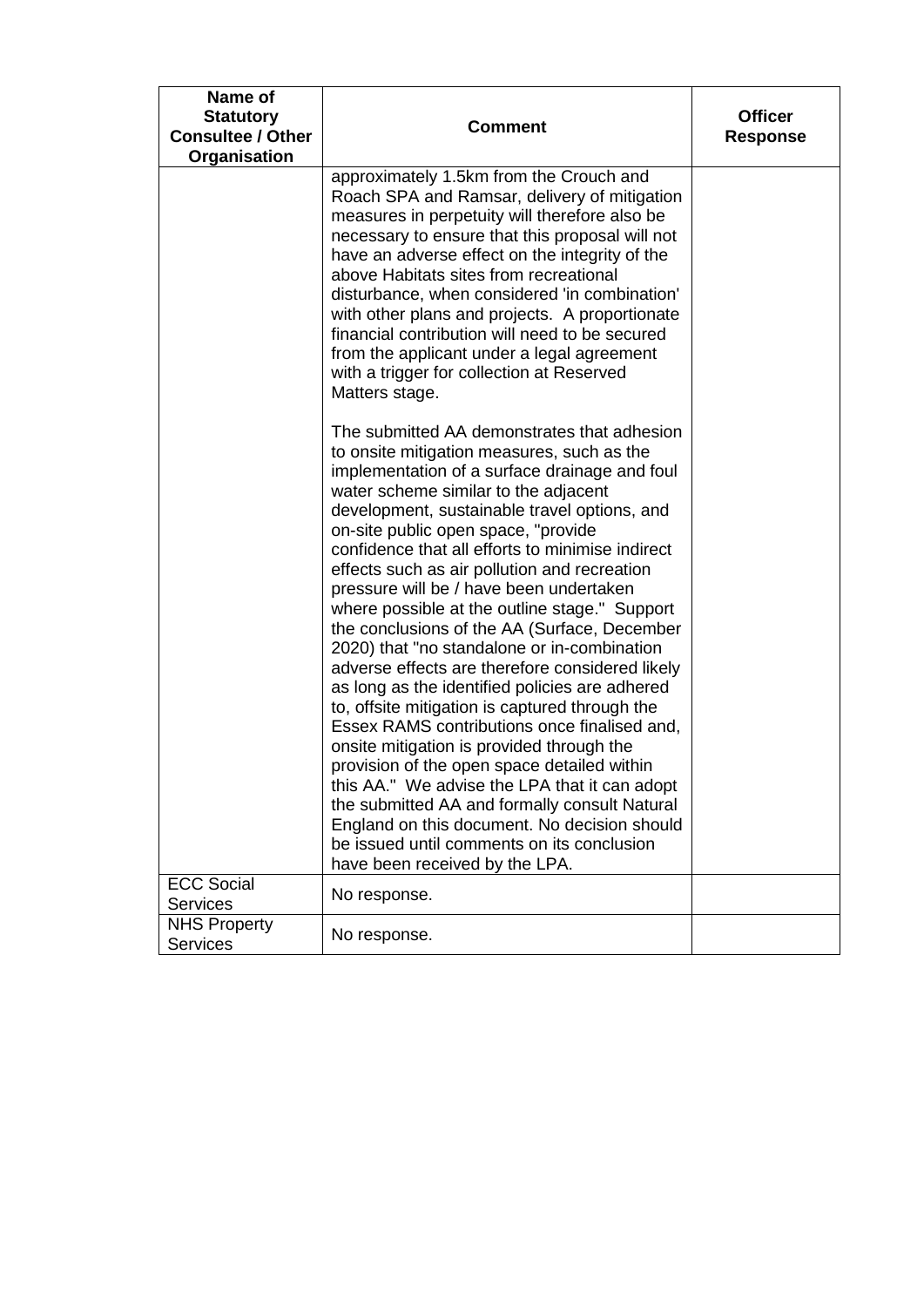| Name of<br><b>Statutory</b><br><b>Consultee / Other</b><br>Organisation | <b>Comment</b>                                                                                                                                                                                                                                                                                                                                          | <b>Officer</b><br><b>Response</b> |
|-------------------------------------------------------------------------|---------------------------------------------------------------------------------------------------------------------------------------------------------------------------------------------------------------------------------------------------------------------------------------------------------------------------------------------------------|-----------------------------------|
|                                                                         | Access for Fire Service purposes has been<br>considered in accordance with the Essex Act<br>1987 - Section 13. The proposed development<br>appears to meet the requirements for Fire<br>Service access. More detailed observations<br>on access and facilities for the Fire Service<br>will be considered at Building Regulation<br>consultation stage. |                                   |
| <b>Essex County Fire</b><br>and Rescue<br><b>Services</b>               | Water Supplies - additional water supplies for<br>fire fighting may be necessary for this<br>development. The architect or applicant is<br>urged to contact the Water Technical Officer<br>at Service Headquarters, telephone 01376-<br>576344.                                                                                                         | Noted.                            |
|                                                                         | Sprinkler Systems - building owners and<br>developers are urged to consider the<br>installation of AWSS which can substantially<br>reduce the risk to life and of property loss and<br>allow design freedoms.                                                                                                                                           |                                   |
| <b>Essex Police</b><br>Designing Out<br>Crime                           | Neither support or object but notes that,<br>except for cycle security, there does not<br>appear to be any reference to security within<br>the Design and Access Statement. Therefore,<br>recommended that the developer consults<br>Essex Police Designing Out Crime with a view<br>to achieving a Secured by Design award.                            | Noted.                            |

## **7.3 Internal Consultees**

| <b>Name of Internal</b><br><b>Consultee</b> | Comment                                                                                                                                                                                                                                                                                                                                                                                 | <b>Officer</b><br><b>Response</b>                                                                                     |
|---------------------------------------------|-----------------------------------------------------------------------------------------------------------------------------------------------------------------------------------------------------------------------------------------------------------------------------------------------------------------------------------------------------------------------------------------|-----------------------------------------------------------------------------------------------------------------------|
| Specialist-<br><b>Housing Manager</b>       | Fully supports the proposal subject to an<br>Affordable Scheme detailing tenure, cost,<br>allocation of units being agreed by the local<br>planning authority through a S106 Agreement.                                                                                                                                                                                                 | Noted - refer to<br>section 5.3 of<br>report.                                                                         |
| Specialist-<br>Environmental<br>Health      | The geo-environmental risk assessment<br>submitted with this application is the same<br>report submitted for phase 1 of the Burnham<br>Waters development which did not include the<br>current application site. Therefore, conditions<br>are recommended requiring assessment of the<br>risk.                                                                                          | Noted $-$ the<br>conditions are<br>recommended<br>below.                                                              |
| <b>Tree Consultant</b>                      | Satisfied the trees have been surveyed and<br>their constraints plotted in accordance with<br>BS5837:2012. The tree removals required will<br>have a minimal impact on wider amenity, and<br>where construction activities are required in the<br>protective areas or adjacent this can be<br>addressed with a tree protection method<br>statement. Therefore, no objections subject to | Noted $-$ a<br>condition<br>requiring a tree<br>protection<br>method<br>statement is<br>recommended<br>below. Details |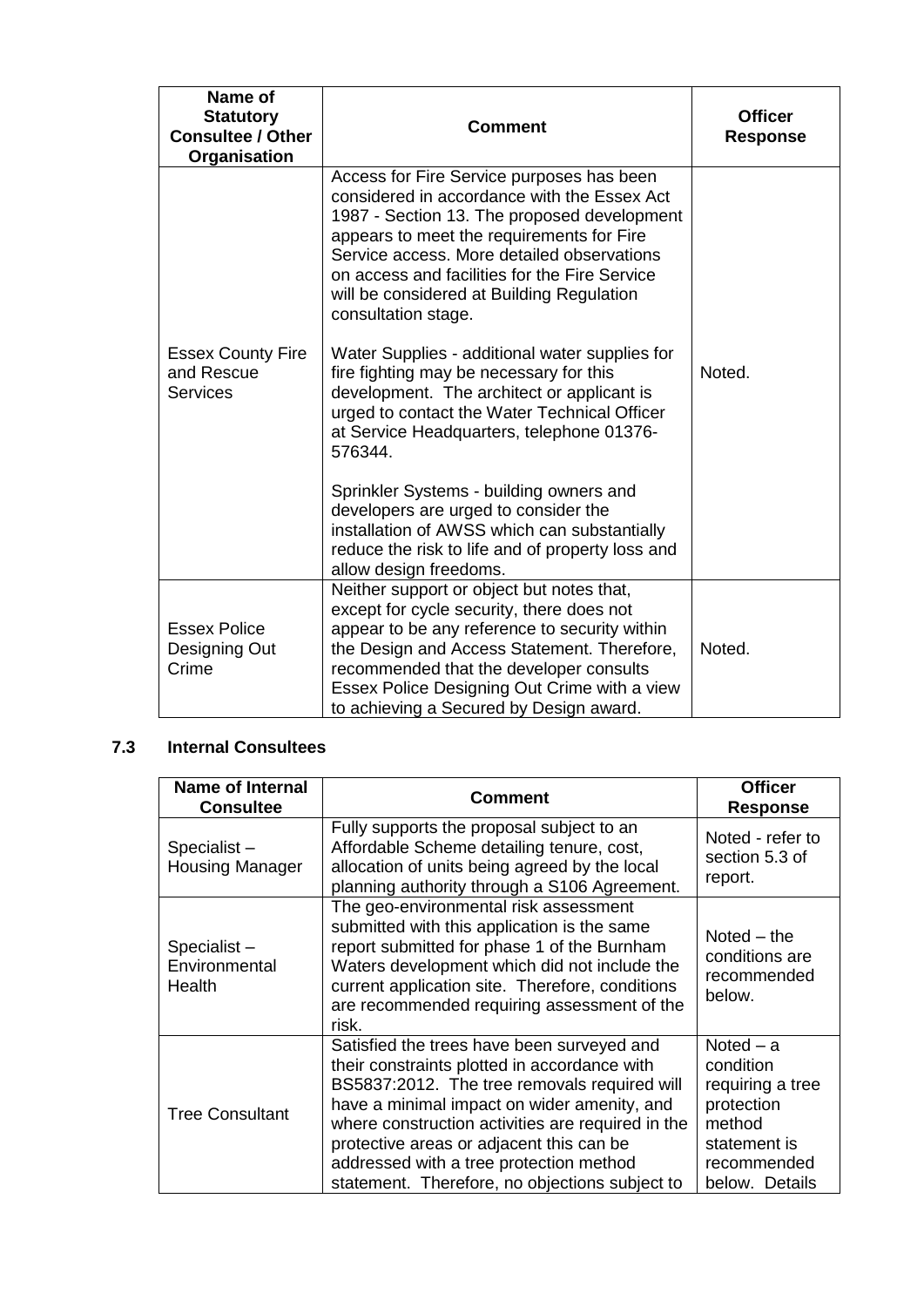| <b>Name of Internal</b><br><b>Consultee</b> | <b>Comment</b>                                                                                                                                                                                                                                                                                                                                                                                                                                                                                                                                                                  | <b>Officer</b><br><b>Response</b>                                                                                                                      |
|---------------------------------------------|---------------------------------------------------------------------------------------------------------------------------------------------------------------------------------------------------------------------------------------------------------------------------------------------------------------------------------------------------------------------------------------------------------------------------------------------------------------------------------------------------------------------------------------------------------------------------------|--------------------------------------------------------------------------------------------------------------------------------------------------------|
|                                             | conditions. Any soft landscaping to be<br>provided can compensate for the tree losses<br>and help to enhance the biodiversity and long-<br>term amenity in the landscape. Careful<br>consideration is needed regarding the species<br>used, suitability for long term retention in the<br>location and taking into account the tree's<br>attributes such as berry drop, rooting habit etc<br>to ensure any future conflict with site usage is<br>addressed to reduce pressure to remove the<br>trees as they establish. Again, this can be<br>conditioned as part of a consent. | of the planting<br>proposed would<br>be assessed as<br>part of the future<br>application for<br>approval of<br>landscaping as<br>a reserved<br>matter. |
| Waste<br>Management<br>Officer              | No response.                                                                                                                                                                                                                                                                                                                                                                                                                                                                                                                                                                    |                                                                                                                                                        |

## **7.4 Representations received from Interested Parties**

7.4.1 **127** letters were received **objecting** to the application and the reasons for objection are summarised as set out in the table below:

| <b>Objection Comment</b>                                                                                                                                                  | <b>Officer Response</b>                                                                                                                  |
|---------------------------------------------------------------------------------------------------------------------------------------------------------------------------|------------------------------------------------------------------------------------------------------------------------------------------|
| Would harm beauty of area                                                                                                                                                 | Refer to section 5.4 of report.                                                                                                          |
| Increased congestion                                                                                                                                                      | Refer to section 5.6 of report.                                                                                                          |
| Flood risk assessment not carried out -<br>area suffers with surface water flooding                                                                                       | A Flood Risk Assessment has been<br>carried out and submitted as part of the<br>application.                                             |
| No assessment of protected species<br>which occupy the area                                                                                                               | An Ecology Report has been submitted<br>as part of the application which assesses<br>the impact of the proposal on protected<br>species. |
| NHS commented, in relation to Phase 1,<br>that this is not a suitable place to have<br>serious escalation of older population -<br>too far removed from hospital services | <b>Noted</b>                                                                                                                             |
| Outside settlement area, on greenfield<br>site on perfectly good agricultural land                                                                                        | Refer to sections 5.3 and 5.10 of report.                                                                                                |
| Burnham becoming very ugly, noisy and<br>overcrowded with very dangerous roads                                                                                            | Noted.                                                                                                                                   |
| Unnecessary development                                                                                                                                                   | Refer to section 5.3 of report.                                                                                                          |
| Would erode green belt around Burnham                                                                                                                                     | There is no designated Green Belt within<br>the District of Maldon.                                                                      |
| Should not be allowed until infrastructure<br>on Phase 1 delivered                                                                                                        | This could be secured as part of the<br>Section 106 Agreement if planning<br>permission were to be granted.                              |
| Cannot get enough doctors for the<br>surgery in town - recruitment challenges                                                                                             | Noted.                                                                                                                                   |
| Development in Burnham already far in<br>excess of 15-year LDP and NDP targets                                                                                            | Refer to section 5.3 of report.                                                                                                          |
| Urban sprawl                                                                                                                                                              | Noted.                                                                                                                                   |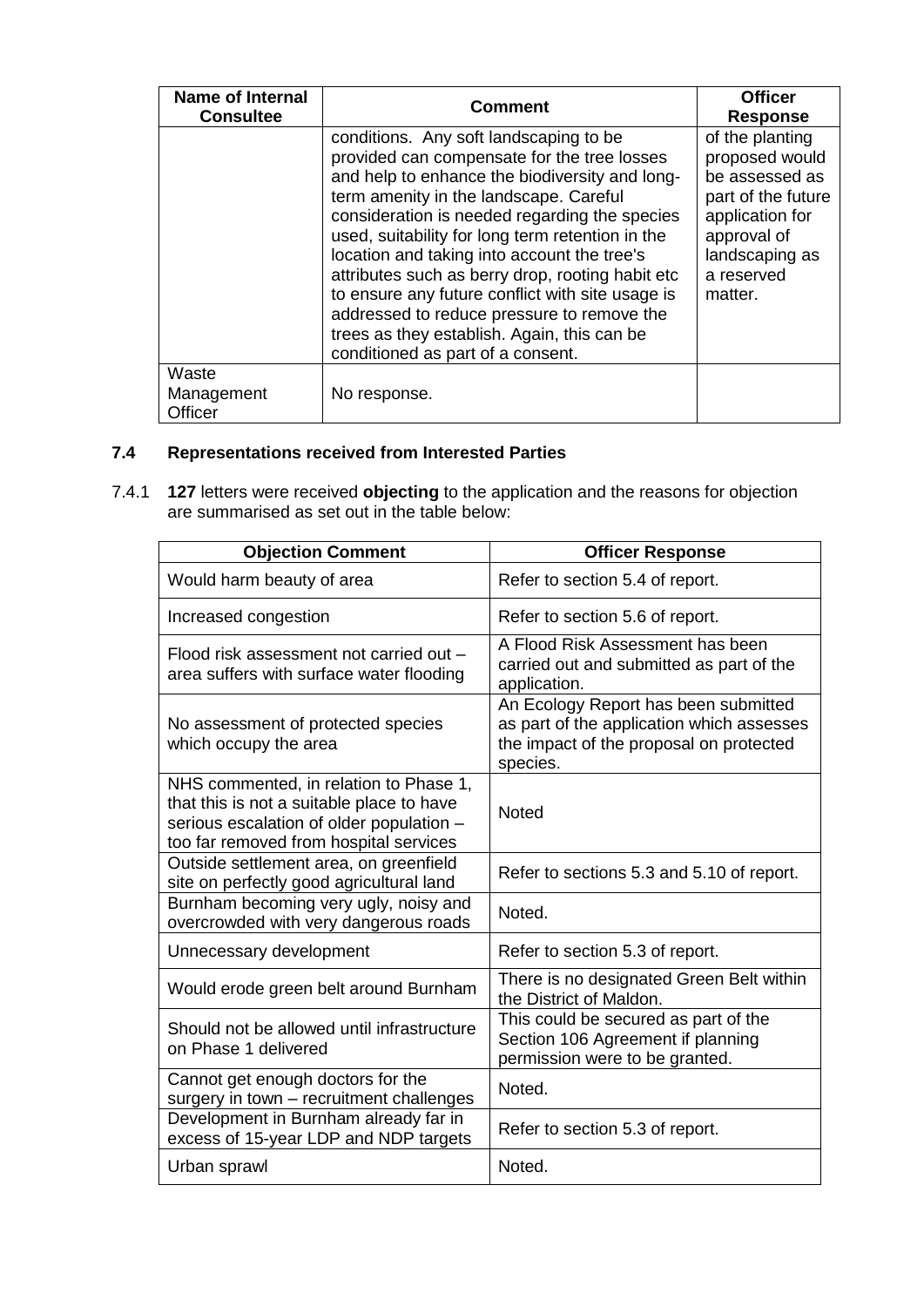| <b>Objection Comment</b>                                                                                                                                                                                                                                                                                                                                                | <b>Officer Response</b>                                                                                                                                                                                                                                                                                                                                                                                                                                                                                                                                                                                                                                                                                                                                                                                                                                                                                                                                                                                                                                                                                                                                                                                                                                                                  |
|-------------------------------------------------------------------------------------------------------------------------------------------------------------------------------------------------------------------------------------------------------------------------------------------------------------------------------------------------------------------------|------------------------------------------------------------------------------------------------------------------------------------------------------------------------------------------------------------------------------------------------------------------------------------------------------------------------------------------------------------------------------------------------------------------------------------------------------------------------------------------------------------------------------------------------------------------------------------------------------------------------------------------------------------------------------------------------------------------------------------------------------------------------------------------------------------------------------------------------------------------------------------------------------------------------------------------------------------------------------------------------------------------------------------------------------------------------------------------------------------------------------------------------------------------------------------------------------------------------------------------------------------------------------------------|
| Infrastructure constraints need to be<br>addressed including increased local<br>highway capacity, improved public<br>transport provision, increased nursery,<br>primary and secondary schools'<br>provision, enhanced NHS medical<br>provision, flood mitigation measures,<br>surface water flooding alleviation, and<br>significant increases to public open<br>space. | Local highway capacity has been<br>assessed. Public transport provision<br>would be improved as part of Phase 1.<br>ECC Education has not required any<br>financial contribution towards pre-school,<br>primary or secondary school provision.<br>The NHS has not required any financial<br>contribution towards medical provision.<br>Issues relating to flooding and drainage<br>have been assessed in Section 5.8 of<br>report. The development includes<br>provision of public open space.                                                                                                                                                                                                                                                                                                                                                                                                                                                                                                                                                                                                                                                                                                                                                                                           |
| Application 20/00097 was refused due to<br>lack of need for assisted/independent<br>living elderly accommodation                                                                                                                                                                                                                                                        | The planning application related to a<br>proposal for a Class C2 (residential<br>institution) use at Petticrows Boatyard.<br>The application was not refused due to<br>the lack of need for assisted /<br>independent living elderly<br>accommodation. The reasons for refusal<br>related to the loss of employment land<br>and a Protected Primary River Related<br>Use, as it had not been satisfactorily<br>demonstrated that there was a need for<br>C2 use proposed in this location, as the<br>site was outside the defined settlement<br>boundaries where policies of restraint<br>applied and the Council could<br>demonstrate a five-year housing land<br>supply, as harm would have been<br>caused to the character and appearance<br>of the area, as it had not been<br>satisfactorily demonstrated that the use<br>proposed fell within Class C2, in which<br>case, the development made inadequate<br>provision for affordable housing, there<br>were concerns regarding ecological<br>impacts, the site was located in an area<br>of high flood risk and failed the<br>sequential test and the exception test,<br>the means of access was substandard,<br>contrived and dangerous and the<br>necessary contribution towards health<br>care provision had not been secured. |
| Inappropriate location for affordable                                                                                                                                                                                                                                                                                                                                   | It is considered that the site is sufficiently                                                                                                                                                                                                                                                                                                                                                                                                                                                                                                                                                                                                                                                                                                                                                                                                                                                                                                                                                                                                                                                                                                                                                                                                                                           |
| homes as residents need to be near their                                                                                                                                                                                                                                                                                                                                | accessible to be an appropriate location                                                                                                                                                                                                                                                                                                                                                                                                                                                                                                                                                                                                                                                                                                                                                                                                                                                                                                                                                                                                                                                                                                                                                                                                                                                 |
| families                                                                                                                                                                                                                                                                                                                                                                | for affordable housing.                                                                                                                                                                                                                                                                                                                                                                                                                                                                                                                                                                                                                                                                                                                                                                                                                                                                                                                                                                                                                                                                                                                                                                                                                                                                  |
| Many of the homes likely to be occupied                                                                                                                                                                                                                                                                                                                                 | Occupation of the properties would be                                                                                                                                                                                                                                                                                                                                                                                                                                                                                                                                                                                                                                                                                                                                                                                                                                                                                                                                                                                                                                                                                                                                                                                                                                                    |
| by those not retired and those still with                                                                                                                                                                                                                                                                                                                               | limited to those a minimum of 55 years of                                                                                                                                                                                                                                                                                                                                                                                                                                                                                                                                                                                                                                                                                                                                                                                                                                                                                                                                                                                                                                                                                                                                                                                                                                                |
| children                                                                                                                                                                                                                                                                                                                                                                | age.                                                                                                                                                                                                                                                                                                                                                                                                                                                                                                                                                                                                                                                                                                                                                                                                                                                                                                                                                                                                                                                                                                                                                                                                                                                                                     |
| Limited capacity of waste treatment                                                                                                                                                                                                                                                                                                                                     | Anglian Water Services has raised no                                                                                                                                                                                                                                                                                                                                                                                                                                                                                                                                                                                                                                                                                                                                                                                                                                                                                                                                                                                                                                                                                                                                                                                                                                                     |
| works                                                                                                                                                                                                                                                                                                                                                                   | objections to the proposal.                                                                                                                                                                                                                                                                                                                                                                                                                                                                                                                                                                                                                                                                                                                                                                                                                                                                                                                                                                                                                                                                                                                                                                                                                                                              |
| Applicant admits that the                                                                                                                                                                                                                                                                                                                                               | Consideration is being given to whether                                                                                                                                                                                                                                                                                                                                                                                                                                                                                                                                                                                                                                                                                                                                                                                                                                                                                                                                                                                                                                                                                                                                                                                                                                                  |
| independent/assisted living element will                                                                                                                                                                                                                                                                                                                                | an element of off-site provision of                                                                                                                                                                                                                                                                                                                                                                                                                                                                                                                                                                                                                                                                                                                                                                                                                                                                                                                                                                                                                                                                                                                                                                                                                                                      |
| probably not be appropriate or required                                                                                                                                                                                                                                                                                                                                 | affordable units may be preferable to                                                                                                                                                                                                                                                                                                                                                                                                                                                                                                                                                                                                                                                                                                                                                                                                                                                                                                                                                                                                                                                                                                                                                                                                                                                    |
| and might be considered an over-                                                                                                                                                                                                                                                                                                                                        | wholly on-site provision.                                                                                                                                                                                                                                                                                                                                                                                                                                                                                                                                                                                                                                                                                                                                                                                                                                                                                                                                                                                                                                                                                                                                                                                                                                                                |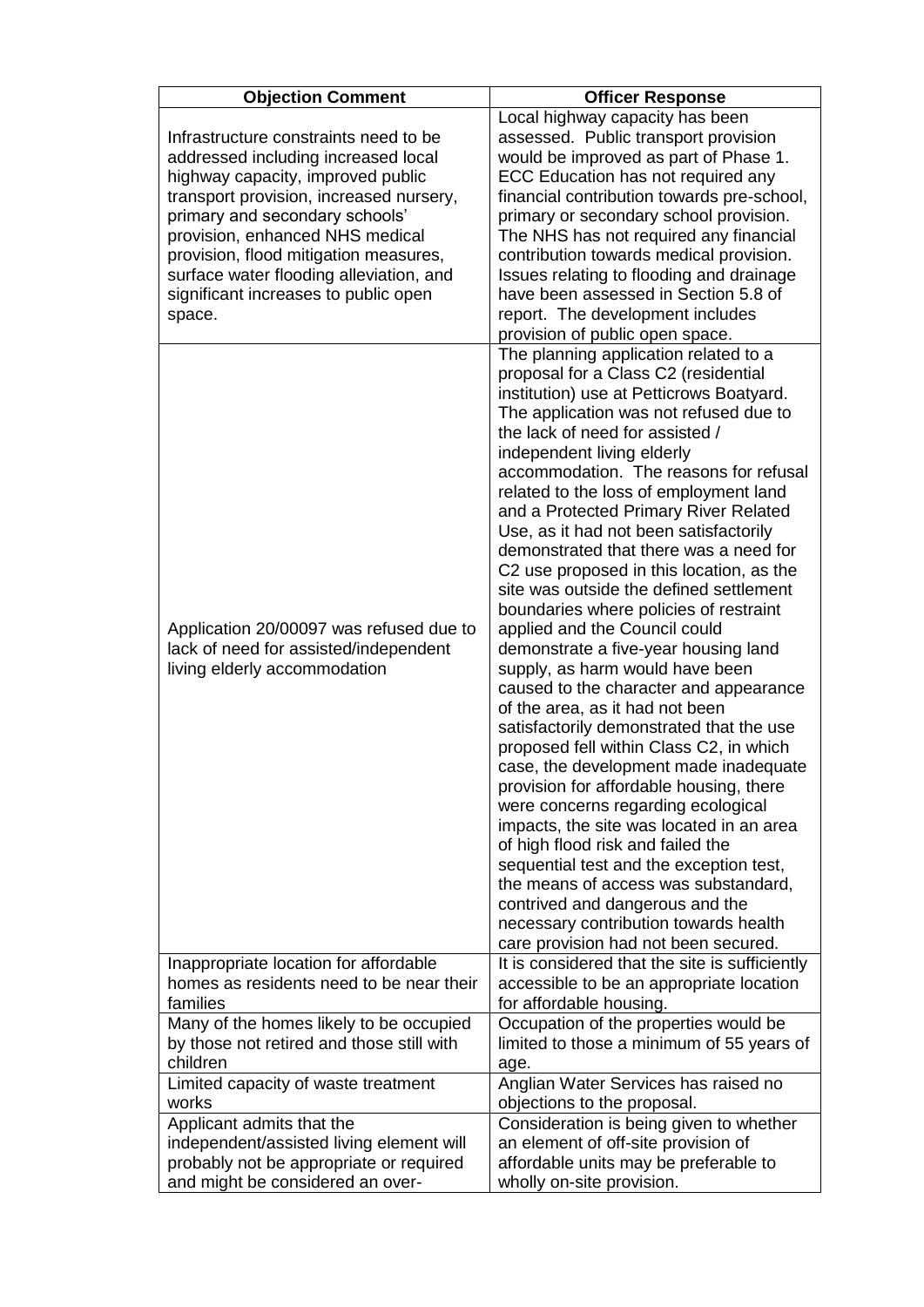| <b>Objection Comment</b>                                                                      | <b>Officer Response</b>                                                                                                                                                                                                                                                                                                                                                                                                               |
|-----------------------------------------------------------------------------------------------|---------------------------------------------------------------------------------------------------------------------------------------------------------------------------------------------------------------------------------------------------------------------------------------------------------------------------------------------------------------------------------------------------------------------------------------|
| provision in the area                                                                         |                                                                                                                                                                                                                                                                                                                                                                                                                                       |
| Air pollution concerns                                                                        | Refer to section 5.10 of report.                                                                                                                                                                                                                                                                                                                                                                                                      |
| Why does a retirement village need<br>three-bedroom properties?                               | Phase 1 also included an element of<br>three-bedroom properties (12.7%).<br>Furthermore, the inclusion of a limited<br>proportion (under 25%) of three-bedroom<br>properties would result in a more<br>balanced and diverse community, some<br>of the future occupiers may prefer three<br>bedrooms and three bedrooms could still<br>be a downsize. Therefore, no objection<br>is raised to the three-bedroom dwellings<br>proposed. |
| Horse riders and walkers use these fields                                                     | Provision would be made for the<br>continuation of use of the existing public<br>rights of way and horse riders would<br>continue to be able to use the site.                                                                                                                                                                                                                                                                         |
| Would increase demand for school<br>places if elderly vacate their family<br>homes in Burnham | Noted but ECC Education has not<br>required that a financial contribution is<br>made.                                                                                                                                                                                                                                                                                                                                                 |
| Concern that water pressure not<br>sufficient for fire brigade                                | Essex Fire Service has not raised any<br>concerns regarding water pressure.                                                                                                                                                                                                                                                                                                                                                           |
| Existing footpath not included in<br>proposals?                                               | The existing public rights of way within<br>the site have been retained in their<br>current alignment within the<br>development.                                                                                                                                                                                                                                                                                                      |
| Would devalue property and loss of view                                                       | Possible loss of property value and views<br>are not material planning considerations.                                                                                                                                                                                                                                                                                                                                                |
| Garden would be impacted by the<br>proposal                                                   | Refer to section 5.5 of report.                                                                                                                                                                                                                                                                                                                                                                                                       |
| Noise/disturbance during construction                                                         | This would only be temporary and could<br>be minimised through a Construction<br>Method Statement which could be<br>required by condition if planning<br>permission were to be granted and the<br>informative recommended by the<br>Specialist - Environmental Health, added<br>to any planning permission granted.                                                                                                                   |
| Loss of existing vegetation                                                                   | There would be a minimal loss of existing<br>vegetation required to facilitate the<br>development. Refer to section 5.4 of<br>report.                                                                                                                                                                                                                                                                                                 |
| Only slight lack of 5YHLS                                                                     | Noted.                                                                                                                                                                                                                                                                                                                                                                                                                                |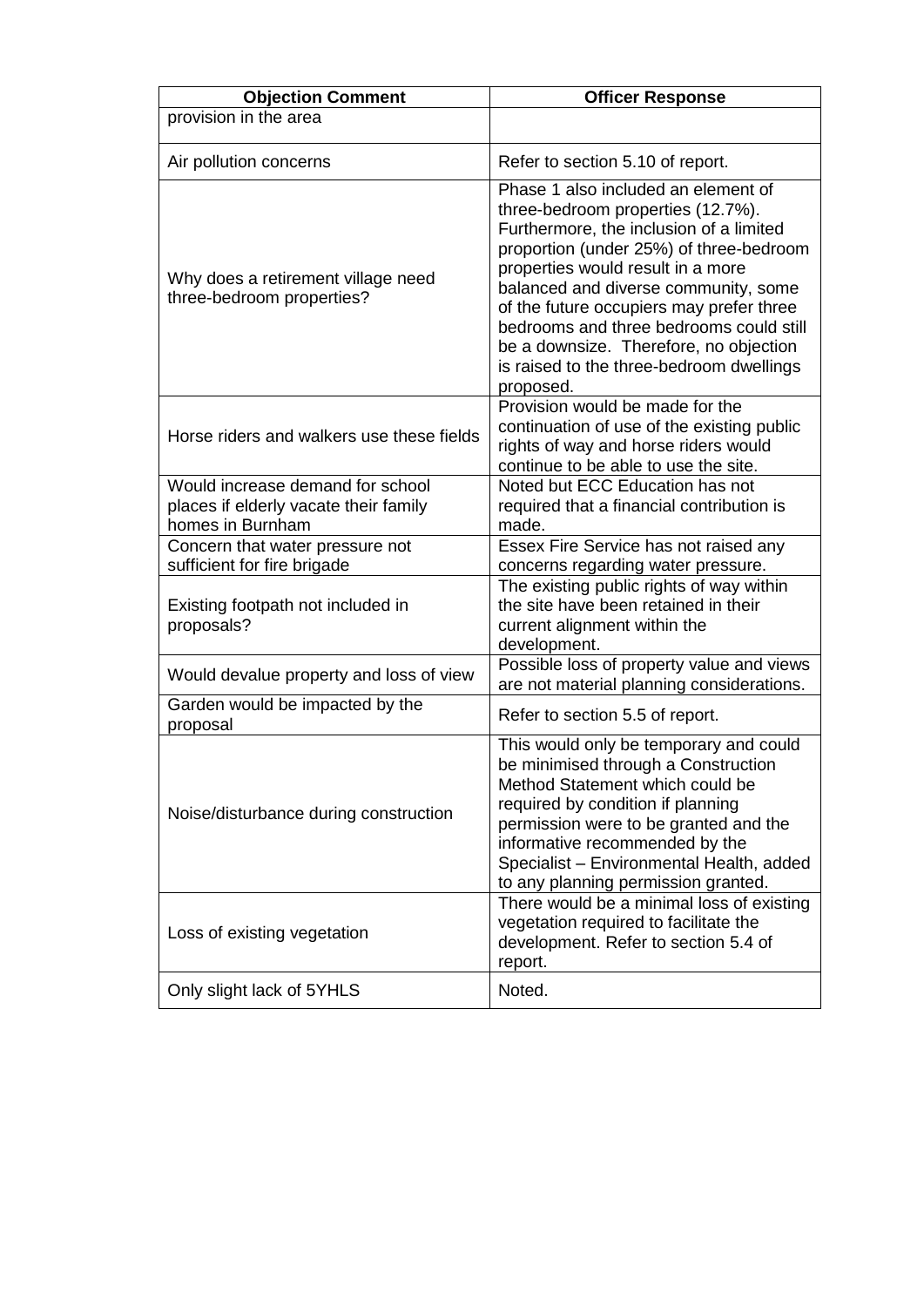| <b>Objection Comment</b>                                                               | <b>Officer Response</b>                                                                                                                                                                                                                                                                                                                                                                                                                                                                                                                                                                                                                                                                                       |
|----------------------------------------------------------------------------------------|---------------------------------------------------------------------------------------------------------------------------------------------------------------------------------------------------------------------------------------------------------------------------------------------------------------------------------------------------------------------------------------------------------------------------------------------------------------------------------------------------------------------------------------------------------------------------------------------------------------------------------------------------------------------------------------------------------------|
| Planning application 20/00054 was<br>refused and is comparable                         | That planning application related to the<br>Mayflower Nursery, Mill Road, Mayland<br>and proposed 19 general needs<br>dwellings and so is not directly<br>comparable to the development<br>proposed. The reasons for refusal<br>related to the site being in a sensitive<br>rural location outside of the defined<br>settlement boundary for Mayland where<br>policies of restraint apply and the Council<br>could demonstrate a five-year housing<br>land supply, there were concerns<br>regarding the adverse impact the<br>development would have on the<br>character and appearance of the area<br>and affordable housing provision and a<br>financial contribution towards RAMS had<br>not been secured. |
| Noisy countryside activities would disturb<br>new residents                            | The Specialist - Environmental Health<br>has not raised any concerns relating to<br>the impact of noise on the occupiers of<br>the properties proposed.                                                                                                                                                                                                                                                                                                                                                                                                                                                                                                                                                       |
| Over concentration of elderly population                                               | Noted – refer to section 5.3 of report.                                                                                                                                                                                                                                                                                                                                                                                                                                                                                                                                                                                                                                                                       |
| Means of access substandard, contrived<br>and dangerous                                | Refer to section 5.6 of report.                                                                                                                                                                                                                                                                                                                                                                                                                                                                                                                                                                                                                                                                               |
| Would have an adverse impact on<br>Mangapps Railway Museum as a tourist<br>attraction. | Noted.                                                                                                                                                                                                                                                                                                                                                                                                                                                                                                                                                                                                                                                                                                        |

## **8. PROPOSED CONDITIONS, INCLUDING HEADS OF TERMS OF ANY SECTION 106 AGREEMENT**

## **HEADS OF TERMS OF ANY SECTION 106 AGREEMENT**

- No development on Phase 2 shall commence until the 90th dwelling on Phase 1 has been completed and is ready for occupation;
- No development on Phase 2 shall commence until the health centre, community hub/sports centre, shops, and minibus service approved as part of Phase 1 have been constructed / delivered and are operational;
- No unit shall be occupied other than by persons over 55 year of age;
- A cascade mechanism will be agreed to prioritise occupation of all units to residents of the District of Maldon;
- The provision, retention and future management and maintenance of community open space and strategic landscaping;
- To create a Management Company with responsibility for future management and maintenance of the children's play area, open spaces, footways, related lighting, street furniture, signage etc and all landscaping;
- Affordable Housing: not less than 30% of the total number of self-contained dwellings; The affordable housing tenure split shall be 80% affordable rent / 20% intermediate housing. The affordable housing to be provided pursuant to an Affordable Housing Scheme to control the type, tenure, location, design standards etc for the affordable housing element of the scheme.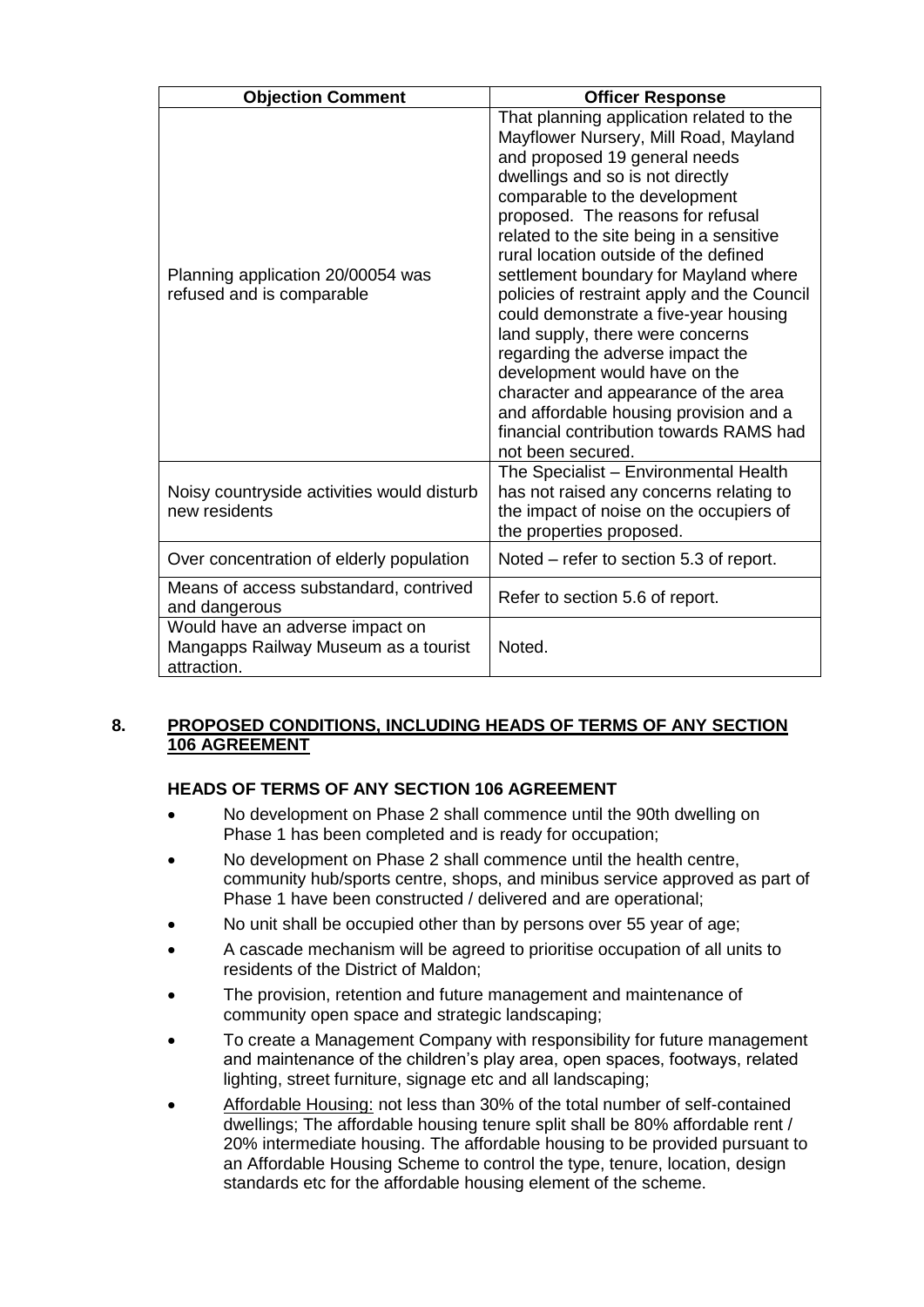- Health Care Contributions: financial contributions for health care provision if recommended by the NHS.
- Highways: financial contribution for off-site highways improvements if required by ECC Highways and to submit, agree and implement a Travel Plan.
- Community Facility: to provide the multi-use community building to an agreed specification before occupation of the 150th dwelling and to transfer the multiuse community building to the Management Company and retain it in perpetuity for the use of residents of the retirement community;
- Ecology: to provide a financial contribution in accordance with the RAMS scheme adopted by the Local Planning Authority (currently £127.30 per dwelling);
- Training / Education: to offer employment opportunities generated from within the site to local persons first in accordance with an agreed mechanism and to offer skills training packages for an agreed number of staff/trainees in care and maintenance occupations.

## **PROPOSED CONDITIONS**

1 Details of the appearance, landscaping and scale (hereinafter called "the reserved matters") shall be submitted to and approved in writing by the Local Planning Authority before any development begins and the development shall be carried out as approved.

Application(s) for approval of the reserved matters shall be made to the Local Planning Authority no later than three years from the date of this permission. The development hereby permitted shall begin no later than two years from the date of approval of the last of the reserved matters to be approved. REASON: To comply with the requirements of Section 92 of the Town & Country Planning Act 1990 (as amended).

- 2 The development shall be carried-out in accordance with the following plans: Site Location Plan 6683-1101-P2; Existing Site Plan 6683-A-1102-P1; Proposed Site Plan 6683-A-1103-P1; Proposed Ground Floor Site Plans – 6683-A-1104-P1; 1105-P1; 1106-P1; 1107-P1; Tree Survey Plan 2039-WWA-XX-XX-DR-L-0700 rev.P00; Tree Protection Plan 2039-WWA-XX-XX-DR-L-0701 rev.P00; Existing site and services layout 14885/JD/1-8. REASON: To ensure that the development is carried out in accordance with the details as approved.
- 3 As part of the application for 'appearance' reserved matter, details of the siting, height, design and materials of the treatment of all boundaries including gates, fences, walls, railings and piers shall be submitted. The details as approved shall be constructed prior to the first use / occupation of the development to which it relates and be retained in perpetuity as such thereafter.

REASON: To ensure that the details of the development are satisfactory in accordance with policy D1 of the Maldon District Local Development Plan.

4 The landscaping details referred to in Condition1 shall include full details and specifications of both hard and soft landscape works and shall be submitted concurrently with the other reserved matters. The landscaping details shall include the layout of the hard landscaped areas with the materials and finishes to be used together with details of the means of enclosure, car parking layout, vehicle and pedestrian accesses.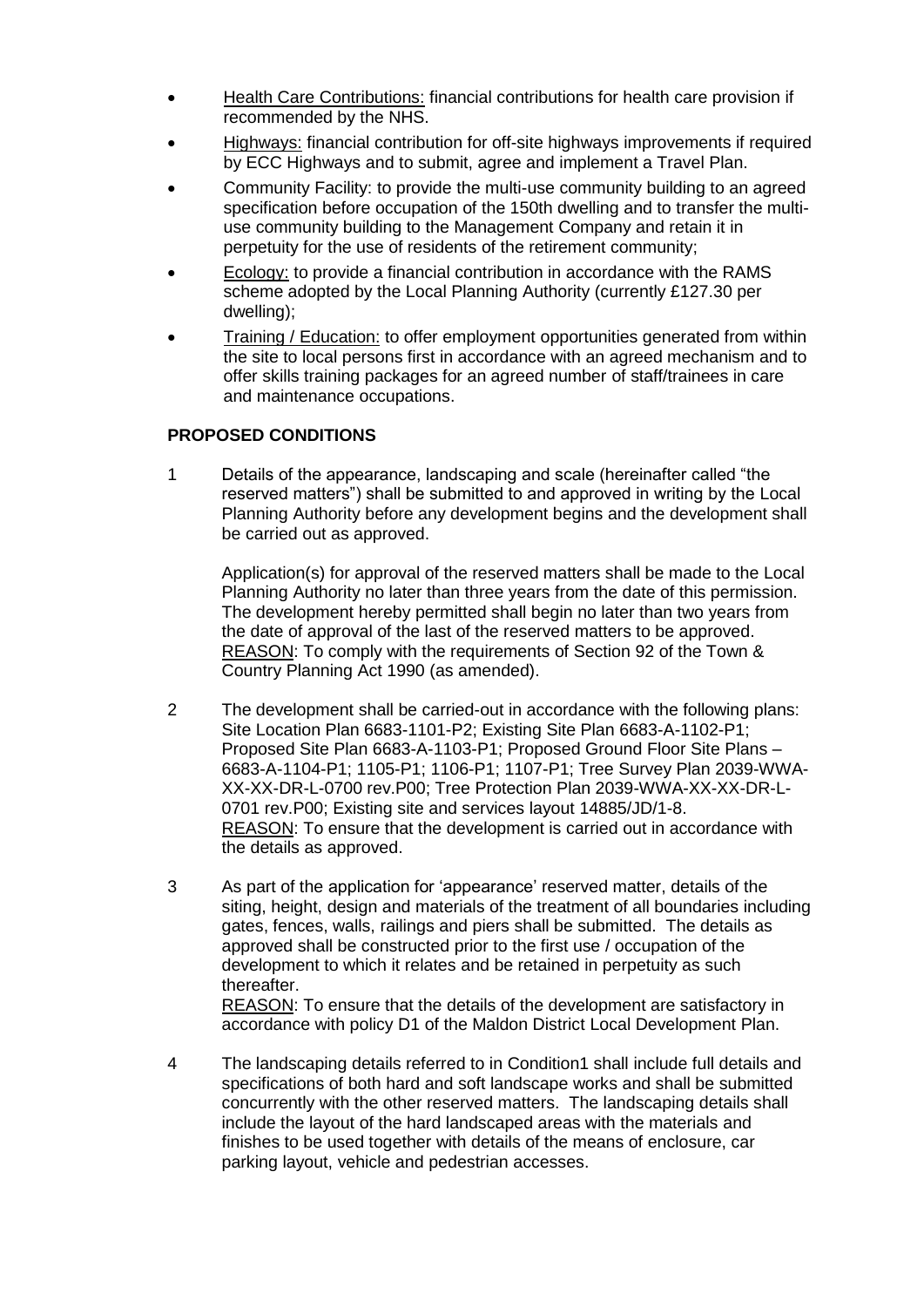All of the existing hedgerows shall be retained and maintained at all times thereafter, unless otherwise agreed with the Local Planning Authority. The details of the soft landscape works shall include schedules of shrubs and trees to be planted, noting the species, stock size, proposed numbers / densities and details of the planting scheme's implementation, aftercare and maintenance programme.

The hard landscape works shall be carried out as approved prior to the beneficial occupation of the development to which it relates unless otherwise first agreed in writing by the Local Planning Authority.

The soft landscape works shall be carried out as approved within the first available planting season (October to March inclusive) following the commencement of the development, unless otherwise first agreed in writing by the Local Planning Authority. If within a period of five years from the date of the planting of any tree or plant, or any tree or plant planted in its replacement, is removed, destroyed, dies, or becomes, in the opinion of the Local Planning Authority, seriously damaged or defective, another tree or plant of the same species and size as that originally planted shall be planted in the same place, unless the Local Planning Authority gives its written consent to any variation.

REASON: To ensure that protected species are not harmed during the course of development and that the details of the development are satisfactory and in the interest of the visual amenity of the area, in accordance with policy D1 of the Maldon District Development Local Plan, the guidance contained in the Maldon District Design Guide SPD and the NPPF.

- 5 The details to be submitted pursuant to the reserved matters shall make provision for car parking within the site in accordance with the Council's adopted Vehicle parking standards (2018). Prior to the occupation of the development to which it relates the parking areas shall be constructed, surfaced, laid out and made available for such purposes in accordance with the approved scheme and retained as such thereafter. REASON: To ensure appropriate parking is provided in accordance with the Council's adopted Vehicle Parking Standards (2018).
- 6 The dwelling mix for the development hereby approved shall accord with the proposed housing mix, as follows:
	- 33no. one-bedroom bungalows;
	- 64no. two-bedroom bungalows;
	- 35no. three-bedroom bungalows;
	- 32no. one-bedroom flats
	- 46no. two-bedroom flats
		- 22no. three-bedroom flats

REASON: In order to ensure that an appropriate housing mix is provided for the proposed development taking into account the objective of creating a sustainable, mixed community contained in Policies H1 and H2 of the approved Maldon District Development Local Plan and the NPPF.

7 a) No development shall take place, other than that required to carry out necessary investigation which in this case includes demolition, site clearance, removal of underground tanks and old structures, until a Phase 1 desktop study, site walkover and preliminary risk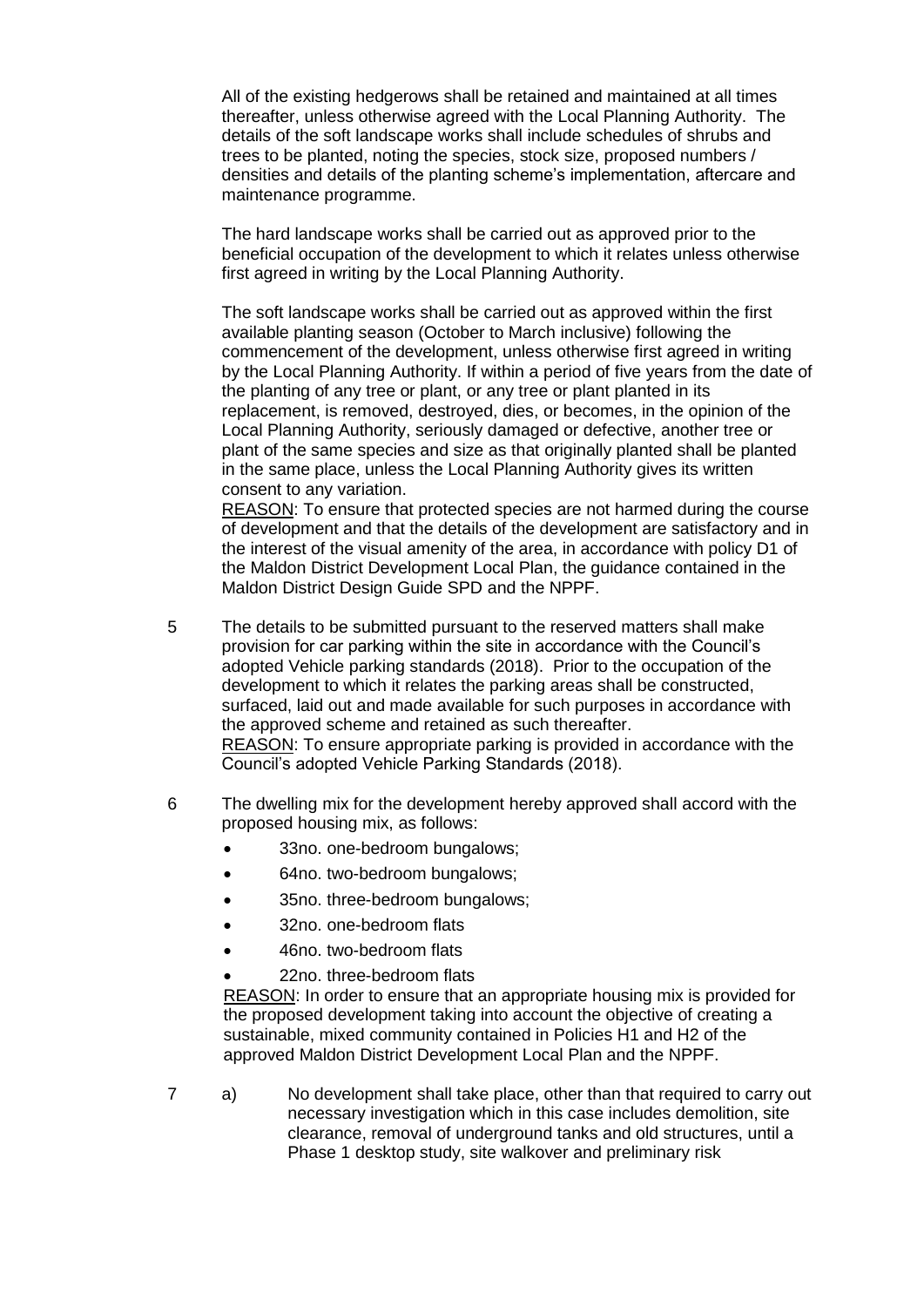assessment has been submitted to and approved by the Local Planning Authority in writing. The report of the findings must include:

- (i) Identification of potential sources of contamination;
- (ii) an assessment of the potential risks to:
	- human health,
	- properly (existing or proposed) including buildings, crops, livestock, pets, woodland and service lines and pipes,
	- adjoining land,
	- aroundwaters and surface waters
	- ecological systems
	- archaeological sites and ancient monuments;
- (iii) Recommendations for further investigation and/or remediation as necessary.

This must be conducted by a competent person and in accordance with the Environment Agency's 'Land Contamination Risk Management' guidance and the Essex Contaminated Land Consortium's 'Technical Guidance for Applicants and Developers'.

- b) Where a Phase 1 study identifies the need, an intrusive investigation and risk assessment report (Phase 2 Investigation) shall be submitted to and approved in writing by the Local Planning Authority prior to any development taking place (excluding that required to carry out additional investigation which in this case includes demolition, site clearance, removal of underground tanks and old structures). The risk assessment shall assess the nature and extent of any contamination on the site whether or not it originates on the site. The report of the findings must include:
	- (i) A survey of the extent, scale and nature of contamination;
	- (ii) An updated risk assessment
	- (iii) An appraisal of remedial options, and proposal of the preferred option(s).
- c) Where identified as necessary in accordance with the requirements of b) above, no development shall take place, other than that required to enable remediation, until a detailed remediation scheme to bring the site to a condition suitable for the intended use has been submitted to and approved by the Local Planning Authority in writing. The measures set out in the remediation scheme shall be implemented prior to commencement of the development where possible. Where remediation measures are incorporated into the wider development and cannot be completed prior to commencement they shall be highlighted in the remediation scheme submitted for approval.

The scheme will remove unacceptable risks to human health, buildings and other property and the natural and historical environment. It must include all works to be undertaken, proposed remediation objectives and remediation criteria, timetable of works and site management procedures. The scheme must ensure that the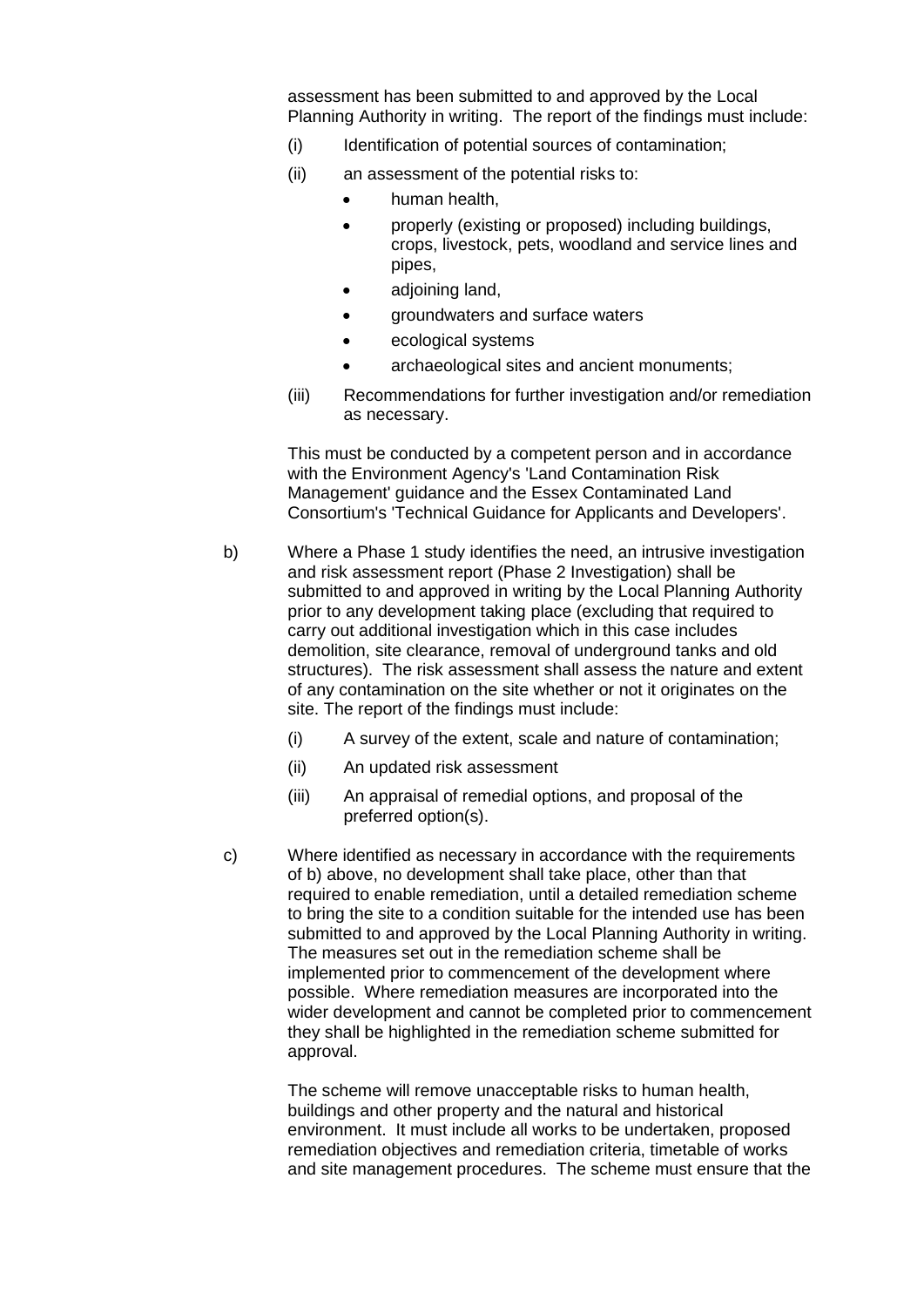site will not qualify as contaminated land under Part 2A of the Environmental Protection Act 1990 in relation to the intended use of the land after remediation.

Following completion of measures identified in the approved remediation scheme, a verification report that demonstrates the effectiveness of the remediation carried out must be produced and submitted to the Local Planning Authority within 28 days.

This shall be conducted in accordance with the Essex Contaminated Land Consortium's 'Land Affected by Contamination: Technical Guidance for Applicants and Developers' and the Environment Agency's 'Land Contamination Risk Management' guidance. REASON: To prevent the undue contamination of the site in accordance with policy D2 of the approved Maldon District Development Local Plan.

8 No building shall be occupied until a detailed surface water drainage scheme for the site has been submitted to and approved in writing by the Local Planning Authority based on sustainable drainage principles and an assessment of the hydrological and hydro geological context of the development. No building shall be occupied prior to the implementation of the approved water drainage scheme. The scheme shall include but not be limited to:

- Verification of the suitability of infiltration of surface water for the development. This should be based on infiltration tests that have been undertaken in accordance with BRE 365 testing procedure and the infiltration testing methods found in chapter 25.3 of The CIRIA SuDS Manual C753.
- If infiltration is proven not to be viable then the scheme should be limiting discharge rates to no more than the 1 in 1 year greenfield rate, calculated off of the contributing area, for all storm events up to and including the 1 in 100 year plus 40% allowance for climate change storm event. All relevant permissions to discharge from the site into any outfall should be demonstrated.
- Provide sufficient storage to ensure no off site flooding as a result of the development during all storm events up to and including the 1 in 100 year plus 40% climate change event.
- Demonstrate that all storage features can half empty within 24 hours for the 1 in 30 plus 40% climate change critical storm event.
- Final modelling and calculations for all areas of the drainage system.
- The appropriate level of treatment for all runoff leaving the site, in line with the Simple Index Approach in chapter 26 of the CIRIA SuDS Manual C753.
- Detailed engineering drawings of each component of the drainage scheme.
- A final drainage plan which details exceedance and conveyance routes, FFL and ground levels, and location and sizing of any drainage features.
- A written report summarising the final strategy and highlighting any minor changes to the approved strategy.

REASON: To avoid the risk of water flooding and pollution in accordance with Policy D2 of the Maldon District Local Development Plan.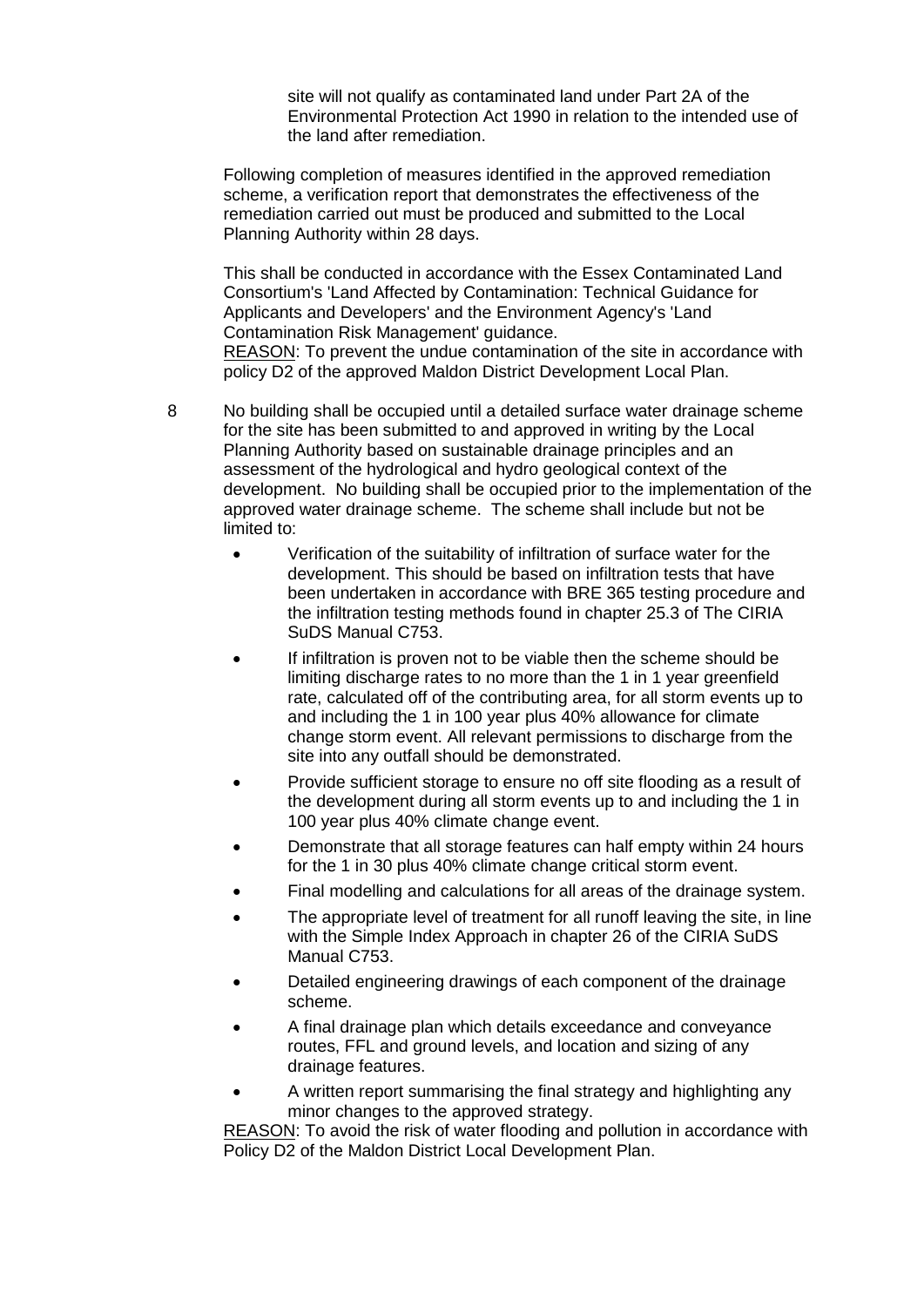- 9 No building shall be occupied until details of foul drainage scheme to serve the development have been submitted to and agreed in writing by the Local Planning Authority. The agreed scheme shall be implemented prior to the first occupation of the development. REASON: To avoid the risk of water flooding and pollution in accordance with policy D2 of the Maldon District Local Development Plan.
- 10 No development shall take place until a scheme to minimise the risk of offsite flooding caused by surface water run-off and groundwater during construction works and prevent pollution has been submitted to, and approved in writing by, the local planning authority. The scheme shall subsequently be implemented as approved.

REASON: To avoid the risk of water flooding and pollution in accordance with policy D2 of the Maldon District Local Development Plan.

11 No building shall be occupied until a maintenance plan detailing the maintenance arrangements including who is responsible for different elements of the surface water drainage system and the maintenance activities / frequencies, has been submitted to and agreed, in writing, by the Local Planning Authority. Should any part be maintainable by a maintenance company, details of long term funding arrangements shall be provided. The applicant or any successor in title must maintain yearly logs of maintenance which should be carried out in accordance with any approved Maintenance Plan. These must be available for inspection upon a request by the Local Planning Authority.

REASON: To ensure appropriate maintenance arrangements are put in place to enable the surface water drainage system to function as intended to ensure mitigation against flood risk in accordance with policy D2 of the Maldon District Local Development Plan.

- 12 No development shall take place, including any works of demolition, until a Construction Method Statement has been submitted to, and approved in writing by, the Local Planning Authority. The approved Statement shall be adhered to throughout the construction period. The Statement shall provide for:
	- the parking of vehicles of site operatives and visitors;
	- loading and unloading of plant and materials;
	- storage of plant and materials used in constructing the development;
	- wheel washing facilities.

REASON: To ensure that on-street parking of these vehicles in the adjoining streets does not occur and to ensure that loose materials and spoil are not brought out onto the highway in the interests of highway safety in accordance with Policies D1 and T2 of Maldon District Local Development Plan.

13 Cycle parking shall be provided prior to the occupation of the development hereby approved in accordance with Maldon District Council's adopted standards. The approved facilities shall be secure, convenient, covered and retained at all times. REASON: To ensure that cycle parking is proposed in accordance with the

Vehicle Parking Standards SPD and policies D1 and T2 of the Maldon District Local Development Plan.

14 Prior to the occupation of the development an Arboricultural Method Statement and Arboricultural Supervision Schedule shall be submitted to and approved in writing by the Local Planning Authority. No other trees shall be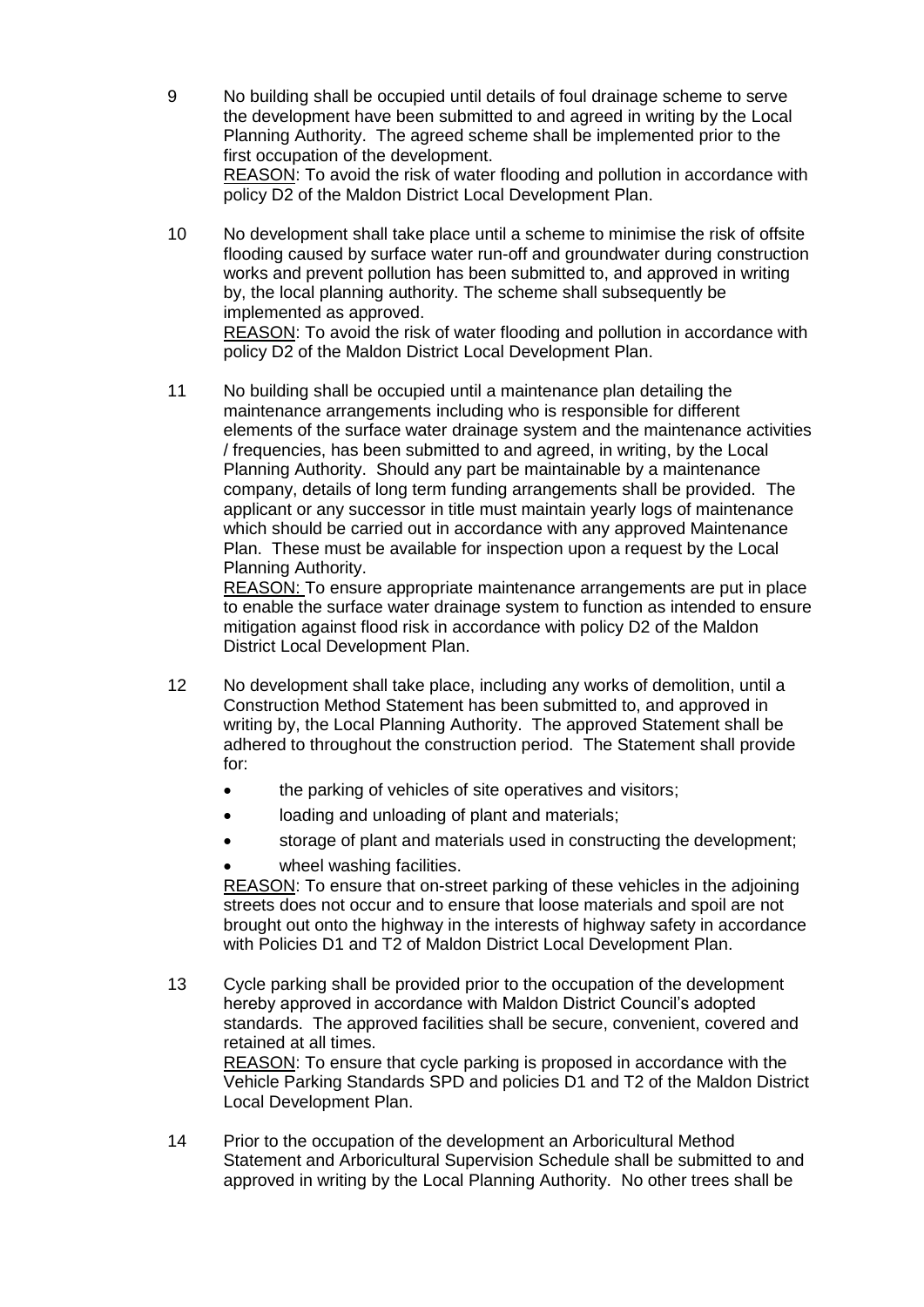removed or felled unless otherwise agreed in writing by the Local Planning Authority.

REASON: To protect the visual amenity of the site in accordance with policy D1 of the Maldon District Development Local Plan, the guidance contained in the Maldon District Design Guide SPD and the NPPF.

- 15 No development including any site clearance or groundworks of any kind shall take place within the site until an archaeological assessment by an accredited archaeological consultant to establish the archaeological significance of the site has been submitted to the Local Planning Authority. REASON: To protect the site which is of archaeological interest, in accordance with policy D3 of the Maldon District Local Development Plan.
- 16 No development including any site clearance or groundworks of any kind shall take place within the site until a programme of archaeological work has been completed in accordance with a Written Scheme of Investigation which shall have been submitted to and approved in writing by the Local Planning Authority. The Written Scheme of Investigation shall be informed by the results of the archaeological assessment required by condition 14. The archaeological work will comprise archaeological trial-trenching of the proposed development area, followed by full excavation if archaeological features are identified. The development shall be carried out in a manner that accommodates the approved programme of archaeological work. All fieldwork should be conducted by a professional recognised archaeological contractor.

REASON: To protect the site which is of archaeological interest, in accordance with policy D3 of the Maldon District Local Development Plan.

17 No development shall take place until details of the external lighting strategy for the site including the luminance and spread of light and the design and specification of the light fittings shall be submitted to and approved in writing by the Local Planning Authority. All external illumination within the site shall be retained in accordance with the approved details. There shall be no other lighting of the external areas of the site unless otherwise agreed in writing by the Local Planning Authority.

REASON: To minimise light pollution upon nearby property including residential properties, the adjoining rural countryside and in the interests of biodiversity and ecology in accordance with policies D1, D2 and N2 of the Maldon District Local Development Plan.

- 18 Notwithstanding the details submitted in the Design and Access Statement, a Waste Management Plan shall be submitted to as part of the reserved matters application(s). REASON: To ensure that adequate refuse facilities are provided and in the interest of the visual amenity of the area in accordance with the requirements of policy D1 of the Maldon District Local Development Plan and the guidance as contained within the Maldon District Design Guide.
- 19 A strategy to facilitate superfast broadband for the future occupants of the dwellings hereby approved, either through below ground infrastructure or other means should be submitted to the Local Planning Authority for approval in writing. The method to facilitate superfast broadband shall be implemented in accordance with the approved strategy prior to the occupation of the appropriate building.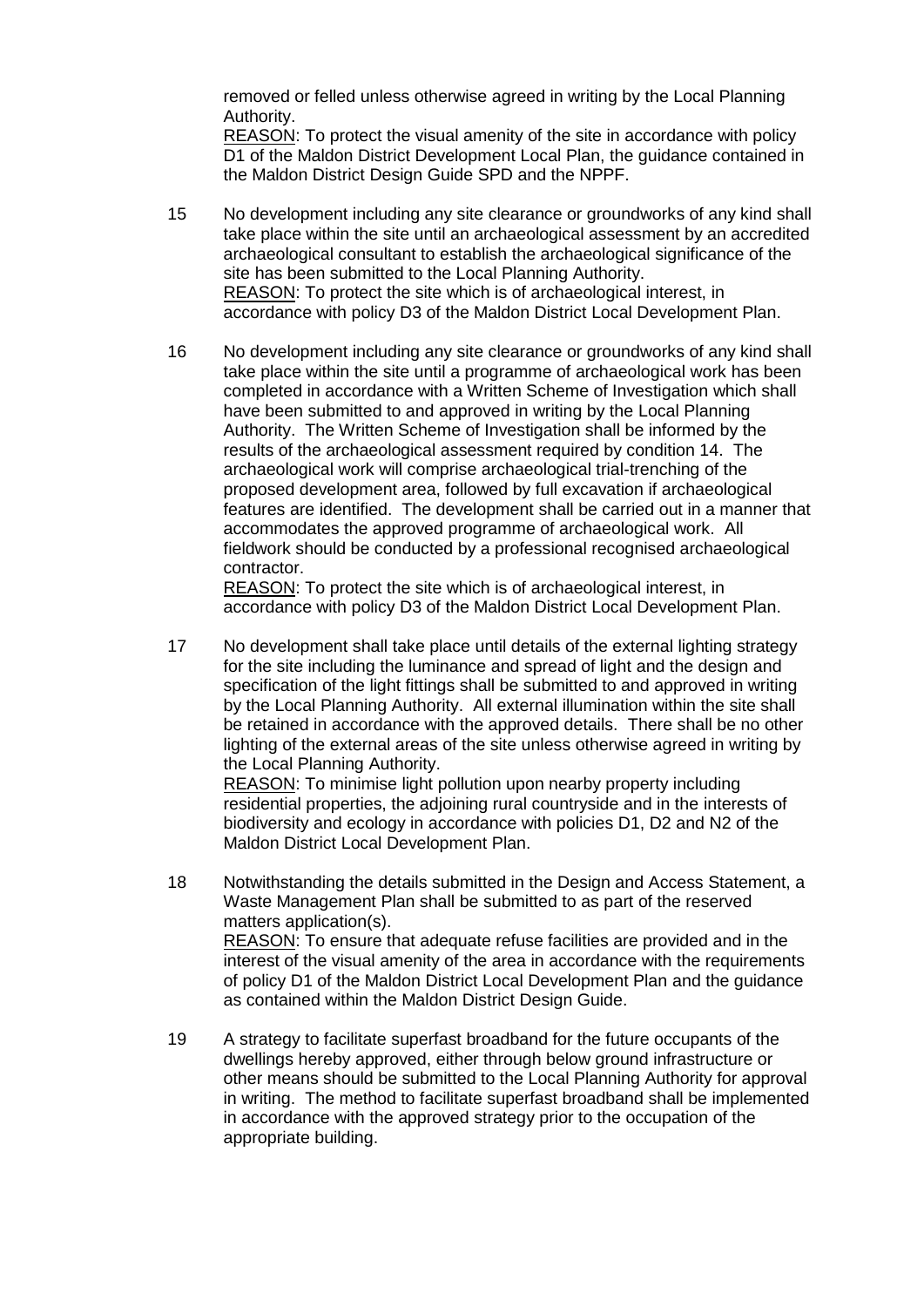REASON: To ensure that appropriate infrastructure is provided for the new development to meet the community needs, in accordance with policy I1 of the Maldon District Local Development Plan.

- 20 No dwelling shall be occupied until a scheme detailing ecological enhancements has been submitted to and approved by the Local Planning Authority. Such details shall include the provision of bird and bat boxes. The ecological enhancements as agreed shall be implemented as approved and retained as such thereafter for a minimum period of five years from the date of completion of the development. REASON: To improve and enhance the biodiversity value of the site in accordance with policy N2 of the Maldon District Local Development Plan.
- 21 No development shall take place until full details of an ecological mitigation scheme (including implementation timing / phasing and maintenance) have been submitted to and approved in writing by the Local Planning Authority. The ecological mitigation scheme shall follow the recommendations set out in the submitted Preliminary Ecological Appraisal Report (November 2020). REASON: To ensure appropriate protection to protected species is provided in accordance with the guidance of the National Planning Policy Framework and policy N2 of the Maldon District Local Development Plan.
- 22 No development shall take place until full details of Non-Licenced Method Statements for Amphibians and Reptiles has been submitted to and approved in writing by the Local Planning Authority. The Non-Licenced Method Statements shall be fully implemented and subsequently maintained, in accordance with the timing / phasing arrangements within the Statements. REASON: To ensure appropriate protection to protected species is provided in accordance with the guidance of the National Planning Policy Framework and policy N2 of the Maldon District Local Development Plan.
- 23 The development hereby approved shall be carried out in a manner to ensure that all the residential accommodation hereby approved comply with building regulation M4 (3) 'wheelchair user dwelling'. REASON: To ensure the residential units hereby approved provides high quality and flexible internal layouts to meet the needs of an aging population in accordance with policy H3 of the Maldon District Local Development Plan, the National Planning Policy Framework and the Maldon District Specialist Needs Housing SPD (2018).
- 24 Use of the community facility hereby approved shall be limited to 07:30 to 23:00 Monday to Saturday and 08:00 to 22:00 on Sundays and Public Holidays. No customers or visitors shall be present upon the premises outside the permitted hours. REASON: To protect the amenity of the occupiers of the existing and proposed dwellings in accordance with Policy D1 of the Maldon District Local Development Plan and the NPPF.
- 25 The bungalows and community facility building hereby permitted shall be no greater than single storey in height and the apartment blocks hereby permitted shall be no greater than two-storey in height. REASON: To protect the visual amenity of the area in accordance with Policy D1 of the approved Maldon District Development Local Plan, the guidance contained in the Maldon District Design Guide SPD and the NPPF.